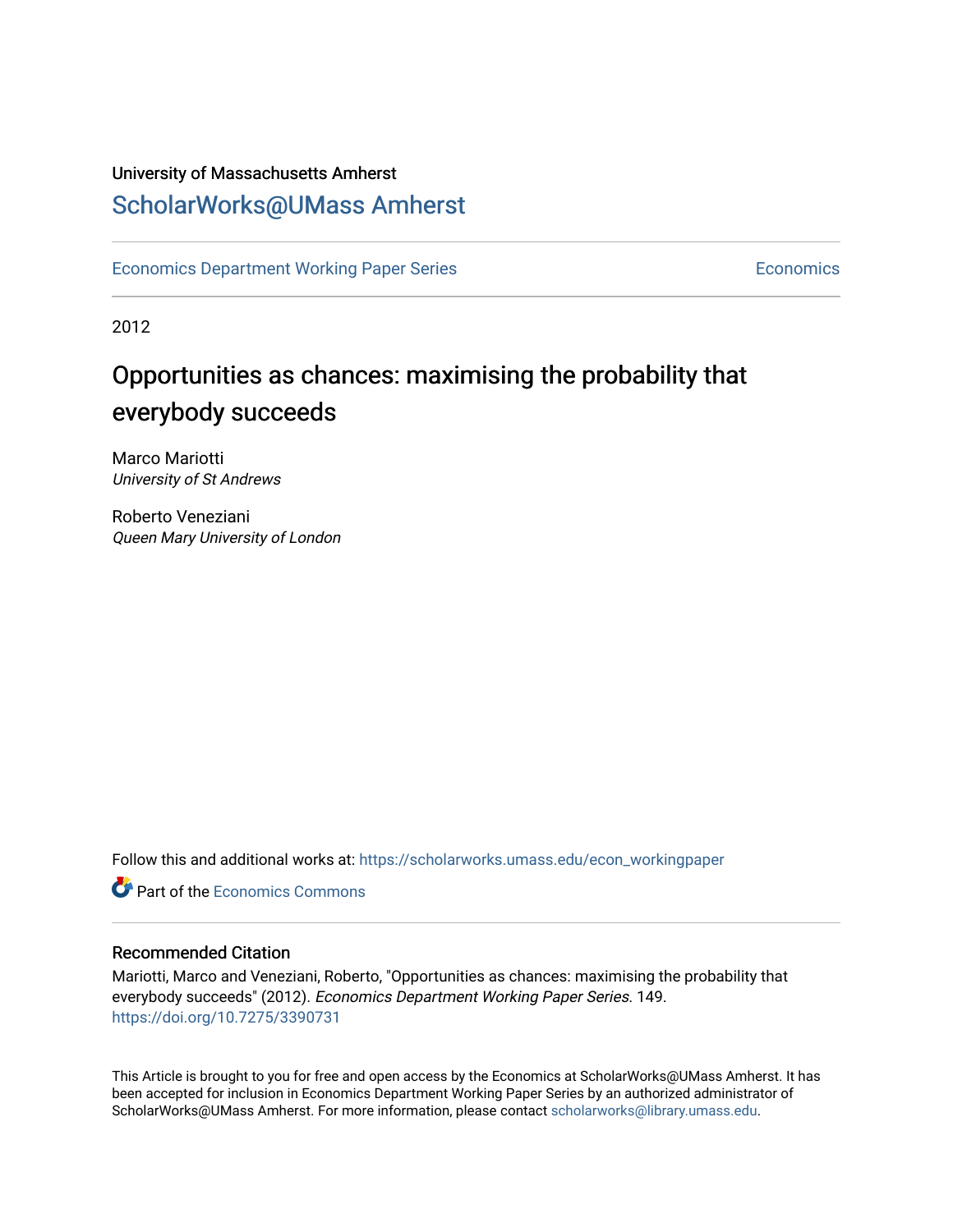# **DEPARTMENT OF ECONOMICS**

# **Working Paper**

# **Opportunities as chances: maximising the probability that everybody succeeds**

By 

Marco Mariotti Roberto Veneziani 

Working Paper 2012-09



# **UNIVERSITY OF MASSACHUSETTS AMHERST**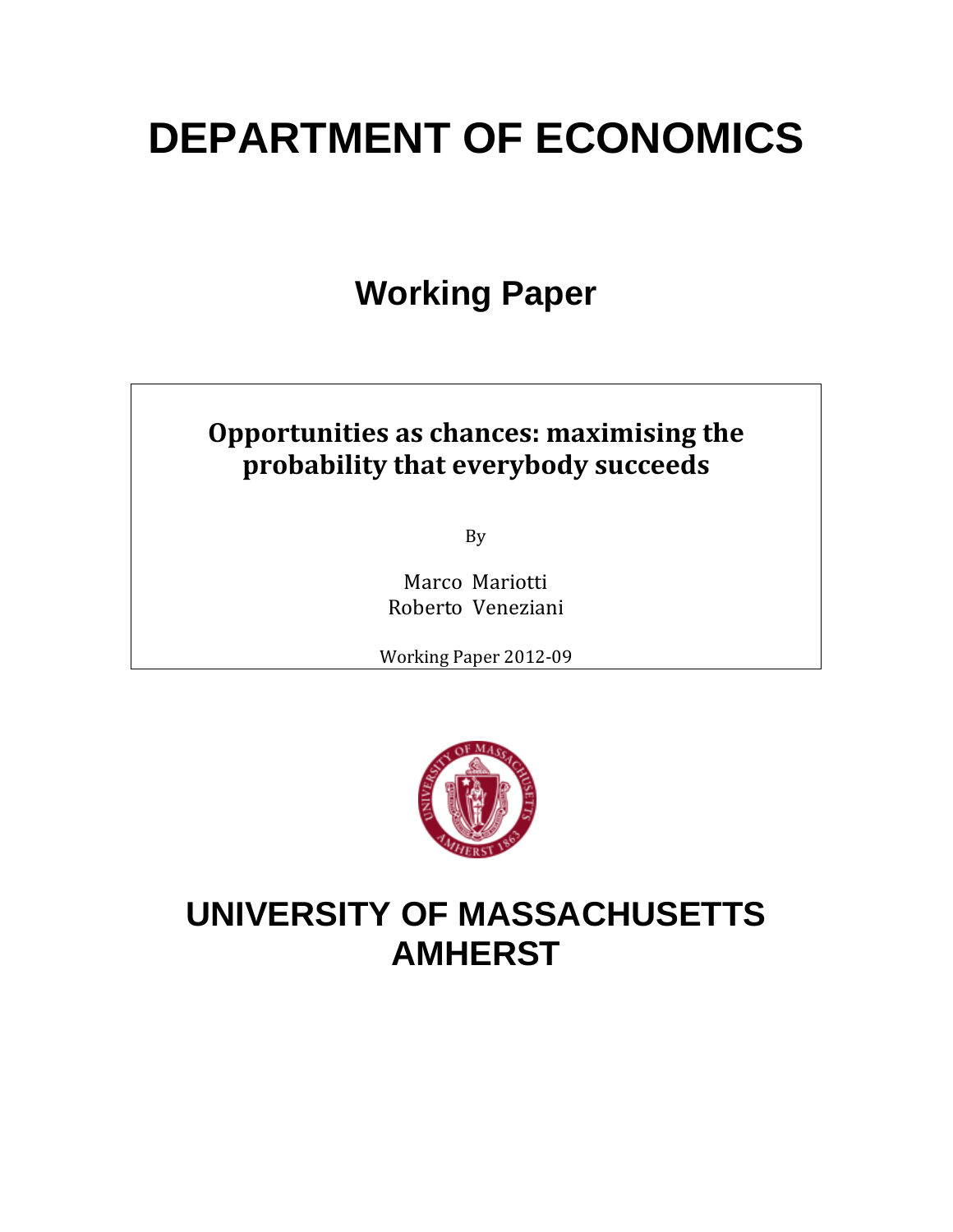# Opportunities as chances: maximising the probability that everybody succeeds

Marco Mariotti<sup>†</sup> Roberto Veneziani<sup>‡</sup>

This version: October 2012

#### Abstract

Opportunities in society are commonly interpreted as ëchances of success'. Within this interpretation, should opportunities be equalised? We show that a liberal principle of justice and a limited principle of social rationality imply that opportunity profiles should be evaluated by means of a 'Nash' criterion. The interpretation is new: the social objective should be to maximise the chance that everybody in society succeeds. In particular, the failure of even only one individual must be considered maximally detrimental. We also study a refinement of this criterion and its extension to problems of intergenerational justice.

JEL: D63; D70.

Keywords: opportunities, chances in life, Non-Interference, Nash ordering.

We thank for comments Geir Asheim, Benedetto Gui, Carmen Herrero, Serge Kolm, Paola Manzini, Jorge Nieto, and especially José Carlos Rodriguez Alcantud. We also thank seminar audiences at the Universities of Aarhus, Alicante, Autonoma Barcelona, Oslo, Padova, Tel Aviv and at the Osnabrük seminar on "Individual Decisions and Social Choice". Marco Mariotti gratefully acknowledges Önancial support through a Leverhulme Fellowship to carry out this research. Responsibility for mistakes and for the views expressed is, of course, our own. This paper extends and improves some arguments and results of "Opportunities, Chances in Life and Inequality", available as 'Equality Exchange' working paper at http://mora.rente.nhh.no/projects/EqualityExchange/Portals/0/articles/mariotti1.pdf, and it supersedes that paper.

<sup>&</sup>lt;sup>†</sup>School of Economics and Finance, University of St Andrews, St. Andrews, Fife, KY16 9AL, Scotland, United Kingdom (mm210st-and.ac.uk)

<sup>&</sup>lt;sup>‡</sup>School of Economics and Finance, Queen Mary University of London, Mile End Road, London E1 4NS, United Kingdom (r.veneziani@qmul.ac.uk)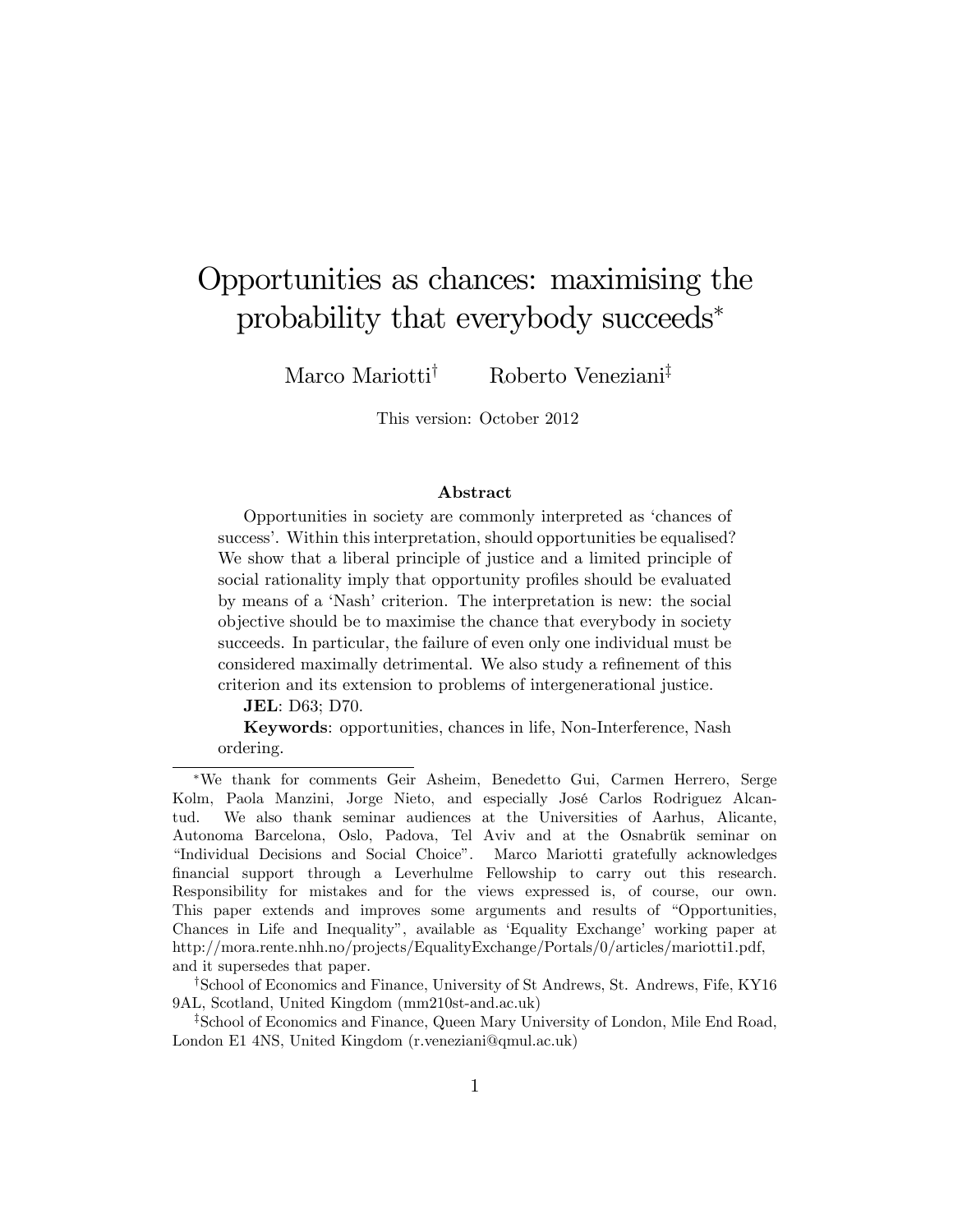"If we are in politics for one thing it is to make sure that all children are given the best chance in life"<sup>1</sup>

#### Introduction  $\mathbf 1$

Opportunities' have become a central concept both in the public discourse and in economics. To model opportunities, we assume that each individual is regarded as a binary experiment with either 'success' or 'failure' as possible outcomes. Then, opportunities in society are expressed by the profile of 'chances of success' across individuals. By means of this simplification, we are able to offer several insights on the issue of the allocation of opportunities. For example, what is the social cost of one person in society not having any chance of success? Is it conceivable that such a sacrifice be justified by a sufficient increase in opportunities for the rest of society? In general, we provide a theoretical framework to answer this type of question.

When in a social policy study it is claimed that some categories of individuals have low opportunities, what is usually meant is that the *probabilities* - measured through empirical frequencies - of those individuals to attain success in a certain dimension are lower than some benchmark. So it is quite common to read statements of this kind: "An adolescent of ethnic origin X and social background Y has half the average chances to be eventually admitted into a top university". Statements such as this link some attribute of individuals in a group to the attainment of a desirable target simply by looking at the objective statistical frequencies of attainment for that group.<sup>2</sup> On this interpretation there is no mention of 'effort', 'responsibility' or 'talent' (the implicit assumption being, obviously, that they are distributed in a similar way across the relevant groups). And politicians express themselves openly in terms of chances. For example, beside the opening quote from Tony Blair, in a recent major independent report [12], Labour MP Frank Field says

<sup>&</sup>lt;sup>1</sup>Tony Blair, speech given at the Labour Party conference, 28th of September 1999.

<sup>&</sup>lt;sup>2</sup>The literature is too vast for a comprehensive set of references. We limit ourselves to refer to Mayer's book [27], whose very title is representative: 'What Money Can't Buy: Family Income and Children's Life Chances'. The meaning of the term 'opportunities' in natural language is close to the one adopted in this literature. Consider the Webster's definition of an opportunity: "a favourable juncture of circumstances". Similarly, in the Oxford Dictionary: "a good chance; a favourable occasion". People with more opportunities are people who face more favourable circumstances, and hence will tend to succeed more frequently.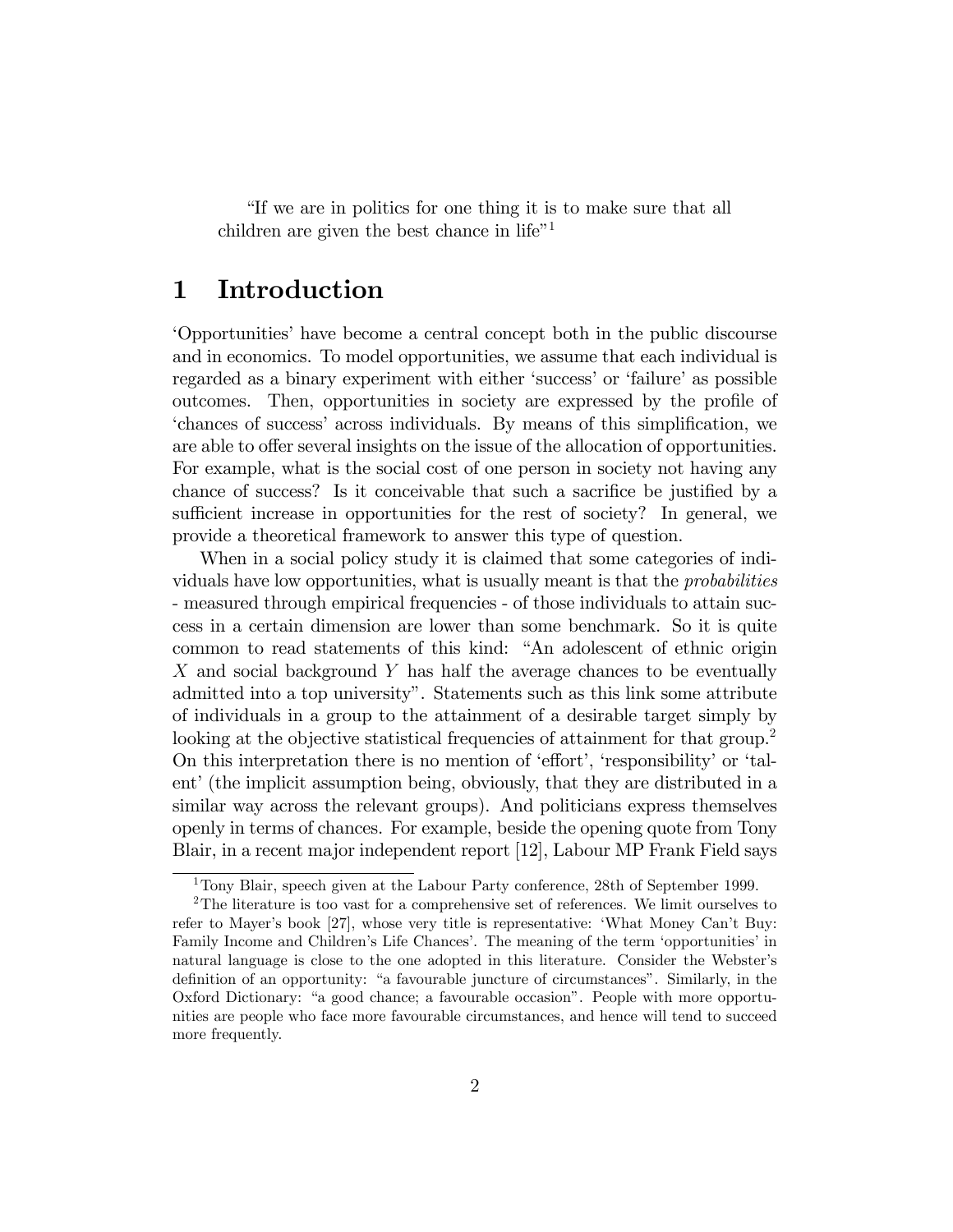that "improving the life chances of under fives is the key to cutting social inequality". On the contrary, economists have tended in the main to adopt more sophisticated and indirect views of the concept of opportunity. Talent and responsibility are placed at the forefront.<sup>3</sup> It is also often taken as given that opportunities, once properly formulated, should be equalised.

We take seriously the direct interpretation of practical decision makers. In spite of its limitations, this approach has the advantage of interpreting opportunities in a way that is very amenable to straightforward measurement. A target for social policy to equalise the proportion of students in top schools among the various ethnic groups, or the proportion in high-level jobs of students from different types of schools, is concrete and easy to understand and verify empirically, in a way in which, say, 'equalise capabilities across ethnic groups' is not.<sup>4</sup>

Our drastic simplification yields some interesting insights in respect of a difficulty with justifying egalitarian principles. Equalisation of any value measure across individuals might always be criticised (just like simple welfare egalitarianism) on the grounds that many individuals might have to face large aggregate losses for the sake of increasing only marginally the value for one individual. Our analysis, however, leads to a preference for some degree of equality that does not stem from the *nature* of the 'equalisandum' (opportunities as opposed to welfare), but rather from outside the stock of egalitarian principles, via a liberal principle of *non-interference*. The details of this principle are explained in section 4, but its core is the requirement that each individual in society should enjoy full control on her opportunities when this does not affect in any way the opportunities of other agents.

By means of this and other properties we characterise some 'Nash-like' criteria: society should, broadly speaking, maximise the product of opportunities. In the usual setting of social welfare, a drawback of the Nash product

 $3$ The literature here is vast too: an illustrative but far from comprehensive selection of contributions includes: Sen [35]; Fleurbaey [13], [14]; Herrero [18]; Bossert and Fleurbaey [8]; Kranich [20]; Roemer [32], [33]; Laslier et al. [21]; Tungodden [37].

The contribution by Bénabou and Ok [5] does not refer to responsibility and is in this respect closer in spirit to this paper. However, our focus is different since we attempt to derive the desiderability of equality from first principles.

<sup>&</sup>lt;sup>4</sup>For example, the Deputy Leader of the British Government expresses in this way his worry about the perceived failure of the school system: "Clegg's aides drew attention on Monday to the fact that just over 7% of children in England go to private schools, but go on to make up 75% of judges and 70% of finance directors." From The Guardian newspaper, http://www.guardian.co.uk/education/2011/feb/08/nick-clegg-university-access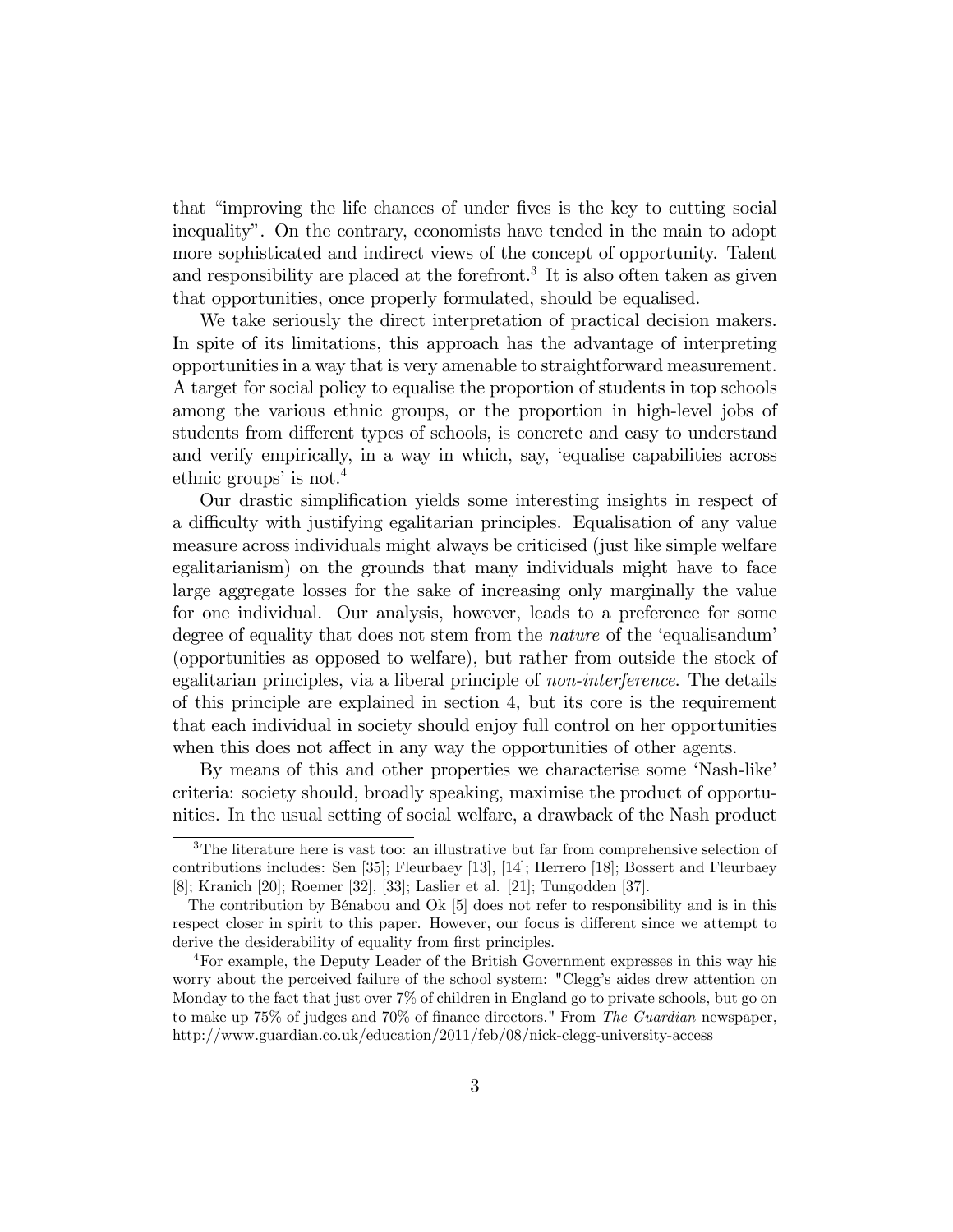is that it raises a difficulty of interpretation: what does a product of utilities mean? In contrast, classical criteria such as the Utilitarian and maximin ones, for example, are clearly interpretable.<sup>5</sup> However, in the context of this paper the Nash product, too, acquires a transparent meaning: under the assumption that the individuals are independent experiments, to maximise the Nash product means to maximise the *probability that everybody in society* succeeds. 6

An interesting feature of the Nash criterion in a context of opportunity profiles is an extremely egalitarian implication. In fact, it is sufficient for a profile to include one agent who fails with certainty for this profile to be the worst possible one (no matter how many other individuals succeed). This answers the question of the opening paragraph.

However, this straightforward application of the Nash criterion comes at the cost of large indifference classes: we cannot distinguish situations where all individuals fail from situations in which only one of them fails (only weak, and not strong, Pareto optimality is satisfied on the set of profiles in which some of the individuals fail). So we also formulate a new variant of the Nash criterion, the  $Two-Step$  Nash criterion. This criterion refines the indifference classes and satisÖes strong Pareto optimality. Nevertheless, even this variant has a cost (from an egalitarian perspective), namely mitigating the strong form of inequality aversion at the boundary shown by the standard Nash.

Finally, we also study situations where the number of agents is infinite. This case is relevant for the evaluation of intergenerational allocation problems. A concrete example of 'success' for a generation would be for example the ability to enjoy a clean environment. At a more abstract level, in an <sup>"</sup>Aristotelian" perspective, *self-realisation* - intended as developing human capacities - could be taken as the fundamental objective of mankind. In this interpretation, the probability of success of a generation is the probability that the generation will develop its inherently human capacities. At the formal level, the main novelty in this part of the paper is the introduction of the Nash catching up and the Nash overtaking criteria. This part of the analysis complements a voluminous stream of recent work (including Alcantud [1], Asheim and Banerjee [3], Basu and Mitra [4], Bossert et al. [9]. For a detailed survey, see Asheim [2]), and is necessarily more technical in nature.

<sup>&</sup>lt;sup>5</sup>Provided of course that the appropriate assumptions on the comparability of the units and origin of the utility scale are made.

<sup>6</sup>We discuss the assumption of independence in the conclusions.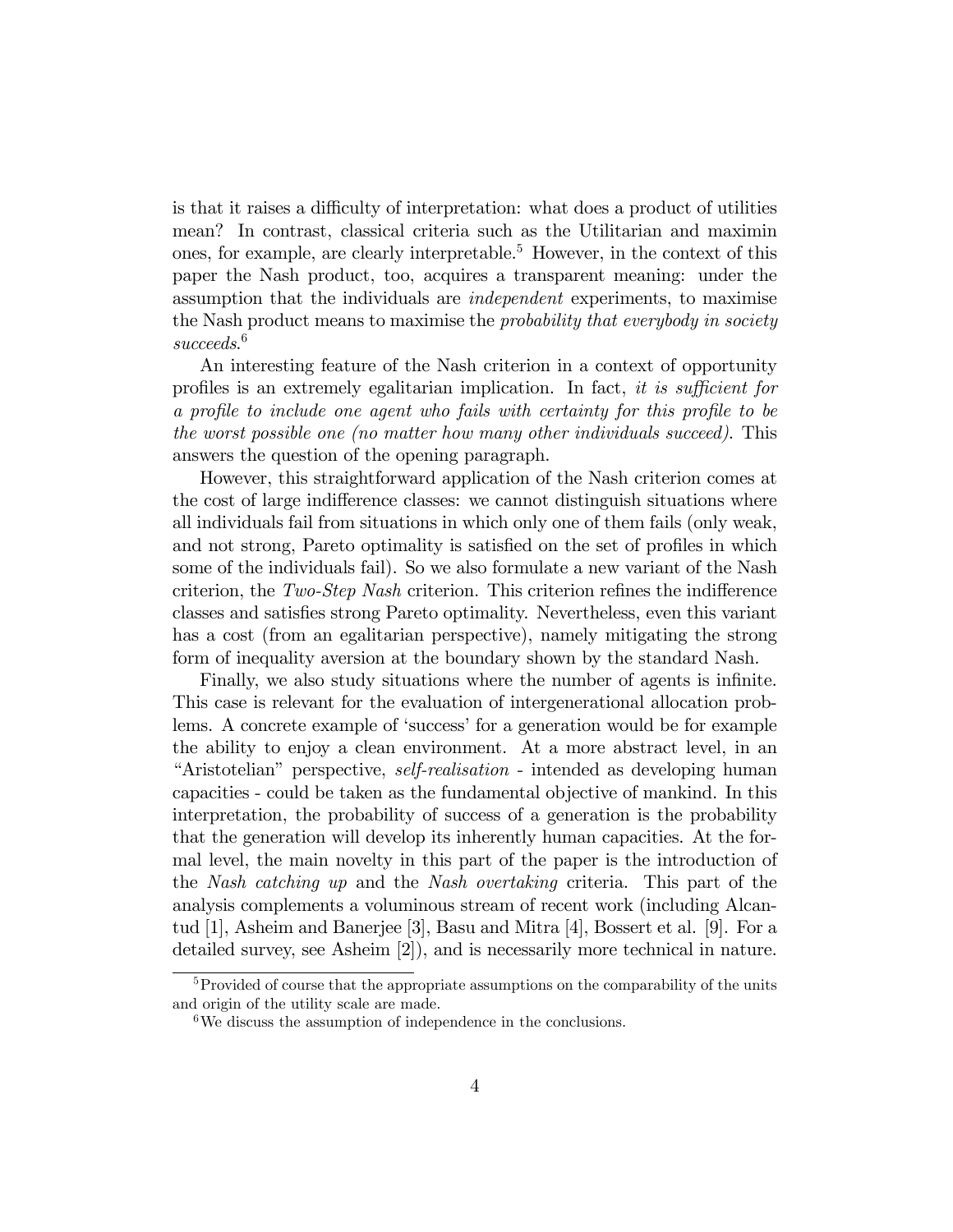#### $\bf{2}$ The framework

There are  $\mathcal T$  individuals in society. An opportunity for individual t is a number between 0 and 1. This number is interpreted as a 'chance of success' either in some given field or in life as a whole,<sup> $7$ </sup> so that opportunities can be manipulated just as probabilities. We are interested in how opportunities should be allocated among the  $\mathcal T$  individuals. The underlying idea is that some (limited) resources (possibly money) can be allocated so as to influence the distribution of opportunities.<sup>8</sup> An *opportunity profile* (or simply a *profile*) is a point in the '*box of life*'  $B^T = [0, 1]^T$ , where T is either a natural number T or  $\infty$ , interpreted as the cardinalities of a finite set of agents N or of an infinite set of agents N, respectively. So, in the latter case,  $B^{\infty}$  denotes the set of countably infinite streams of probabilities of success for agents in N. Here we develop the notation for the finite case.

A profile  $a = (a_1, a_2, ..., a_T) \in B^T$  lists the opportunities, or 'chances of success' of agents in  $N$  if a is chosen.

The points  $\mathbf{0} = (0, 0, ..., 0) \in B^T$  and  $\mathbf{1} = (1, 1, ..., 1) \in B^T$  can be thought of as *Hell* (no opportunities for anybody) and *Heaven* (full opportunities for everybody), respectively. We will also say that individual  $t$  is in Hell (resp., Heaven) at a if  $a_t = 0$  (resp.,  $a_t = 1$ ).

Let  $B_+^T = \{a \in B^T | a \gg \mathbf{0}\}\.^9$ 

A permutation  $\pi$  is a bijective mapping of  $\mathcal N$  onto itself. For all  $a \in B^T$ , let  $\bar{a}$  be the permutation of a which ranks its elements in ascending order (well-defined since  $T$  is finite).

 ${\rm ^7Leading}$  examples of 'success' that appear in the social policy literature are the following: no teenage childbearing; not dropping out of school; attainment of  $x$  years of formal education; attainment of fraction  $\alpha$  of the average hourly wage, or yearly income; no male idleness (this is defined in Mayer [27] as the condition of a 24-year old not in school and not having done paid work during the previous year); no single motherhood. In a health context, success may be defined, for instance, by: surviving until age  $y$ ; surviving a given operation; (for a group) mortality and morbidity below percentage  $\beta$  of a reference group's average. In a social psychology context, success may be related to reported happiness being within a certain quantile of the population. And so on.

<sup>&</sup>lt;sup>8</sup>See Mayer [27] for an interesting counterpoint to the effect of money on children's life chances.

<sup>&</sup>lt;sup>9</sup>Vector notation: for all  $a, b \in B^T$  we write  $a \ge b$  to mean  $a_t \ge b_t$ , for all  $t \in \mathcal{N}$ ;  $a >$ b to mean  $a \geq b$  and  $a \neq b$ ; and  $a \gg b$  to mean  $a_t > b_t$ , for all  $t \in \mathcal{N}$ .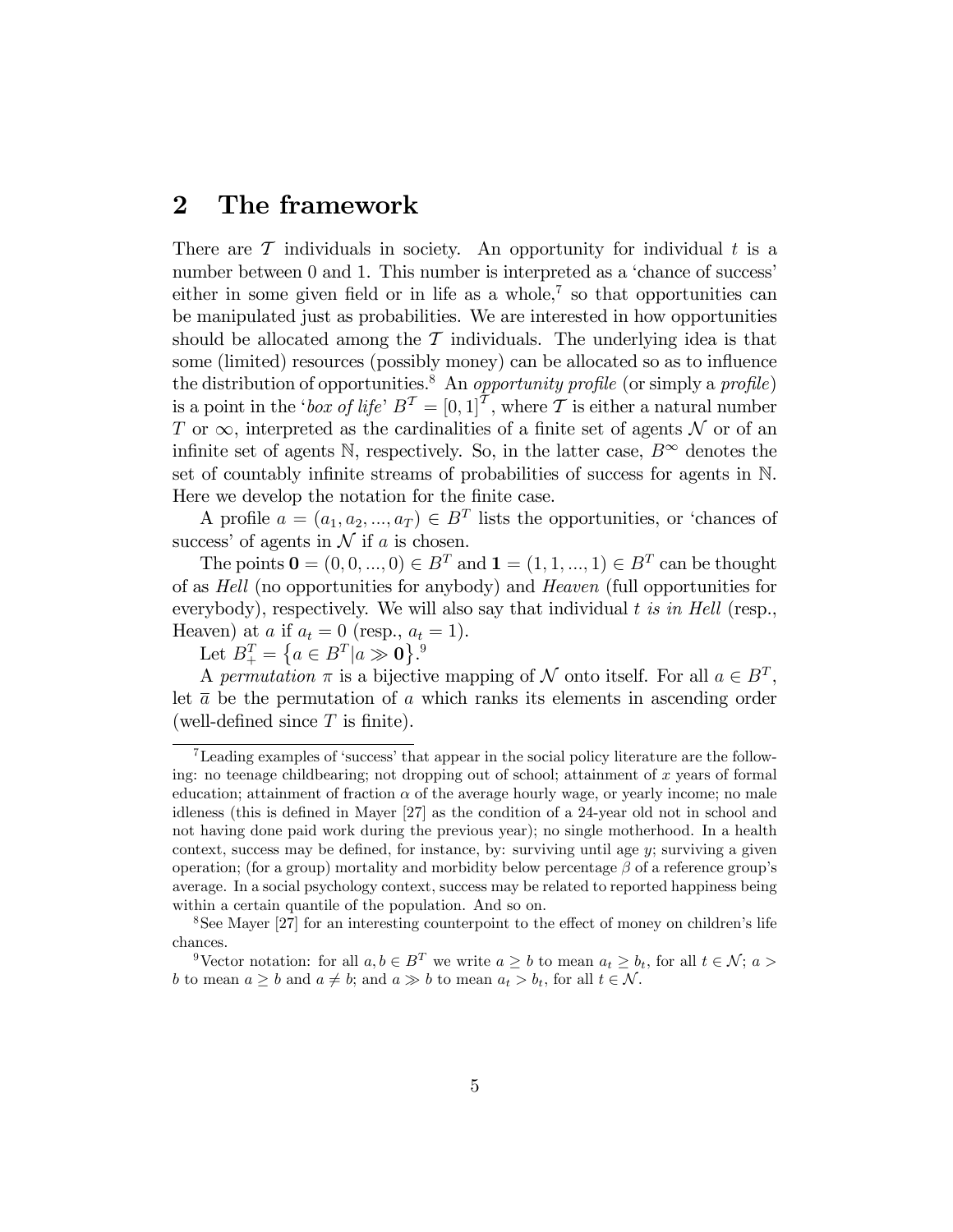## 3 Opportunities in the box of life: finite societies

We aim to specify desirable properties for a *social opportunity relation*  $\succeq^S$ on the box of life  $B<sup>T</sup>$ .<sup>10</sup>

Two properties for  $\succcurlyeq^S$  are the following, for all  $a, b \in B^T$ :

**Strong Pareto Optimality**:  $a > b \Rightarrow a \succ^S b$ .

**Anonymity:**  $a = \pi b$  for some permutation  $\pi \Rightarrow a \sim^S b$ .

These properties are standard and will not be discussed further. For future reference, we define some possible relations on the box of life.<sup>11</sup>

For all  $a, b \in B^T$ , the **Nash social opportunity ordering**  $\succeq^N$  aggregates chances of success by multiplication:

$$
a \succcurlyeq^N b \Leftrightarrow \prod_{t=1}^T a_t \ge \prod_{t=1}^T b_t.
$$

The Two-Step Nash social opportunity ordering  $\geq 2^N$  provides a refinement of the Nash ordering on the boundary of the box of life. For all  $a \in B^T$ , let  $P^a = \{t \in \mathcal{N} : a_t > 0\}$ . Then for all  $a, b \in B^T$ :

$$
a \succ^{2N} b \Leftrightarrow \text{either } |P^a| > |P^b|,
$$
  
or  $|P^a| = |P^b| \& \prod_{t \in P^a} a_t > \prod_{t \in P^b} b_t.$ 

Thus also:

$$
a \sim^{2N} b \Leftrightarrow (|P^a| = |P^b|) \& \left(\prod_{t \in P^a} a_t = \prod_{t \in P^b} b_t\right),
$$

<sup>&</sup>lt;sup>10</sup>Given a binary relation  $\succcurlyeq$  on a set X and  $x, y \in X$ , we write  $x \succ y$  (the asymmetric factor) if and only if  $x \geq y$  and  $y \not\geq x$ , and we write  $x \sim y$  (the symmetric part) if and only if  $x \geq y$  and  $y \geq x$ .

<sup>&</sup>lt;sup>11</sup>We recall here some standard terminology. A relation  $\succeq$  on a set X is said to be: reflexive if, for any  $x \in X$ ,  $x \geq x$ ; complete if, for any  $x, y \in X$ ,  $x \neq y$  implies  $x \geq y$  or  $y \geq x$ ; transitive if, for any  $x, y, z \in X$ ,  $x \geq y \geq z$  implies  $x \geq z$ .  $\geq z$  is a quasi-ordering if it is reflexive and transitive, while  $\succeq$  is an *ordering* if it is a complete quasi-ordering. A relation  $\succcurlyeq'$  on X is an extension of  $\succcurlyeq$  if  $\sim \subseteq \sim'$  and  $\succ \subseteq \succ'$ .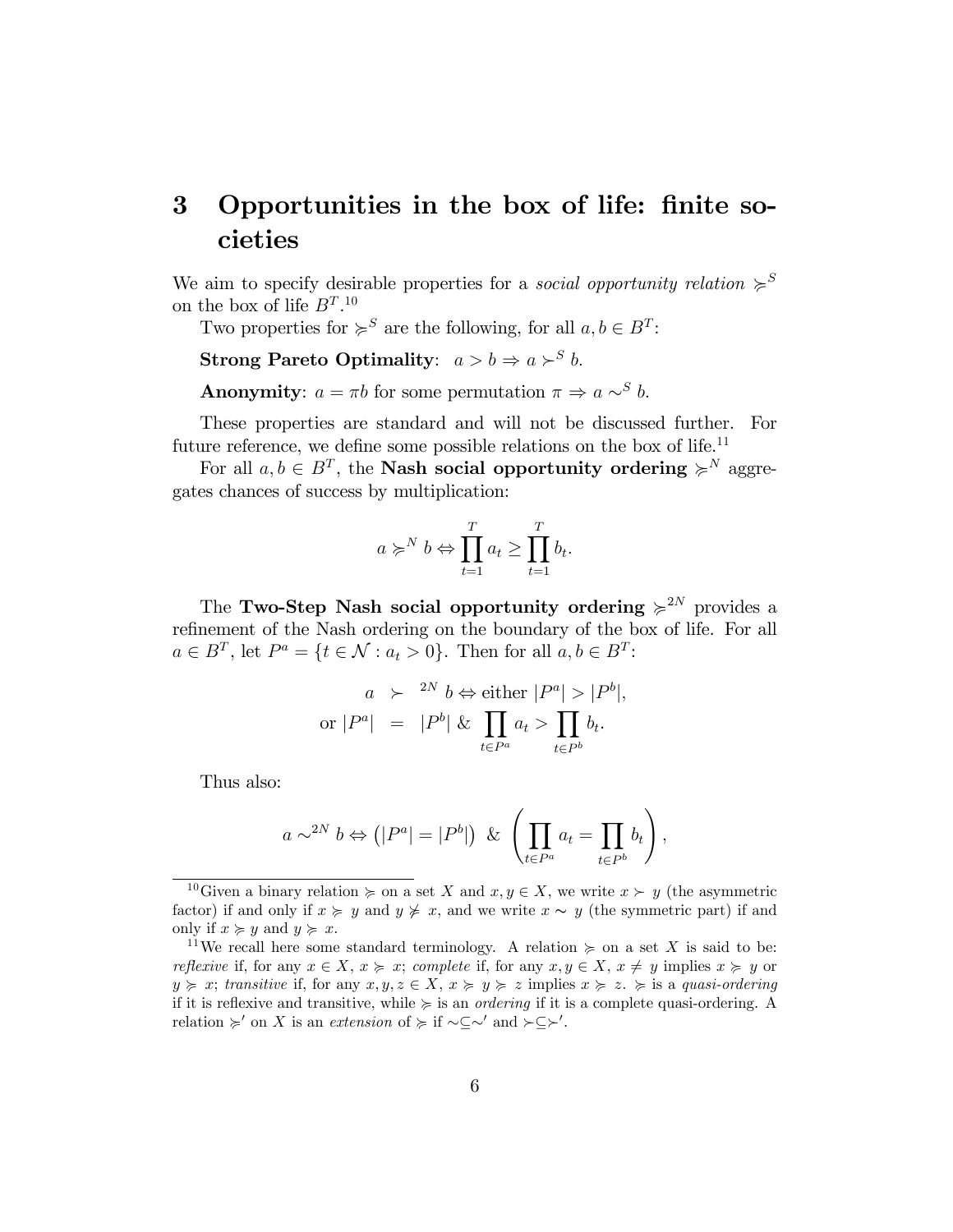which includes the case  $|P^a| = |P^b| = 0$  and  $a = b = 0.12$  So, the Two-Step Nash ordering is equivalent to the standard Nash ordering in the interior of the box of life (that is, in the case  $|P^a| = |P^b| = T$ ), but unlike the standard Nash ordering it does not consider all profiles on the boundary indifferent. If at least one of the two profiles has (at least) a zero component we count the positive entries. If they have the same number of positive entries, we apply Nash to them. If not, then the profile with the higher number of positive entries is preferred.

### 4 A Non-Interference Principle

Imagine that success is achieved by overcoming a series of independent 'hurdlesí. For example, for success in becoming a doctor, being a dustmanís daughter combines hurdles that a doctor's son does not face (less favourable studying environment, lack of a high-level social network, and so on). The addition or removal of hurdles has a multiplicative effect on the probability of success. With this interpretation in mind, the next axiom imposes some minimal limits on the interference of society on an individual's opportunities. We assume that an individual has the right to prevent society from acting against her in all circumstances of change in her opportunities (due to a change in the hurdles she faces), provided that the opportunities of no other individual are affected. By 'acting against her' we mean a switch against the individual in society's strict rankings of the chance profiles, with respect to the ranking of the original profiles (before the change in hurdles for the individual under consideration occurred). Crucially, the principle says nothing on society's possible actions aimed at increasing the individual's opportunities: for example, an individual facing additional hurdles cannot demand (on the basis of our axiom) to be compensated by a switch of societyís ranking in her favour. In this sense the principle we propose is libertarian rather than egalitarian.<sup>13</sup>

**Probabilistic Non-Interference:** Let  $a, b, a', b' \in B^T$  be such that

<sup>&</sup>lt;sup>12</sup>We use the convention that  $\prod_{t \in P^a} a_t = \prod_{t \in P^b} b_t = 1$  when  $P^a = P^b = \emptyset$ .

<sup>&</sup>lt;sup>13</sup>In Mariotti and Veneziani [24], we explore a more radical formalisation of the principle, applied not to chances but to welfare levels, in which the 'no harm' conclusion follows even when the reduction in welfare is not proportional. This leads to the leximin principle.

From a philosophical viewpoint, we interpret this principle as an incarnation of J.S. Mill's 'Harm Principle'. We dwell on philosophical issues in Veneziani and Mariotti [38].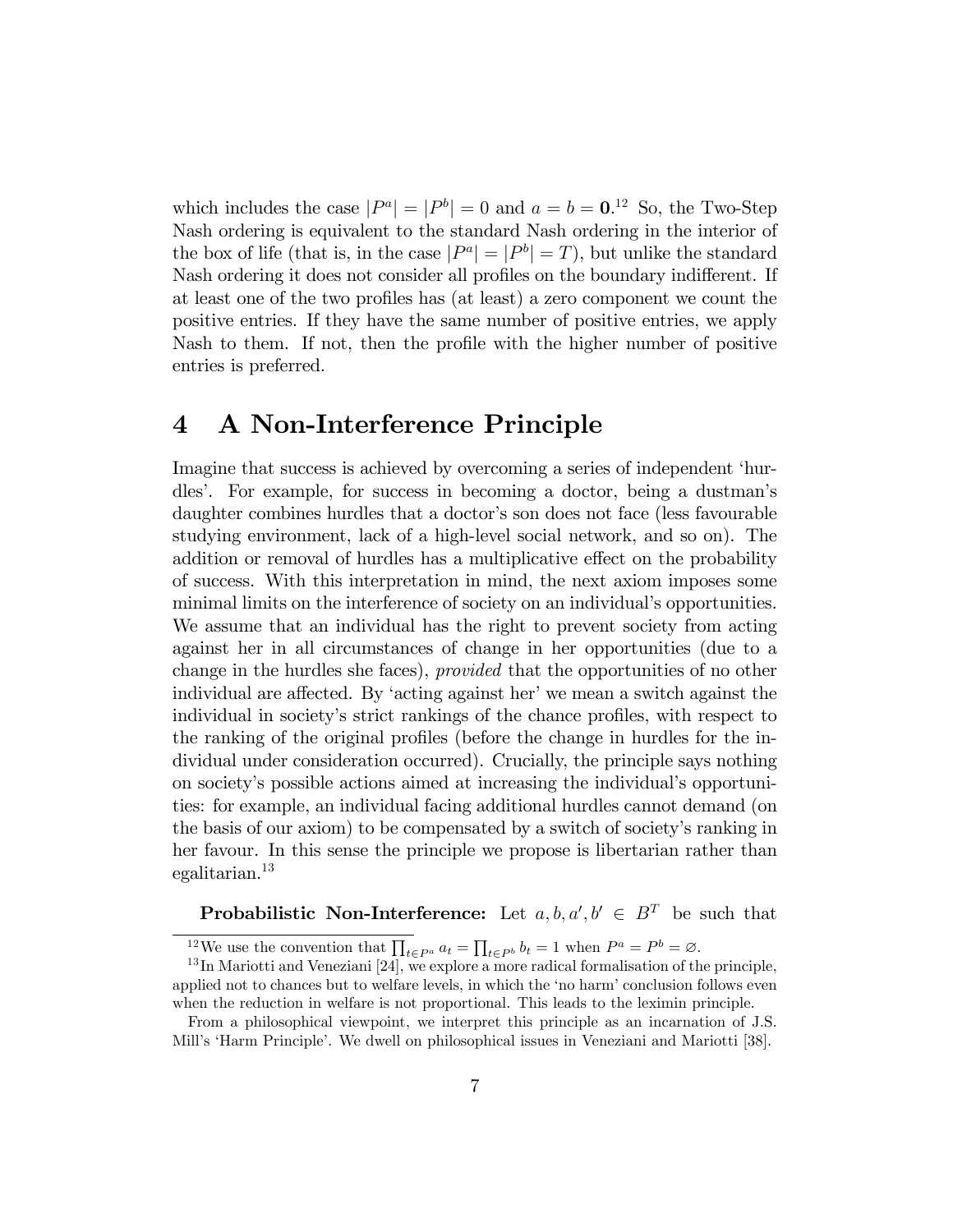$a \succ^S b$  and, for some  $t \in \mathcal{N}$  and for some  $\rho > 0$ ,

$$
a'_t = \rho \cdot a_t,
$$
  
\n
$$
b'_t = \rho \cdot b_t,
$$
  
\n
$$
a_j = a'_j \text{ for all } j \neq t,
$$
  
\n
$$
b_j = b'_j \text{ for all } j \neq t.
$$

Then  $b' \not\succ^S a'$  whenever  $a'_t > b'_t$ .

In other words, when comparing for example two pairs of profiles interpreted as involving losses of opportunities for only individual  $t$  from an initial situation  $a, b$  to a final situation  $a', b'$  as described, there are three possibilities:

- Individual  $t$  is *compensated* for her loss (society abandons the strict preference for  $t$ 's lower-chances profile).
- Individual t is not harmed further beyond the given opportunity damage (society prefers always the lower-chances or always the higherchances profile for  $t$ ).
- Individual t is *punished* (society switches preference from t's higher chances profile to  $t$ 's lower chances-profile).

What Probabilistic Non-Interference does is to exclude the third possibility. Society's choice should not become less favourable to somebody *solely* because her position has worsened, without affecting others' opportunities. And a symmetric argument can be made for comparisons of two pairs of profiles involving increases in opportunities only for individual  $t^{14}$ .

Note how in formulating this principle the cause of the reduction or increase in opportunities for individual  $t$  (i.e. the specific hurdles that are raised or removed) is completely ignored. It may have happened because of carelessness or because of sheer good or bad luck. All that matters is that the other individuals are not affected by individual  $t$ 's change.

 $14$ Note that since in this case too the individual cannot be harmed, the first possibility above in the case of harm can only consist in society switching from a strict preference for a over b to an indifference - otherwise the reverse movement from b to a would consist of a punishment for  $t$ 's improvement. This argument is made formally precise in the proof of lemma 4 below.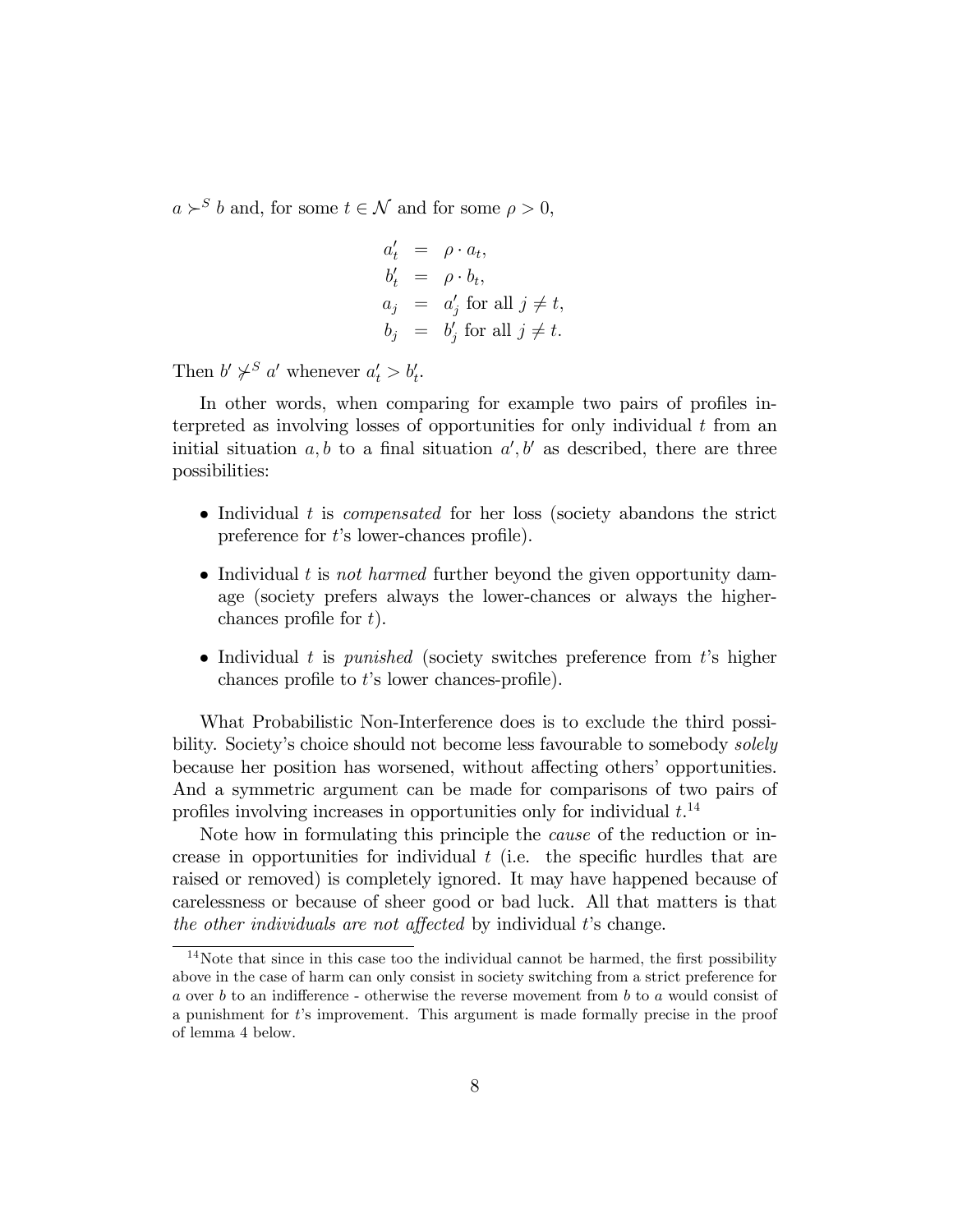At the formal level, note that we allow for the possibility that  $b_t = b'_t = 0$ . Below we also explore a version of the axiom in which we require  $b_t > 0$ . This is important from both the theoretical and the analytical viewpoint. Theoretically, the question is whether the principle should be restricted to situations where a damage occurs in the strict sense, i.e. where probabilities strictly decrease. This may seem reasonable, but maybe it is not. If  $b_t = 0$ , so that an agent is already in Hell, then one may argue that the logic of Probabilistic Non-Interference would suggest that changing social preferences to  $b' \succ^S a'$  is a very heavy punishment indeed.

Note also the conclusion  $b' \not\succ^S a'$  in the statement of the axiom. The veto power of the individual whose opportunities have changed is limited, in that she cannot impose on society a ranking in complete agreement with her chances. This feature becomes especially relevant if we allow  $\succcurlyeq^S$  to be incomplete (as in the impossibility results below), for in this case  $b' \not\succ^S a'$ does not imply  $a' \succ s' b'$  and thus the requirement of the axiom becomes even weaker.

While its conceptual motivation is different, at the formal level Probabilistic Non-Interference is obviously reminiscent of the standard ratio-scale invariance property that has been used to axiomatize the Nash social welfare ordering (we discuss the relevant literature in section 9). We stress, however, the crucial fact that Probabilistic Non-Interference does not map strict social preferences to strict social peferences, and allows a social indifference (or noncomparability) to follow from a strict social preference after a ratio-scale type of transformation. The full force of this distinction will be evident, for example, in Lemma 4 below, in which the it will be shown that Probabilistic Non-Interference implies ratio scale invariance only in conjunction with a social rationality' type of axiom.

Probabilistic Non-Interference rules out, for instance, the Utilitarian ordering. The following example demonstrates this and provides an illustration of how the principle works:<sup>15</sup>

Example 1 Utilitarianism violates Probabilistic Non-Interference: Let  $\mathcal{N} = \{1, 2\}$ . Then  $\left(1, \frac{1}{8}\right)$  $\frac{1}{8}$ ) is Utilitarian-better than  $\left(\frac{1}{2}\right)$  $\frac{1}{2},\frac{1}{2}$  $\frac{1}{2}$  but  $\left(\frac{1}{2}\right)$  $\frac{1}{2}, \frac{1}{8}$  $\frac{1}{8}$ ) is Utilitarian-worse than  $\left(\frac{1}{4}\right)$  $\frac{1}{4},\frac{1}{2}$  $\frac{1}{2}$ . Yet in moving from  $\left(1, \frac{1}{8}\right)$  $(\frac{1}{8})$  to  $(\frac{1}{2})$  $\frac{1}{2},\frac{1}{8}$  $\frac{1}{8}$ , and from

<sup>&</sup>lt;sup>15</sup>The Utilitarian criterion would however satisfy a Non-Interference principle in which the change from one pair of profiles to the other is not 'proportional' but additive (and thus incompatible with the independent hurdle interpretation we have given here). See Mariotti and Veneziani [25], [26].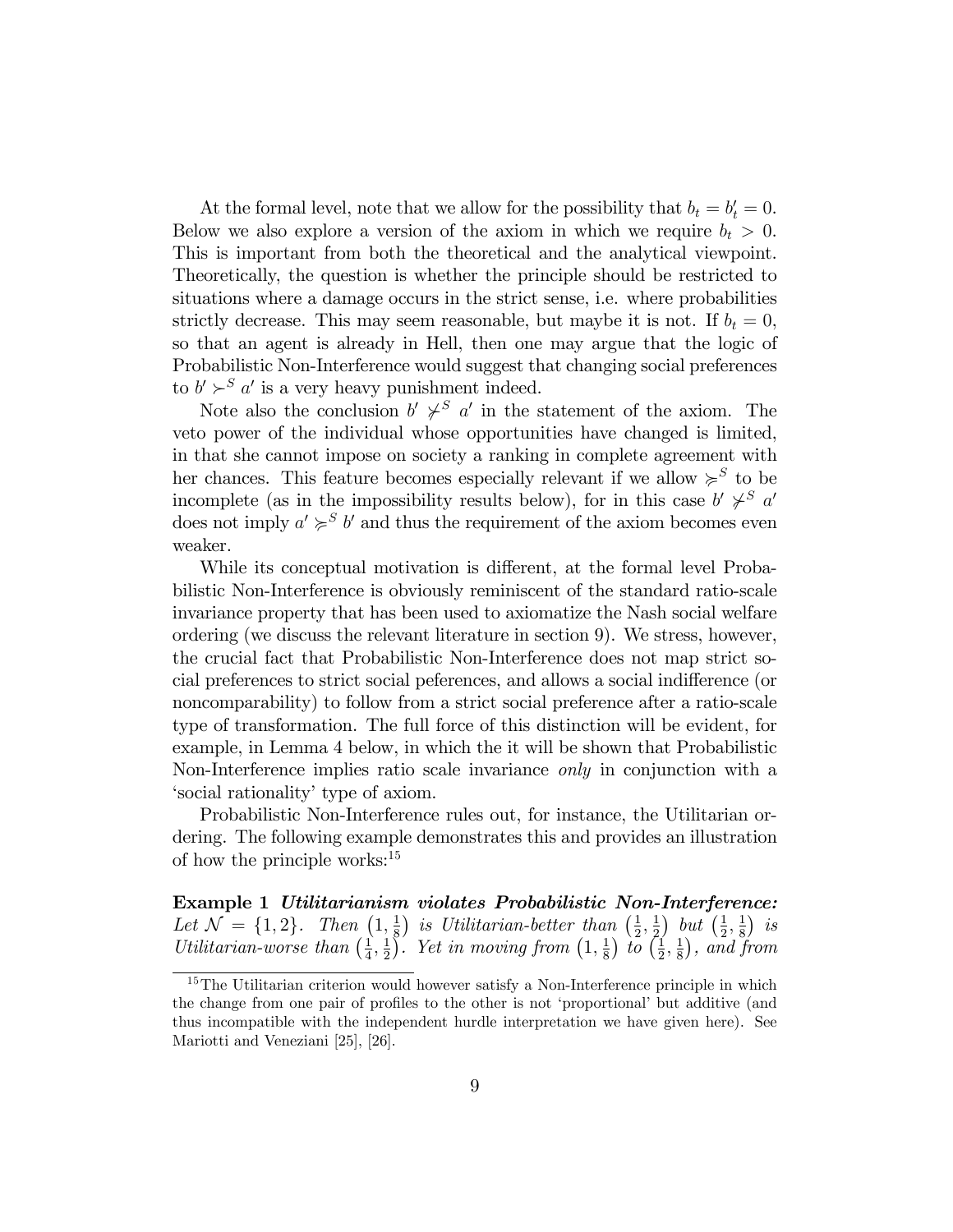$\frac{1}{2}$  $\frac{1}{2}, \frac{1}{2}$  $\frac{1}{2}$ ) to  $\left(\frac{1}{4}\right)$  $\frac{1}{4}, \frac{1}{2}$  $(\frac{1}{2})$ , all that has happened is that individual 1's opportunities have been halved, without touching the opportunities of the other individual. The switch in social choice punishes individual  $1$  for the damage she has suffered!

### 5 Impossibilities

When attempting to apply Probabilistic Non-Interference - together with the other basic requirements of Anonymity and Strong Pareto Optimality - we are immediately confronted with a difficulty.

**Theorem 2** There exists no transitive social opportunity relation  $\succcurlyeq^S$  on  $B^T$ that satisfies Anonymity, Strong Pareto Optimality, and Probabilistic Non-Interference.

**Proof:** By example. Consider the profiles

$$
a=(a_1,0,x,x,...,x), b=(0,b_2,x,x,...,x),
$$

where  $1 \ge a_1 > b_2 > 0$  and  $x \in [0, 1]$ . By transitivity, together with Anonymity and Strong Pareto Optimality, we have  $a \succ^S b$ .

Consider next the following profiles obtained from  $a, b$ :

$$
a' = (a'_1, 0, x, x, ..., x), b' = b = (0, b_2, x, x, ..., x)
$$

where  $a'_1 = \rho a_1, b'_1 = \rho b_1 = 0$ , for some  $\rho \in (0, 1)$  such that  $\rho a_1 < b_2$ . Since  $\varphi a_1 > \varphi b_1$ , then by **Probabilistic Non-Interference**, it follows that  $b' \not\sim^S a'$ . However, by transitivity, together with **Anonymity** and **Strong** Pareto Optimality,  $b' \succ^S a'$ , a contradiction.

Observe that this result holds for social opportunity relations which are possibly incomplete. And even transitivity can be dispensed with, provided that Anonymity and Pareto Optimality are replaced by the following axiom.

**Suppes-Sen Grading Principle:** If  $a > \pi b$  for some permutation  $\pi$ then  $a \succ^S b$ .

**Corollary 3** There exists no social opportunity relation  $\succcurlyeq^S$  on  $B^T$  that satisfies Suppes-Sen Grading Principle and Probabilistic Non-Interference.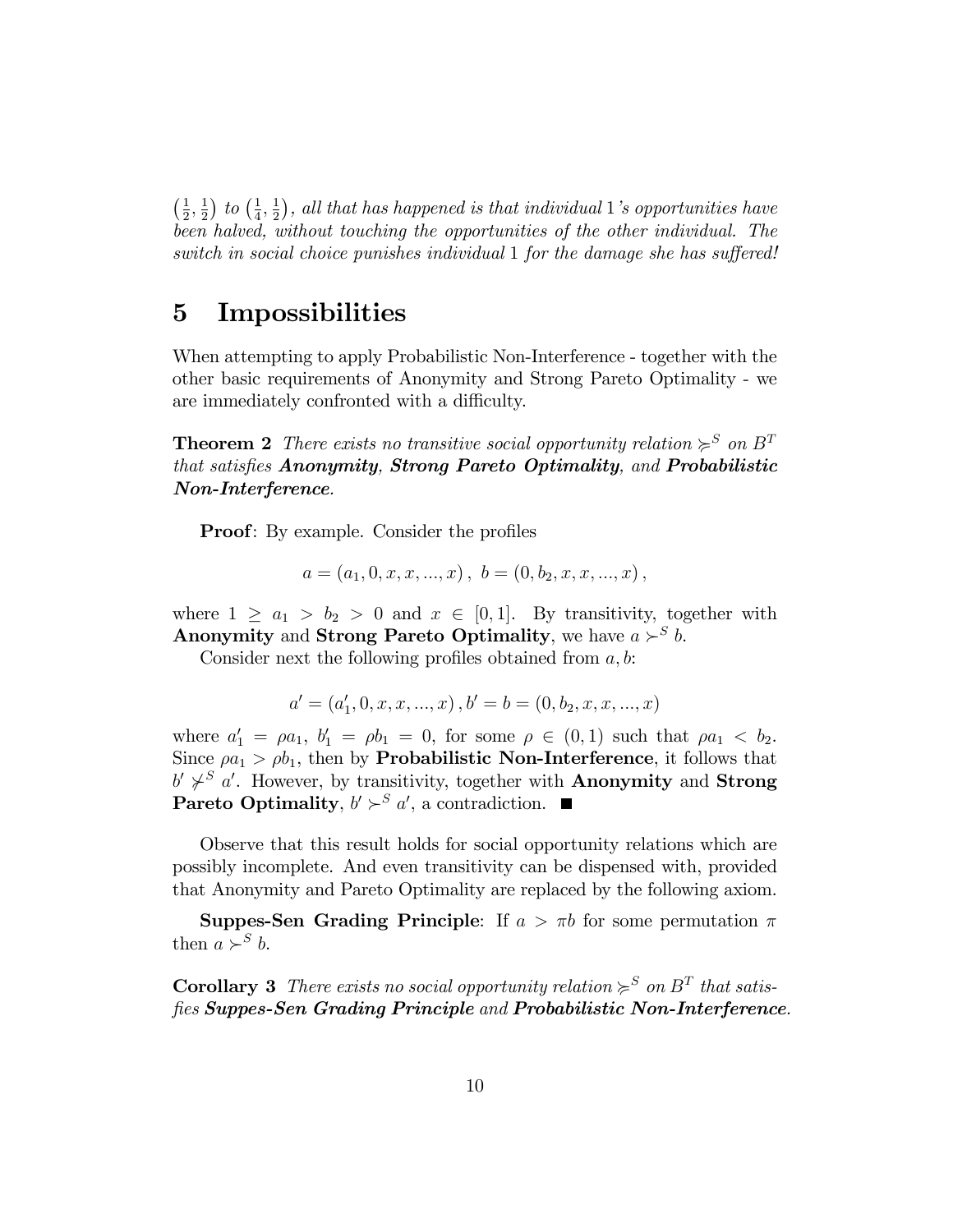**Proof:** Straightforward modification of the previous proof.  $\blacksquare$ 

Previous impossibility results concerning the application of the Nash criterion (in the context of welfare orderings) focus on the role of continuity axioms (instead of impartiality ones such as Anonymity or the Suppes-Sen Grading Principle). For example, Tsui and Weymark's [36] Theorem 1 states that there exists no social welfare ordering on  $\mathbb{R}^n$ , or on  $\mathbb{R}^n_+$ , which satisfies a continuity axiom, Strong Pareto Optimality, and the standard ratio-scale measurability axiom. A further difference concerns the fact that, as noted, we dispense with both the completeness and the transitivity of  $\succcurlyeq^S$ . And, thirdly, Probabilistic Non-Interference is strictly weaker than ratio-scale measurability, given that the consequent in the statement of the axiom only requires that society's strict preference should not be reversed (which in our case allows both for indifference or noncomparability). It is also easy to confirm that a weaker version of Probabilistic Non-Interference, with the restriction  $\rho \in (0,1)$  (i.e. only 'opportunity damage' is considered), would suffice for the results.

An equivalent of Theorem 2 holds also for infinite societies using Finite Anonymity (defined in section 10) and the infinite version of Probabilistic Non-Interference below.

The result originates in the structure of the space of alternatives and the properties of the boundary of the box of life, coupled with the fact that Probabilistic Non-Interference applies also to profiles on the boundary, and to boundary values  $b_t = 0$ . In this sense, while the impossibility is robust, in the sense that it holds for several combinations of similar axioms (e.g. Strong Pareto Optimality in the statement could be weakened in some ways without eliminating the result) it does not appear to uncover any deep contradiction between normative principles.

We shall explore two possible strategies to avoid the impossibility and thus two alternative ways of weakening the above axioms. The first strategy consists of weakening Strong Pareto Optimality. For all  $a, b \in B<sup>T</sup>$ :

**Weak Pareto Optimality:**  $a >> b \Rightarrow a > b$ .

In order to derive our main characterisation, we need to introduce another property.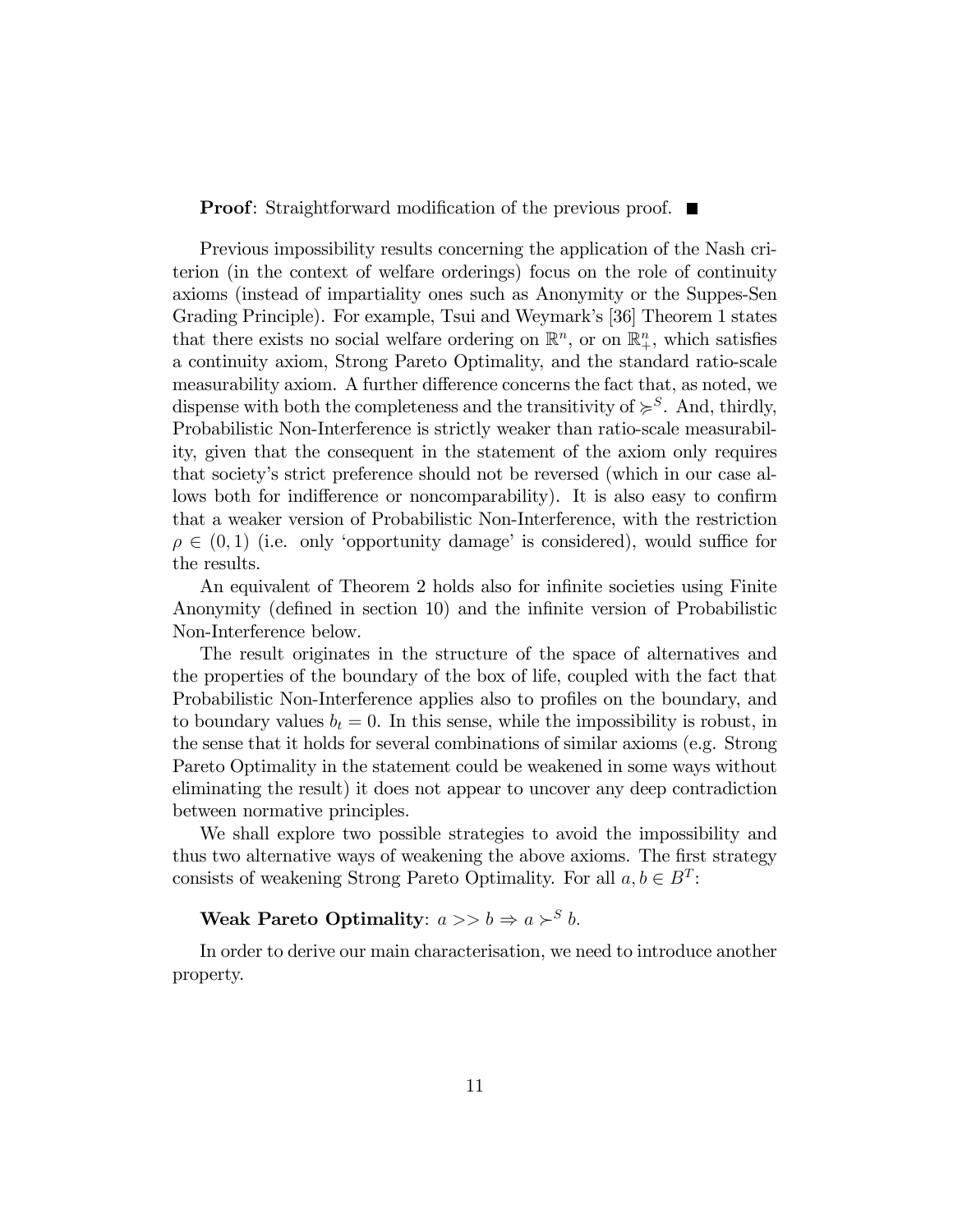#### 6 Social Rationality and the Diamond Critique

The new type of property we examine concerns the 'rationality' of the social opportunity relation. Consider first an axiom analogous to the sure-thing type of principle underlying Harsanyi's [17] defense of Utilitarianism (in a welfare context):

**Sure Thing:** Let  $a, b, a', b' \in B^T$ . If  $a \geq^S b$  and  $a' \geq^S b'$ , then

 $\forall \lambda \in (0,1) : \lambda a + (1-\lambda) a' \geq^S \lambda b + (1-\lambda) b'.$ 

with  $\lambda a + (1 - \lambda) a' \succ^S \lambda b + (1 - \lambda) b'$  if at least one of the two preferences in the premise is strict.

Sure Thing is a classical independence property, and it can be justified in a standard way as follows. Denote the compound profiles  $a'' = \lambda a + (1 - \lambda) a'$ and  $b'' = \lambda b + (1 - \lambda) b'$ . The profile a'' can be thought of as being obtained by means of a two-stage lottery: first, an event  $E$  can occur with probability  $\lambda$ . Then, if E occurs the profile is a, and otherwise it is a'. And b'' can be described analogously, as a compound event conditional on the occurrence or not of E. Then, when choosing between  $a''$  and  $b''$ , it seems natural to adhere to this decomposition: if E occurs, it would have been better to choose  $a''$ since a is better than b; and if  $E$  does not occur it would also have been better to choose  $a''$  since  $a'$  is better than  $b'$ . Therefore,  $a''$  should be regarded as better than  $b''$  before knowing whether  $E$  occurs or not.

We think that a property akin to Sure Thing should be imposed but that, as it is formulated, it displays some ethically unattractive features. The following argument parallels the classical 'Diamond critique' of the similar property in Harsanyi's Utilitarianism<sup>16</sup> (note that a utilitarian social opportunity ordering would satisfy Sure Thing). Consider:

$$
a = a' = b' = (0, 1), b = (1, 0), \lambda = \frac{1}{2}.
$$

Then if Anonymity applies we have

$$
a \sim^S b' \sim^S a' \sim^S b,
$$

 $16$ See also Fleurbaey [15].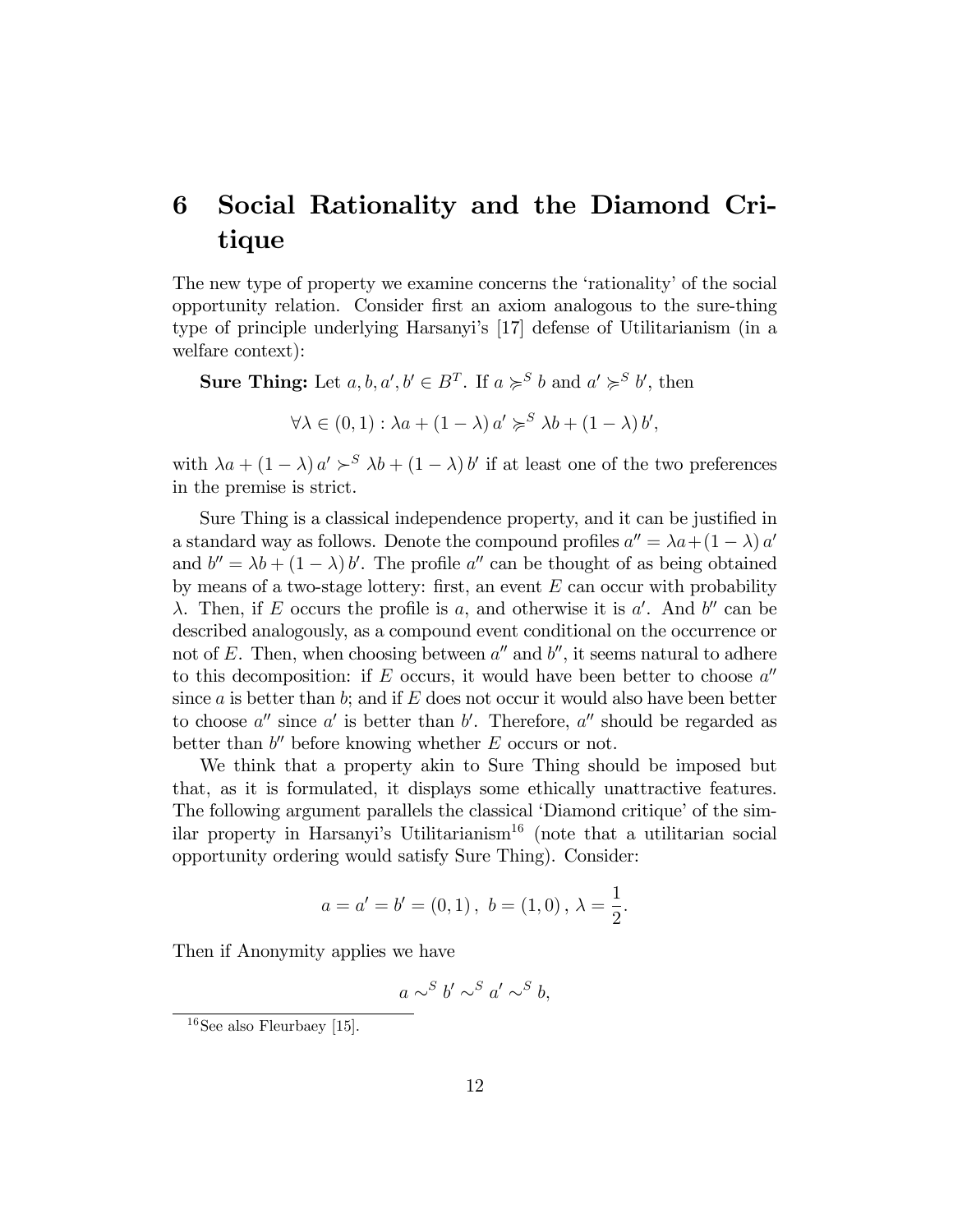and by Sure Thing

$$
a'' = (0, 1) \sim^{S} \left(\frac{1}{2}, \frac{1}{2}\right) = b''.
$$

But having one individual in Hell and the other in Heaven for sure can hardly be reasonably regarded as socially indifferent to both individuals being half way between Heaven and Hell in the box of life. As Diamond [11] would put it, "b" seems strictly preferable to me since it gives 1 a fair share while  $a''$ does not". $17$ 

The reason for this unacceptable situation is, obviously, that 'mixing' opportunities across different individuals may produce ethically relevant effects. The problem of properties like Sure Thing, both in a utility context and in the present one, is precisely the potentially beneficial effect of this sort of 'diagonal mixing' in the box of life.

However, the property is immune from this line of criticism when the allowable mixings are restricted to ones that are parallel to the edges of the box: namely, the compound lotteries only concern one single individual. This seems to capture a position  $\dot{a}$  la Diamond: "I am willing to accept the sure-thing principle for individual choice but not for social choice"  $(11]$ , p. 766).

The following weakening of Sure Thing is then responsive to the Diamond critique:

**Individual Sure Thing:** Let  $a, b \in B^T$  be such that  $a \geq^S b$  and let  $a', b' \in B^T$  be such that there exists  $t \in \mathcal{N}$  such that  $a'_j = a_j$  and  $b'_j = b_j$ , for all  $j \in \mathcal{N} \backslash \{t\}$ , and  $a' \geqslant^S b'$ . Then

$$
\forall \lambda \in (0,1) : \lambda a + (1 - \lambda) a' \succcurlyeq^S \lambda b + (1 - \lambda) b',
$$

with  $\lambda a + (1 - \lambda) a' \succ^S \lambda b + (1 - \lambda) b'$  if at least one of the two preferences in the premise is strict.

#### Nash Retrouvé 7

Before proving the main characterisation result of this section, we establish some preliminary results, which are of interest in their own right. The first Lemma shows a consistency requirement implied only by Probabilistic Non-Interference and Individual Sure Thing. The Lemma is interesting in itself at

 $17$ [11], p.766. The notation has been adapted to be consistent with the rest of the paper.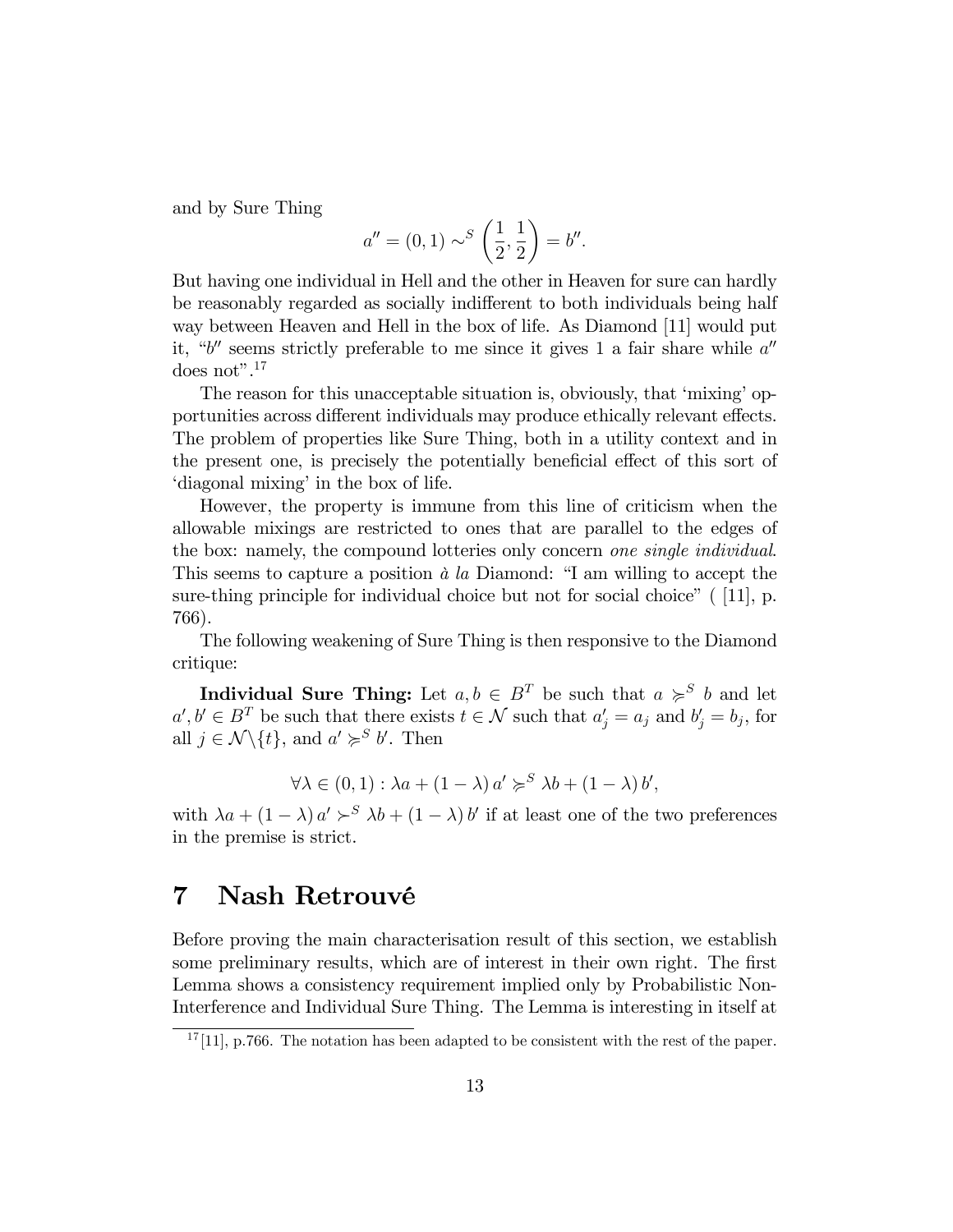a conceptual level, as it helps clarify the distinction between a ratio-scale invariance property and Probabilistic Non-Interference. The latter implies the former (and is otherwise weaker) only with the addition of 'social rationality' in the form of Individual Sure Thing:

**Lemma 4** Let the social opportunity ordering  $\succcurlyeq^S$  on  $B^T$  satisfy **Probabilis**tic Non-Interference and Individual Sure Thing. Let  $a, b, a', b' \in B^T$ be such that  $a >^S b$  and, for some  $t \in \mathcal{N}$  and some  $\rho > 0$ ,  $a'_t = \rho \cdot a_t, b'_t =$  $\rho \cdot b_t, a_j = a'_j$  for all  $j \neq t, b_j = b'_j$  for all  $j \neq t$ . Then:  $a' \succ^S b'$  whenever  $either 1 > a'_t > b'_t \text{ or } 1 > b'_t > a'_t.$ 

The proofs of all Lemmas are in the Appendix.

The next Lemma proves that any two profiles that imply Hell for at least one individual are socially indifferent (we address this feature in the next section).

**Lemma 5** Let the social opportunity ordering  $\succcurlyeq^S$  on  $B^T$  satisfy **Anonymity**, Probabilistic Non-Interference and Individual Sure Thing. Then:

for all  $a, b \in B^T$ :  $[a_t = 0, b_j = 0,$  some  $t, j \in \mathcal{N}] \Rightarrow a \sim^S b$ .

Finally, the next result proves that the standard monotonicity property is implied by the four main axioms above.

**Lemma 6** Let the social opportunity ordering  $\succcurlyeq^S$  on  $B^T$  satisfy **Weak Pareto** Optimality, Anonymity, Probabilistic Non-Interference, and Indi**vidual Sure Thing**. Then: for all  $a, b \in B^T : a > b \Rightarrow a \succcurlyeq^S b$ .

Given the previous lemmas, we can now show that an ordering in the box of life can be completely characterised by the four axioms discussed before.<sup>18</sup>

Theorem 7 (MAXIMISE THE PROBABILITY OF HEAVEN): A social opportunity ordering  $\succcurlyeq^S$  on  $B^T$  satisfies **Anonymity, Weak Pareto** Optimality, Probabilistic Non-Interference and Individual Sure Thing if and only if  $\succcurlyeq^S$  is the Nash ordering  $\succcurlyeq^N$ .

 $18$ It is not difficult to prove that the axioms in Theorem 7, and indeed in all characterisation results below, are independent. The details are available from the authors upon request.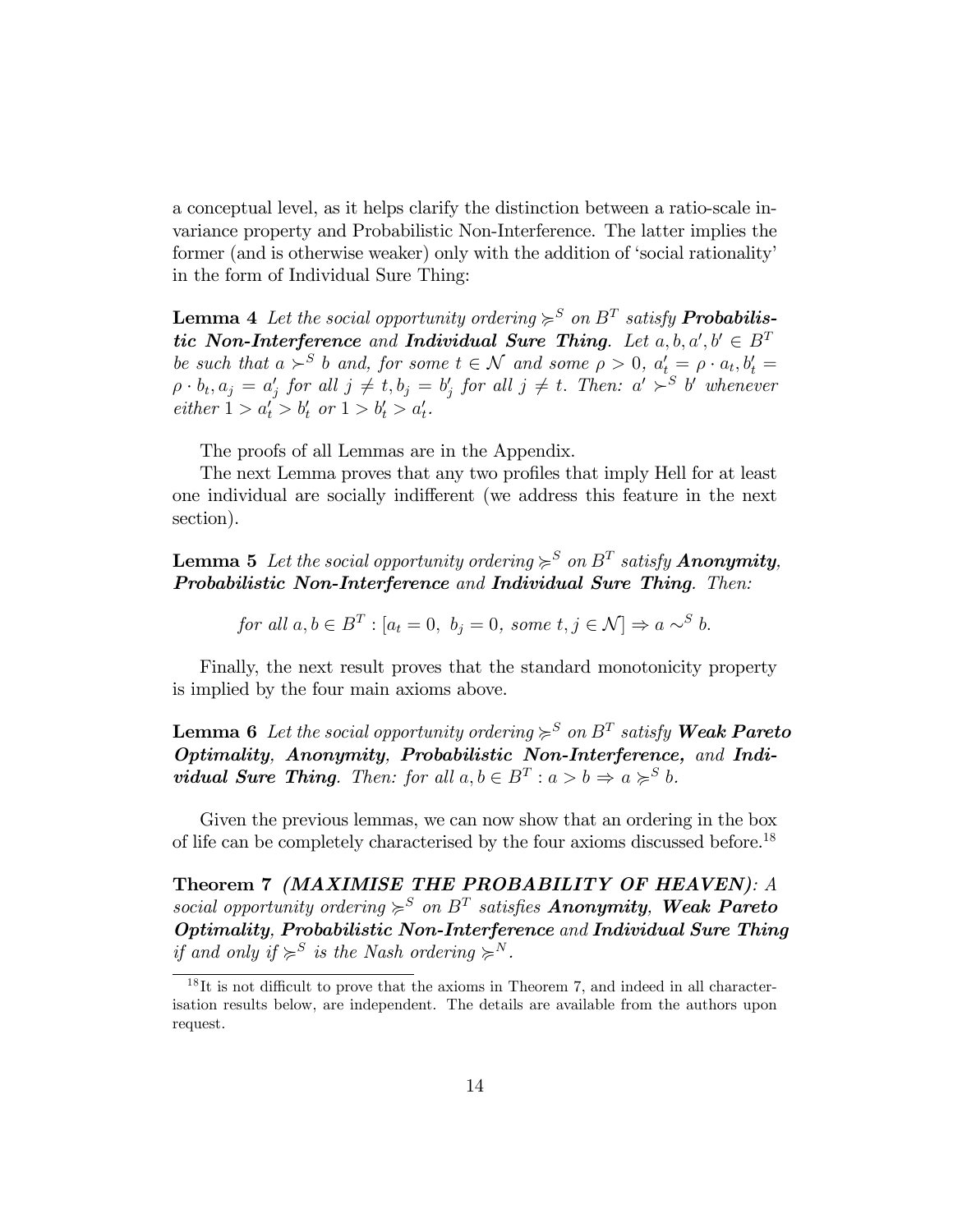**Proof:**  $(\Rightarrow)$  It is immediate to prove that the Nash ordering  $\succcurlyeq^N$  satisfies all four axioms.

( $\Leftarrow$ ) Suppose that the social opportunity ordering  $\succcurlyeq^S$  on  $B^T$  satisfies Anonymity, Weak Pareto Optimality, Probabilistic Non-Interference, and **Individual Sure Thing.** For any  $a, b \in B^T$ , we shall prove that (i)  $a \succ^N b \Rightarrow a \succ^S b$ ; and (ii)  $a \sim^N b \Rightarrow a \sim^S b$ .

Claim (i). Suppose that  $a, b \in B^T$  are such that  $\prod_{t=1}^T a_t > \prod_{t=1}^T b_t$ . This implies that  $a \in B_+^T$ . If  $b \in B^T \backslash B_+^T$ , then lemma 5 implies that  $b \sim^S \mathbf{0}$ , and by Weak Pareto Optimality and transitivity, we obtain  $a \succ^S b$ .

Therefore, suppose  $b \in B_+^T$ . Note that by **Anonymity**, we can work with the ranked vectors  $\overline{a}, \overline{b}$ . Therefore suppose, by contradiction, that  $\overline{a} \succ^N$  $\overline{b}$ , but  $\overline{b} \succ^S \overline{a}$ . Define  $U = \{t \in \mathcal{N} \mid \overline{a}_t > \overline{b}_t\}, L = \{t \in \mathcal{N} \mid \overline{b}_t > \overline{a}_t\},\$  and  $E = \{t \in \mathcal{N} | \overline{a}_t = \overline{b}_t\}.$  Since  $\overline{a} \succ^N \overline{b}$  it follows that  $\prod_{t=1}^T \overline{a}_t > \prod_{t=1}^T \overline{b}_t$  or  $\left(\prod_{t\in U}\overline{a}_{t}\right)\left(\prod_{t\in L}\overline{a}_{t}\right)\left(\prod_{t\in E}\overline{a}_{t}\right) > \left(\prod_{t\in U}\overline{b}_{t}\right)\left(\prod_{t\in L}\overline{b}_{t}\right)\left(\prod_{t\in E}\overline{b}_{t}\right)$ , and by the definition of the sets  $U, L, E$ , it follows that  $\left(\prod_{t \in U} \right)$  $\overline{a}_t$  $b_t$  $\Big) > \Big( \prod_{t \in L}$  $b_t$  $\overline{a}_t$  $\big) > 1.$ Since  $\bar{b} \succ^S \bar{a}$ , by Lemma 6 it must be  $L \neq \emptyset$ . Let  $h = \min_{t \in L} t$  and let  $d = \max_{t \in L} t$ . We consider the following cases.

Case 1:  $h = T$ . Since  $\overline{a} \succ^N \overline{b}$ , there is at least one  $t \in U$ ,  $t < T$ , and by construction  $b_T > \overline{a}_T \geq \overline{a}_t > b_t$ . By **Anonymity** and transitivity, consider a vector  $a^{\pi}$  which is a permutation of  $\bar{a}$  such that  $a^{\pi}_{T} = \bar{a}_{t}$ . Then, from  $a^{\pi}, \bar{b}$ construct a', b' as follows: let  $b'_T = \rho \overline{b}_T$ ,  $a'_T = \rho a_T^{\pi} = \rho \overline{a}_t$ , and leave all other entries of  $a^{\pi}$  and  $\bar{b}$  unchanged.

If  $\frac{\overline{a}_t}{\overline{b}_t} \geq \frac{b_T}{\overline{a}_T}$  $\frac{b_T}{\overline{a}_T}$ , let  $\rho = \frac{\overline{a}_T}{\overline{b}_T}$  $\frac{\overline{a}_T}{\overline{b}_T}$  < 1. By construction  $a', b' \in B^T$ ,  $b'_T = \overline{a}_T$ ,  $a'_T \ge \overline{b}_t$ , and  $a'_T < b'_T < 1$ . Hence, by Lemma 4, it follows that  $b' >^S a'$ . However,  $\overline{a}' > \overline{b}'$ , and therefore by Lemma 6, **Anonymity**, and transitivity, it follows that  $a' \geqslant^S b'$ , a contradiction.

If  $\frac{\overline{a}_t}{\overline{b}_t} < \frac{b_T}{\overline{a}_T}$  $\frac{b_T}{\overline{a}_T}$ , let  $\rho = \frac{b_t}{\overline{a}_t}$  $\frac{b_t}{\overline{a}_t} < 1$ . By construction  $a', b' \in B^T$ ,  $b'_T > \overline{a}_T$ ,  $a'_T = \overline{b}_t$ , and  $a'_T < b'_T < 1$ . Hence, by Lemma 4, it follows that  $b' >^S a'$ . Note that by construction  $\frac{\vec{b}_T'}{\vec{a}_T} = \rho \frac{\vec{b}_T}{\vec{a}_T}$ be iterated  $m-1$  times until we obtain vectors  $a^m, b^m$  such that  $b^m >^S a^m$  $\frac{b_T}{\overline{a}_T} < \frac{b_T}{\overline{a}_T}$  $\frac{b_T}{\overline{a}_T}$  and  $a' \succ^N b'$ . But then the same reasoning can but  $\overline{a}^m > \overline{b}^m$  and the desired contradiction ensues.

Case 2:  $d = 1$ . Since  $\overline{a} \succ^N \overline{b}$ , there is at least one  $t \in U, t > 1$ , and by construction  $\overline{a}_t > \overline{b}_t \geq \overline{b}_1 > \overline{a}_1$ . By **Anonymity** and transitivity, consider a vector  $b^{\pi}$  which is a permutation of  $\bar{b}$  such that  $b_1^{\pi} = \bar{b}_t$ . Then, from  $\bar{a}, b^{\pi}$ construct a', b' as follows: let  $b'_1 = \rho b_1^{\pi} = \rho \overline{b}_t$ ,  $a'_1 = \rho \overline{a}_1$ , and leave all other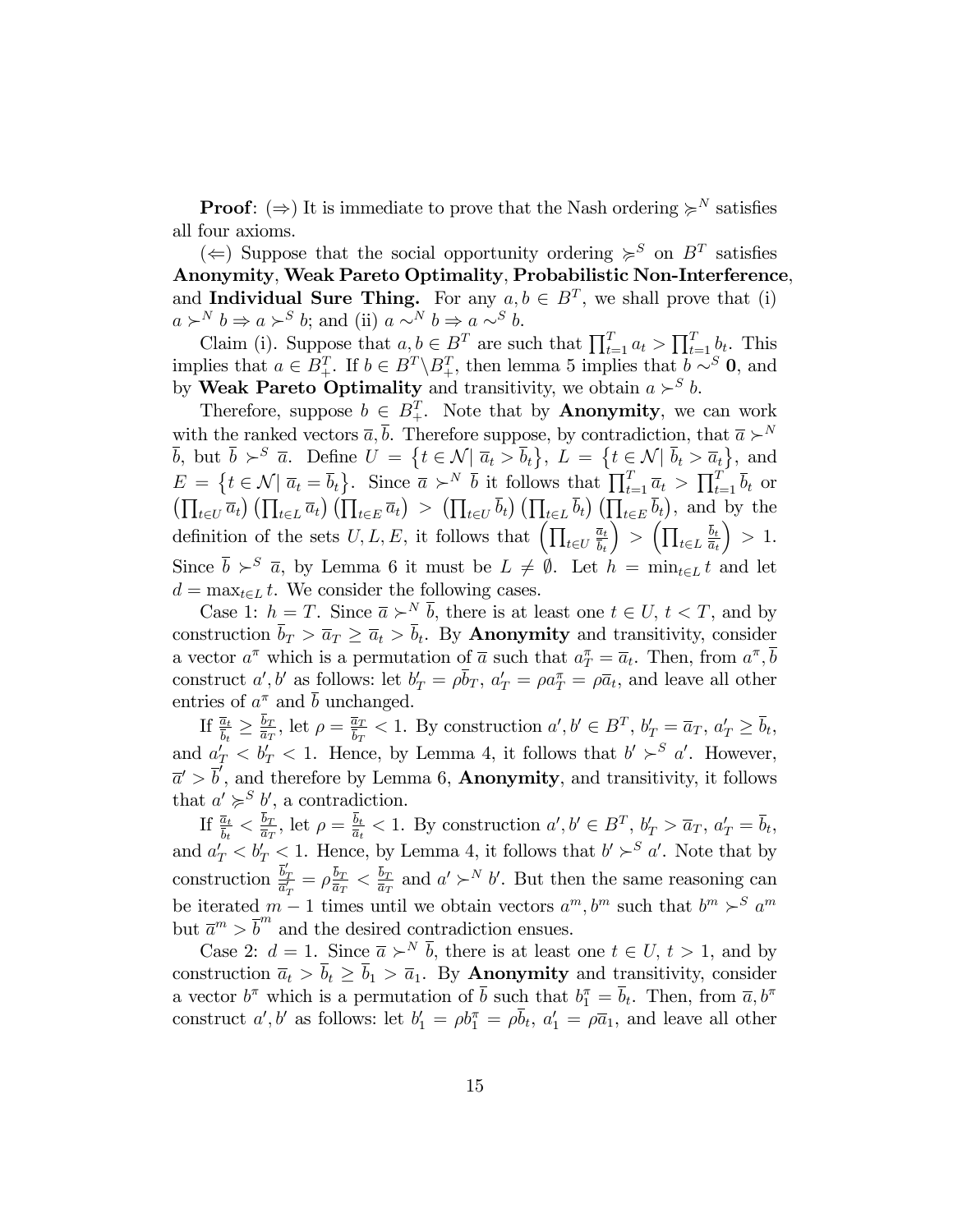entries of  $\bar{a}$  and  $b^{\pi}$  unchanged.

If  $\frac{\overline{a}_t}{\overline{b}_t} > \frac{b_1}{\overline{a}_1}$  $\frac{b_1}{\overline{a}_1}$ , let  $\rho = \frac{b_1}{\overline{a}_1}$  $\frac{b_1}{\overline{a}_1}$  > 1. By construction  $a', b' \in B^T$ ,  $b'_1 < \overline{a}_t$ ,  $a'_1 = \overline{b}_1$ , and  $a'_1 < b'_1 < 1$ . Hence, by Lemma 4, it follows that  $b' >^S a'$ . However,  $\overline{a}' > \overline{b}'$ , and therefore by Lemma 6, **Anonymity**, and transitivity, it follows that  $a' \geqslant^S b'$ , a contradiction.

If  $\frac{\overline{a}_t}{\overline{b}_t} \leq \frac{b_1}{\overline{a}_1}$  $\frac{\bar{b}_1}{\bar{a}_1}$ , let  $\rho = \left(\frac{\bar{a}_t}{\bar{b}_t}\right)$  $\frac{\overline{a}_t}{\overline{b}_t} - \varepsilon$  and  $\varepsilon > 0$  is chosen so that  $\rho > 1$ . By construction  $a', b' \in B^T$ ,  $b'_1 < \overline{a}_t$ ,  $a'_1 < \overline{b}_1$ , and  $a'_1 < b'_1 < 1$ . Hence, by Lemma 4, it follows that  $b' \succ^S a'$ . Note that by construction  $\frac{\overline{b}'_1}{\overline{a}'_1} = \frac{\overline{b}_1}{\rho \overline{a}}$  $\frac{b_1}{\rho\overline{a}_1}<\frac{b_1}{\overline{a}_1}$  $\overline{a}_1$ and  $a' \succ^N b'$ . But then the same reasoning can be iterated  $m-1$  times until we obtain vectors  $a^m, b^m$  such that  $b^m \succ s^m a^m$  but  $\overline{a}^m > \overline{b}^m$  and the desired contradiction ensues.

Case 3: if either  $1 < h = d < T$  or  $1 \leq h < d \leq T$ , then the proof can be obtained with an appropriate combination of cases 1 and 2.

This proves that if  $a \succ^N b$  then  $a \succ^S b$ . Suppose that  $a \sim^S b$ : since  $\prod_{t=1}^{T} a_t > \prod_{t=1}^{T} b_t$  then  $a \in B_+^T$ . Then there exists a sufficiently small number  $\varepsilon > 0$  such that  $a^{\varepsilon} = (a_1 - \varepsilon, a_2 - \varepsilon, ..., a_T - \varepsilon) \in B^T$ ,  $\prod_{t=1}^T (a_t - \varepsilon) > \prod_{t=1}^T b_t$ , and so  $a^{\varepsilon} \succ^N b$ , but by **Weak Pareto Optimality** and transitivity,  $b \succ^S a^{\varepsilon}$ . Then the previous argument can be applied to  $a^{\varepsilon}$  and b.

Claim (ii). Suppose that  $a, b \in B^T$  are such that  $\prod_{t=1}^T a_t = \prod_{t=1}^T b_t$ . If  $\prod_{t=1}^{T} a_t = \prod_{t=1}^{T} b_t = 1$ , then the result follows from reflexivity. If  $\prod_{t=1}^{T} a_t = \prod_{t=1}^{T} b_t = 0$ , then the result follows from Lemma 5.  $\prod_{t=1}^{T} b_t = 0$ , then the result follows from Lemma 5.

Therefore suppose that  $1 > \prod_{t=1}^{T} a_t = \prod_{t=1}^{T} b_t > 0$ . If there exists a permutation  $\pi$  such that  $a = \pi b$ , then the result follows by **Anonymity**. Therefore, suppose that  $U = \{t \in \mathcal{N} | \overline{a}_t > \overline{b}_t\} \neq \emptyset \text{ and } L = \{t \in \mathcal{N} | \overline{b}_t > \overline{a}_t\} \neq \emptyset.$ Suppose in contradiction that  $a \nsim^{S} b$ . By completeness, and without loss of generality, suppose that  $a \succ^S b$ . By **Anonymity** and transitivity, consider the ranked vectors  $\bar{a}$ , *b*.

Let  $k = \min_{t \in U} t$ . Take any  $l \in L$ . Suppose that  $l < k$ . [An analogous argument applies if  $l > k$ . By construction  $\overline{a}_k > b_k \geq b_l > \overline{a}_l$ . By **Anonymity** and transitivity, consider a vector  $b^{\pi}$  which is a permutation of  $\bar{b}$  such that  $b_k^{\pi} = \bar{b}_l$ . Then, from  $\bar{a}, b^{\pi}$  construct  $a', b'$  as follows. Let  $b'_k = \rho b_k^{\pi} = \rho \bar{b}_l$ ,  $a'_k =$  $\rho \overline{a}_k$ , where  $\rho = \frac{b_k}{\overline{a}_k}$  $\frac{b_k}{\overline{a}_k}$  < 1; and leave all other entries of  $\overline{a}$  and  $b^{\pi}$  unchanged. By construction  $a', b' \in B^T$ ,  $a'_k = \overline{b}_k$ , and  $b'_k < a'_k < 1$ . Hence, by Lemma 4,  $a' \succ^S b'.$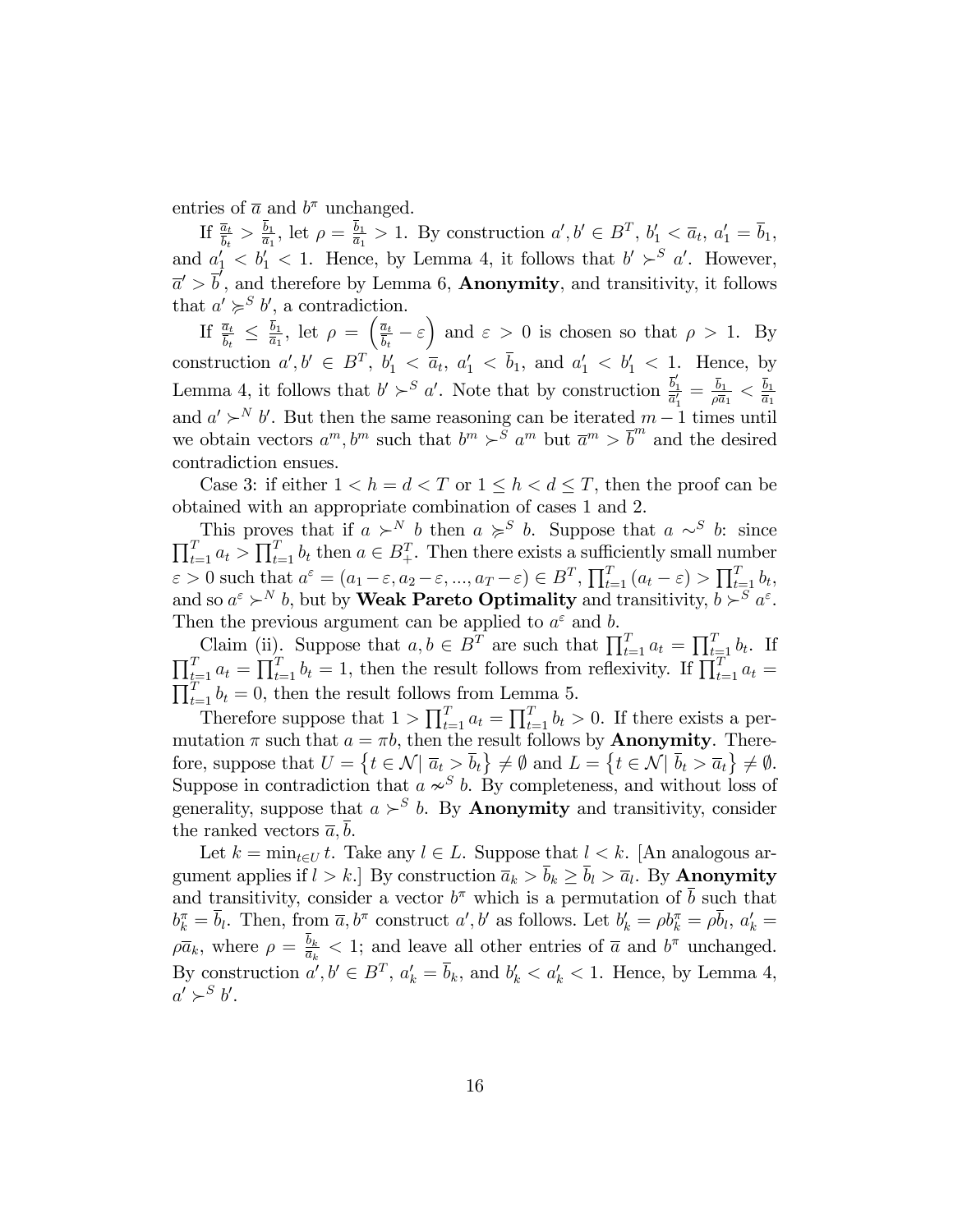Let  $a^1 \equiv a'$ , and  $b^1 \equiv b'$ : by construction  $\prod_{t=1}^T a_t^1 = \prod_{t=1}^T b_t^1 > 0$  and  $E =$  $\left\{ t \in \mathcal{N} | \; \overline{a}_t = \overline{b}_t \right\} \subset E^1 = \left\{ t \in \mathcal{N} | \; \overline{a}_t^1 = \overline{b}_t^1 \right\}$ t Fig. 1. If  $U = \{k\}$  and  $L = \{l\}$ , it is easy to show that  $E^1 = \mathcal{N}$ , yielding the desired contradiction, by transitivity and **Anonymity**. Otherwise, the previous argument can be iterated  $m - 1$ times to obtain vectors  $a^m, b^m \in B^T$  such that  $a^m \succ^S b^m$ , but  $E^m = \mathcal{N}$ , which again yields a contradiction by transitivity and **Anonymity**.  $\blacksquare$ 

The interpretation of the Nash social opportunity ordering is of interest. In the present framework, each individual is a binary experiment, with outcome either success or failure. Imagining that such experiments are independent, the ordering just characterised says that chances in life should be allocated in such a way as to maximise the probability that everybody succeeds. As a particular implication, the failure of even only one individual must be considered as maximally detrimental.

Contrast this attempt to maximise the probability of Heaven with a Utilitarian type of ordering, which would maximise the sum of probabilities. In the proposed interpretation, that would amount to maximising the expected number of successes. Clearly, such a method would be biased, compared to the one proposed, against a minority of individuals with very low probability of success.

It is also interesting to compare the use of the Nash ordering in the present framework to that in a standard utility framework. In the latter, there are two problems of interpretation.

Firstly, it is not clear what it means to maximise a product of utilities (as noted, e.g., by Rubinstein  $[34]^{19}$ ). In a welfare world the utilitarian process of aggregation has a 'natural' meaning, which the Nash product lacks. But in a world of chances, a process of aggregation by product feels equally natural.

Secondly, the maximisation of the Nash product on the positive orthant requires the external specification of a 'welfare zero'. In a bargaining context, this is assumed to be the 'disagreement point'; but its determination in a general social choice context is unclear, and it must be based on some external argument. On the contrary, the structure of the box of life, with its internal zero, makes this problem vanish.

 $19\text{ }\text{``The formula of the Nash bargaining solution lacks a clear meaning. What is the}$ interpretation of the product of two von Neumann Morgenstern utility numbers?"  $(p. 82)$ . The interpretation he goes on to propose is related to non-cooperative bargaining. Here we are rather interested in an interpretation of the Nash ordering as an ethical allocation method. A different interpretation in this vein is in Mariotti [23].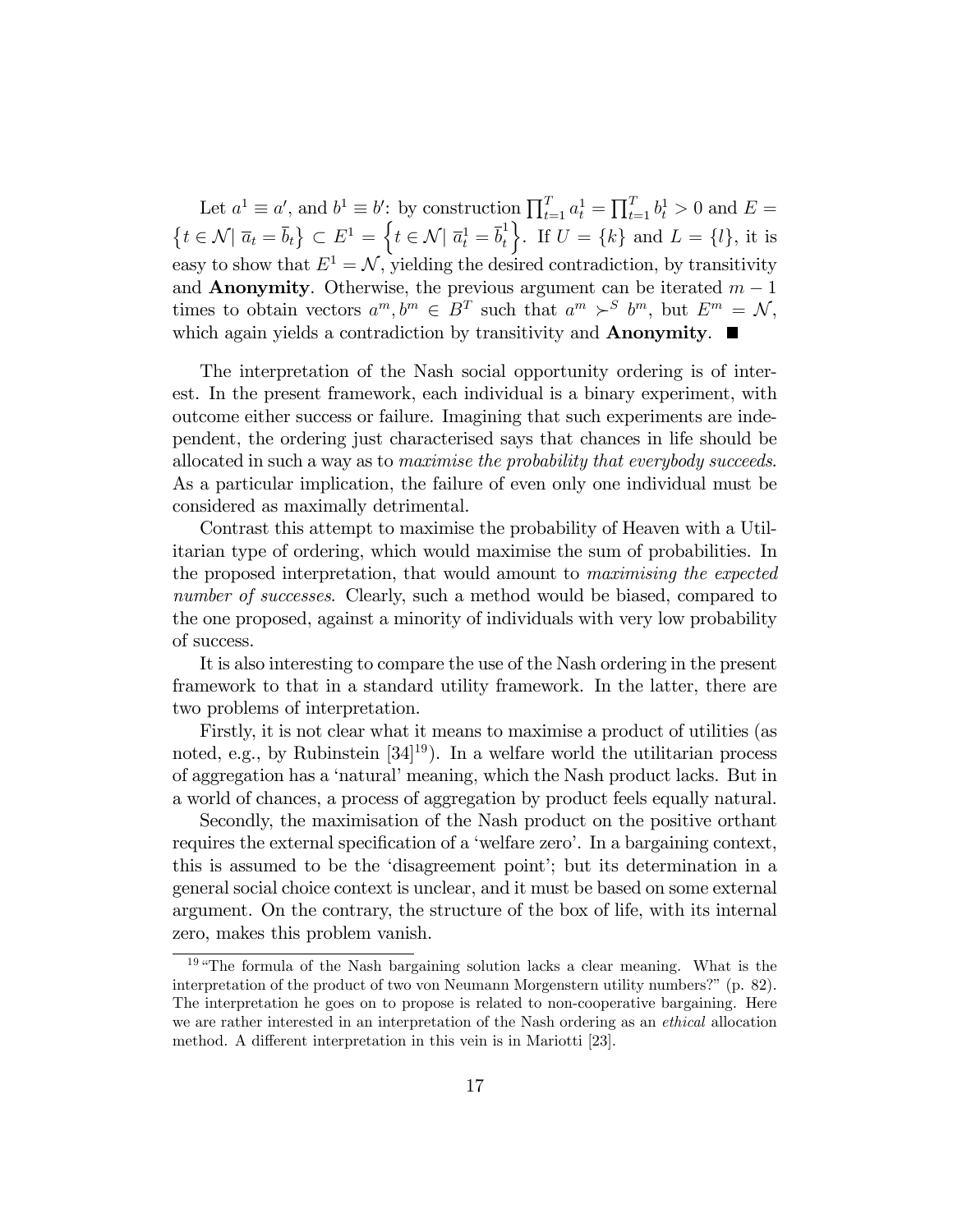### 8 The Two-Step Nash Ordering

A drawback of the Nash ordering - a consequence of relaxing Strong Pareto Optimality - is that it yields some very large indi§erence classes by considering all points on the boundary of the box of life as equally good (or bad). This may be deemed undesirable from an ethical perspective, and it may be a drawback for practical applications. For a profile where all agents (potentially a very large number of individuals) are in Hell can hardly be seen as indifferent to one in which only one of them suffers.

In this section, we explore another way out of the impossibility in which Strong Pareto Optimality is not abandoned. This requires some adjustments in the axiomatic system. We restrict the application of Probabilistic Non-Interference to strictly positive probabilities (as we discussed after the definition of the principle, this may be a reasonable restriction), and we also make strict the conclusion in the statement of the axiom.

**Strict Probabilistic Non-Interference :** Let  $a, b, a', b' \in B^T$  be such that  $a \succ^S b$  and, for some  $t \in \mathcal{N}$  and for some  $\rho > 0$ ,

$$
a'_t = \rho \cdot a_t,
$$
  
\n
$$
b'_t = \rho \cdot b_t,
$$
  
\n
$$
a_j = a'_j \text{ for all } j \neq t,
$$
  
\n
$$
b_j = b'_j \text{ for all } j \neq t.
$$

Then  $a' \succ^S b'$  whenever  $b_t \neq 0$  and  $a'_t > b'_t$ .

We can now state the main characterisation of this section:

Theorem 8 (MAXIMISE THE PROBABILITY OF HEAVEN AND **HAVE FEW PEOPLE IN HELL**): A social opportunity ordering  $\geq^S$  on  $B^T$  satisfies Anonymity, Strong Pareto Optimality, and Strict Proba**bilistic Non-Interference** if and only if  $\geq S$  is the Two-Step Nash ordering  $\succcurlyeq^{2N}$ .

**Proof:**  $(\Rightarrow)$  It is immediate to prove that  $\succcurlyeq^{2N}$  satisfies all three axioms.

( $\Leftarrow$ ) Suppose that the social opportunity ordering  $\succcurlyeq^S$  on  $B^T$  satisfies Anonymity, Strong Pareto Optimality, and Strict Probabilistic Non-**Interference**. For any  $a, b \in B^T$ , we shall prove that (i)  $a \succ^{2N} b \Rightarrow a \succ^S b$ ; and (ii)  $a \sim^{2N} b \Rightarrow a \sim^{S} b$ .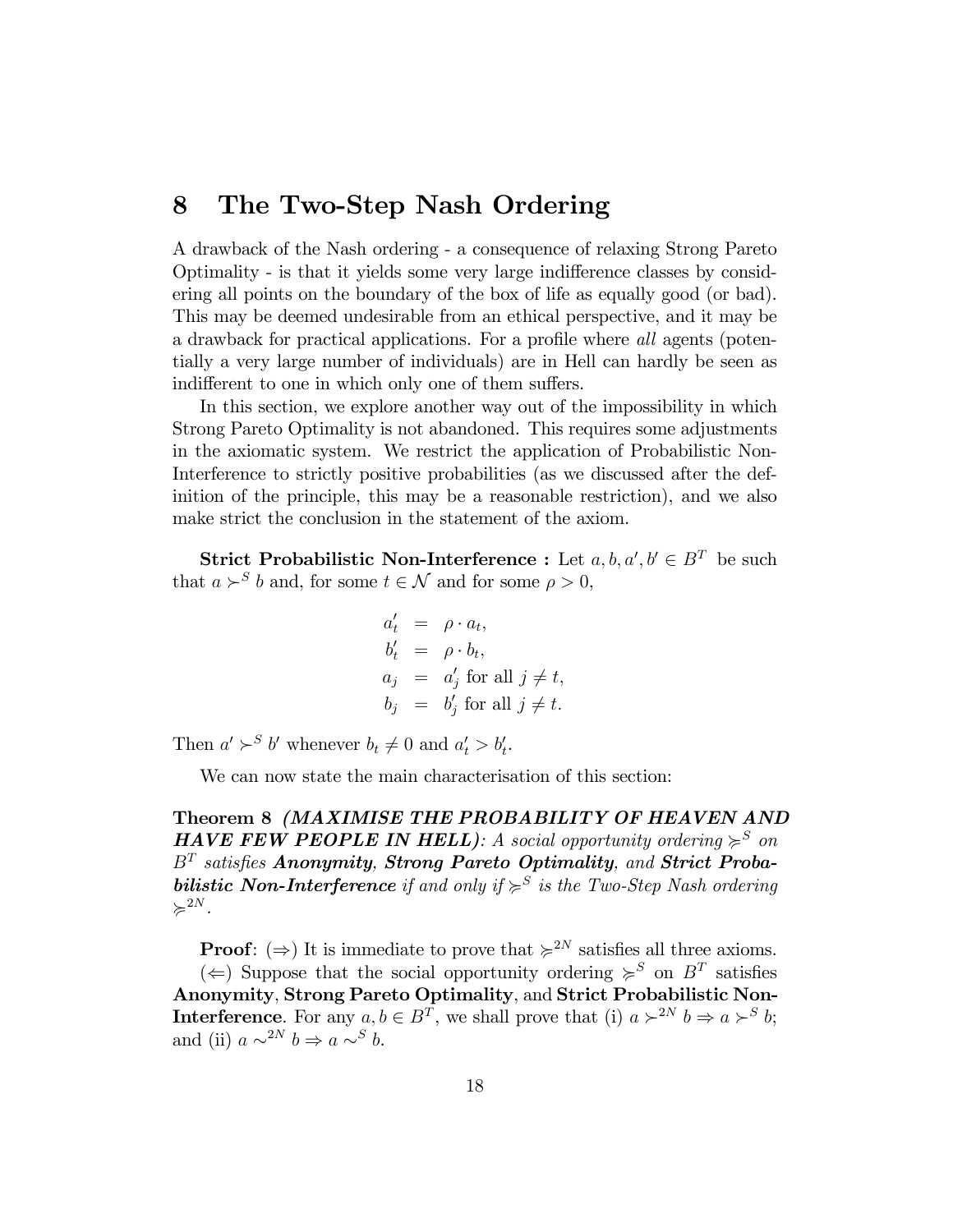Claim (i). We need to consider three cases.

Suppose that  $a, b \in B_+^T$  are such that  $\prod_{t=1}^T a_t > \prod_{t=1}^T b_t$ . Then the same reasoning as in theorem 7 can be applied to rule out  $b > s$  a, noting that in the interior of the box of life, Strict Probabilistic Non-Interference is stronger than Probabilistic Non-Interference.

Suppose that  $a, b \in B^T$  are such that  $|P^a| = |P^b| < T$  and  $\prod_{t \in P^a} a_t >$  $\prod_{t\in P^b} b_t$ . Then by focusing on the subset of strictly positive entries of  $a, b \in \mathbb{R}$  $B<sup>T</sup>$ , the previous reasoning can be used to rule out  $b >^S a$ .

Suppose that  $a, b \in B^T$  are such that  $|P^a| > |P^b|$ . By **Anonymity** and transitivity, consider the ranked vectors  $\overline{a}, \overline{b}$ . Let  $k = \min \{t \in \mathcal{N} : \overline{a}_t > 0\}.$ Note that by assumption,  $\overline{a}_k > \overline{b}_k = 0$ . Next, let  $l = \min \{ t \in \mathcal{N} : \overline{b}_t > 0 \}$ . If for all  $i \geq l$ ,  $\overline{a}_i \geq b_i$ , then the result follows by **Strong Pareto Optimality.** Therefore suppose that  $\bar{b}_h > \bar{a}_h$ , some  $h \geq l$ , and, in contradiction to claim (i),  $\overline{b} \succ^S \overline{a}$ . Then by **Anonymity** and transitivity, consider vector  $b^{\pi}$  which is a permutation of  $\bar{b}$  such that  $b_k^{\pi} = \bar{b}_h$ . Then, from  $\bar{a}, b^{\pi}$  construct  $a', b'$ as follows: let  $\rho > 0$  be such that  $a'_k = \rho \overline{a}_k$ ,  $b'_k = \rho b_k^{\pi} = \rho \overline{b}_h$ ,  $a'_j = a_j^{\pi}$ all  $j \neq k$ ,  $b'_j = b_j^{\pi}$  all  $j \neq k$ , and such that  $b'_k = \rho \overline{b}_k < \overline{a}_k$ . Since  $h \geq$  $l > k$ , then  $b'_k > a'_k$ , and given that  $a'_k \neq 0$ , by **Strict Probabilistic Non-Interference**, it follows that  $b' \succ^S a'$ . Consider the ranked vectors  $\overline{a}', \overline{b}'$ . Note that  $k' = \min \{t \in \mathcal{N} : \overline{a}'_t > 0\} = k$ . If  $\overline{a}' > \overline{b}'$ , then the desired contradiction follows from Strong Pareto Optimality, Anonymity, and transitivity. Otherwise repeat the procedure (always using the k-th entry of the ranked vectors  $\bar{a}$ ,  $\bar{a}'$ , and so on) until the desired contradiction ensues.

The previous arguments prove that  $a \succ^{2N} b$  implies  $a \succ^S b$ . Suppose, contrary to claim (i), that  $a \sim^{S} b$ . Then, for a sufficiently small  $\varepsilon > 0$ , it is possible to construct a profile  $a^{\varepsilon} \in B^T$  such that  $a_t^{\varepsilon} = a_t - \varepsilon > 0$  for some  $t \in \mathcal{N}$ ,  $a_j^{\varepsilon} = a_j$  all  $j \neq t$ , and  $a^{\varepsilon} \succ^{2N} b$ . By transitivity and **Strong Pareto Optimality**,  $b \succ^S a^{\varepsilon}$ , and the previous arguments can be applied.

Claim (ii). We need to consider two cases.

Suppose that  $a, b \in B_{+}^{T}$  are such that  $\prod_{t=1}^{T} a_t = \prod_{t=1}^{T} b_t$ . The result follows from a suitable modification of the proof of theorem 7 above, noting that Strict Probabilistic Non-Interference is stronger than Probabilistic Non-Interference for profiles in the interior of the box of life.

Suppose that  $|P^a| = |P^b| < T$  and  $\prod_{t \in P^a} a_t = \prod_{t \in P^b} b_t$ . If  $|P^a| = |P^b| >$ 0, then by focusing on the strictly positive entries of  $a, b \in B^T$ , the same reasoning as for the case of  $a, b \in B_+^T$  such that  $\prod_{t=1}^T a_t = \prod_{t=1}^T b_t$  can be applied to obtain the desired contradiction. If  $|P^a| = |P^b| = 0$ , then  $a \sim^S b$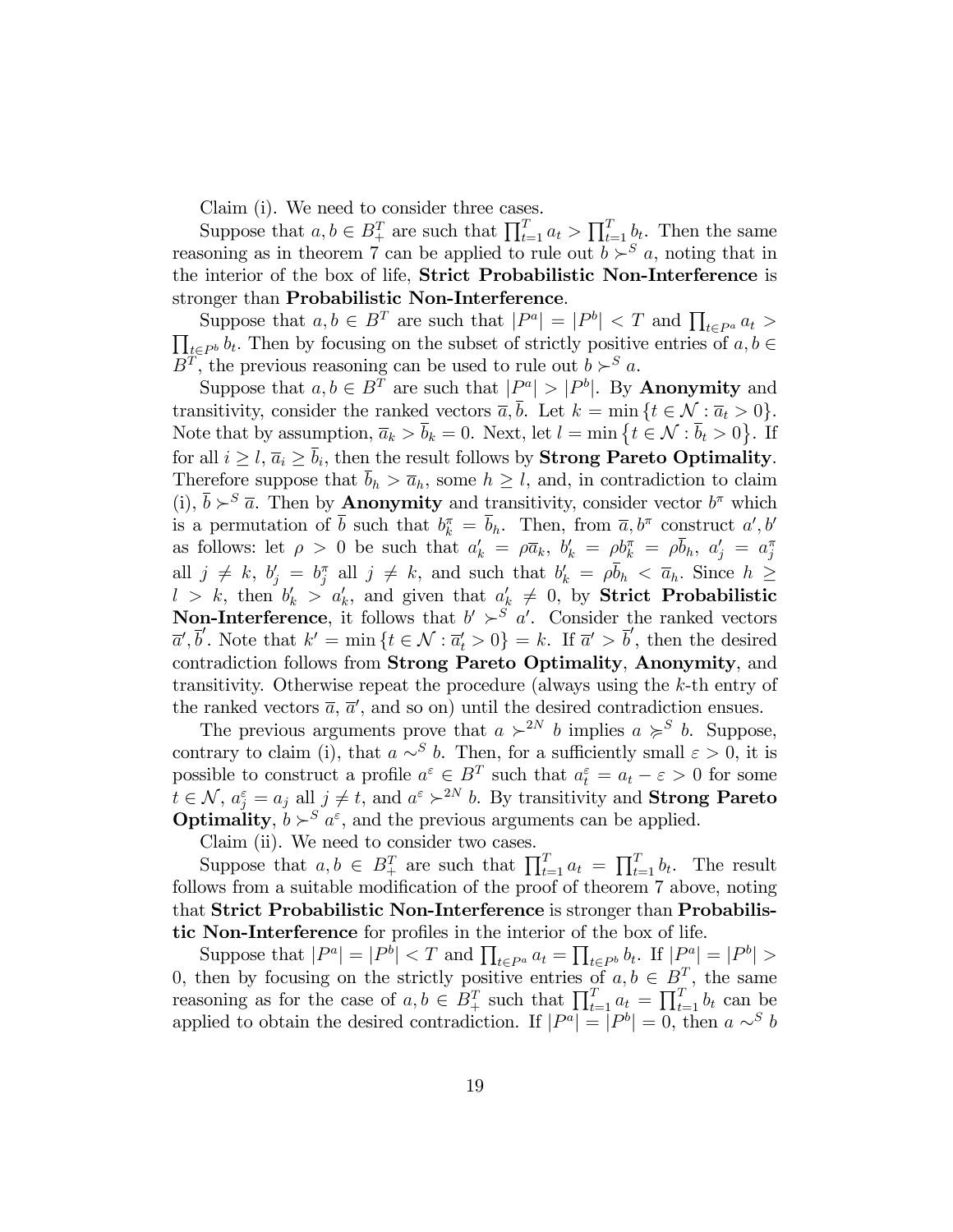by reflexivity.  $\blacksquare$ 

As the reader will have noticed, a major difference between theorems 7 and 8 is the absence of Individual Sure Thing in the latter. In fact, the twostep Nash ordering does not satisfy Individual Sure Thing, as the following example demonstrates:

**Example 9**  $a = (\frac{3}{10}, \frac{4}{10}) \sim^{2N} b = (\frac{2}{10}, \frac{6}{10})$  and  $a' = (\frac{3}{10}, 0) \succ^{2N} b' = (\frac{2}{10}, 0)$ . However,

 $\forall \lambda \in (0,1) : a^{\lambda} = \lambda a + (1-\lambda) a' \sim^{2N} b^{\lambda} = \lambda b + (1-\lambda) b'.$ 

In fact,  $\forall \lambda \in (0,1)$   $a^{\lambda} = \left(\frac{3}{10}, \lambda \frac{4}{10}\right)$  and  $b^{\lambda} = \left(\frac{2}{10}, \lambda \frac{6}{10}\right)$ , and thus  $\prod_{t=1}^{2} a_t^{\lambda} = \prod_{i=1}^{2} b_t^{\lambda}$ .  $_{t=1}^{2}b_{t}^{\lambda}$ .

This example implies immediately, together with the characterisation, that it is impossible to impose on a social opportunity ordering  $\succeq^S$  the four properties of Anonymity, Strong Pareto Optimality, Strict Probabilistic Non-Interference, and Individual Sure Thing. The next result provides a direct proof of this claim, and it demonstrates that the clash between axioms remains even if one drops transitivity.

**Theorem 10** There exists no complete social opportunity relation  $\succcurlyeq^S$  on  $B<sup>T</sup>$  that satisfies Anonymity, Strong Pareto Optimality, Strict Probabilistic Non-Interference, and Individual Sure Thing.

**Proof:** By example. Let  $x \in [0, 1]$ . Consider

$$
a = \left(\frac{1}{2}, \frac{1}{2}, x, x, ..., x\right), \quad a' = \left(0, \frac{1}{2}, x, x, ..., x\right),
$$

$$
b = \left(\frac{3}{4}, \frac{1}{3}, x, x, ..., x\right), \quad b' = \left(0, \frac{1}{3}, x, x, ..., x\right).
$$

By **Strong Pareto Optimality** we have  $a' \succ^S b'$ . Now consider two possibilities.

If  $a \succcurlyeq^S b$  then by Individual Sure Thing

$$
\frac{2}{3}a + \frac{1}{3}a' \geq \frac{s}{3} \frac{2}{3}b + \frac{1}{3}b'
$$
  
\n
$$
\Leftrightarrow \left(\frac{1}{3}, \frac{1}{2}, x, x, ..., x\right) \succ^S \left(\frac{1}{2}, \frac{1}{3}, x, x, ..., x\right),
$$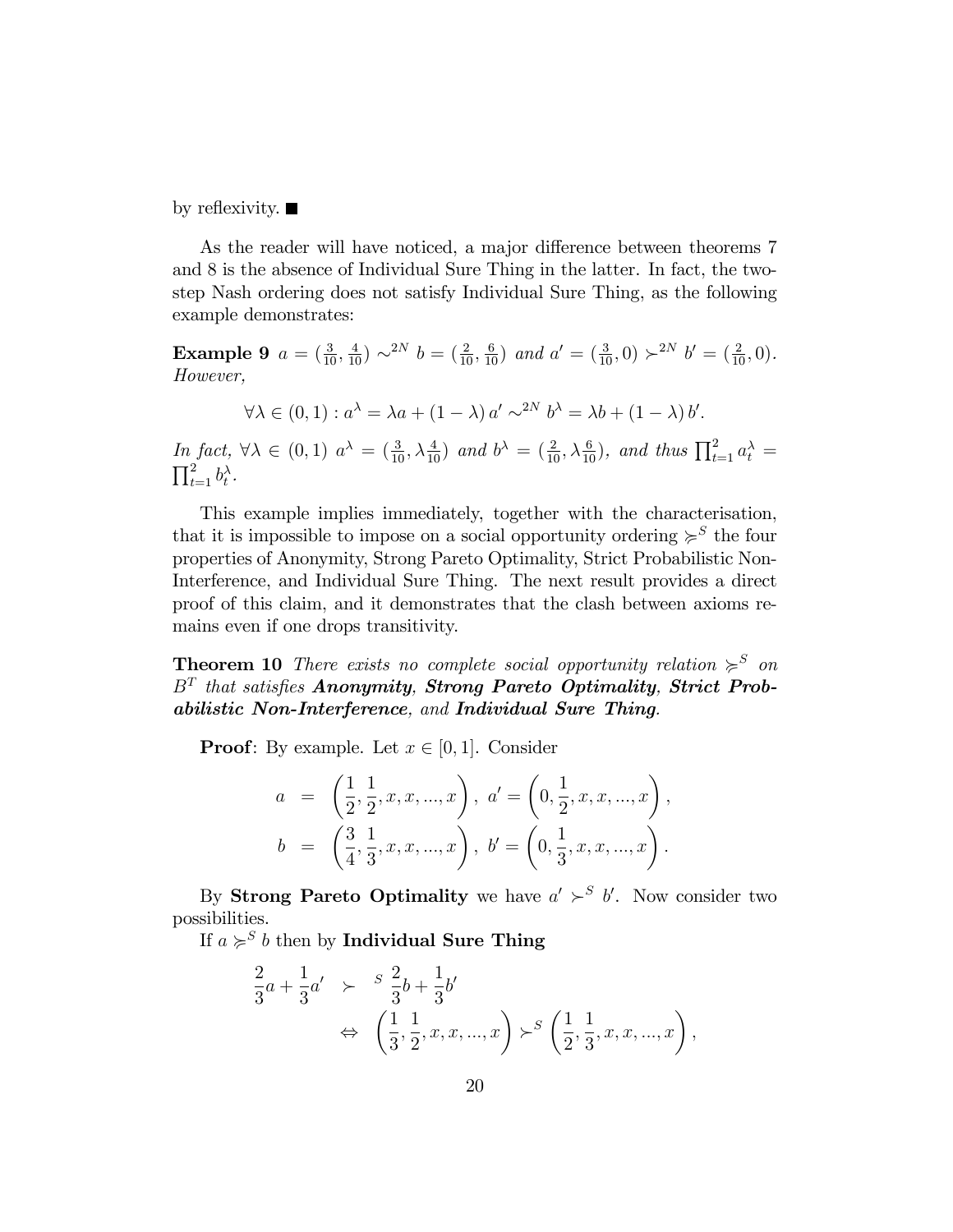contradicting Anonymity.

On the other hand, if  $b >^S a$  then by **Strict Probabilistic Non-**Interference

$$
\left(\frac{2}{3}\cdot\frac{3}{4},\frac{1}{3},x,x,...,x\right)\succ^S\ \left(\frac{2}{3}\cdot\frac{1}{2},\frac{1}{2},x,x,...,x\right),
$$

again contradicting **Anonymity**.  $\blacksquare$ 

Finally, we note the following related result (communicated to us by J.C.R. Alcantud) which further clarifies the frontier between possibility and impossibility:

Theorem 11 There exists no reflexive and transitive (not necessarily complete) social opportunity relation  $\succcurlyeq^S$  on  $B^T$  that satisfies **Anonymity, Prob**abilistic Non-Interference, Individual Sure Thing and the following minimal mononicity property: there exists  $x > 0$  for which  $(x, 0, 0, ...) \succ^S$  $(0, 0, 0, ...)$ .

(The proof is available upon request).

#### 9 Relation with the literature

To reiterate, the main goal of this paper is to study an operational version of opportunities and to illustrate a new interpretation of the Nash criterion in this context. Nevertheless, in this section we collect for the interested reader some observations on the formal relation between our work and the literature on the Nash social welfare orderings (SWOs).

The older part of this literature focuses on the strictly positive orthant only (Boadway and Bruce [6]; Moulin [28]. See also Bosi, Candeal and Indurain  $|7|$ ) and as we have seen profiles with zero entries create special technical problems. While still using a different domain (that of the box of life) our setting is closer to two more recent contributions by Tsui and Weymark [36] and Naumova and Yanovskaya [29], who explore larger domains. Apart from the deep difference in interpretation, the main technical difference from those papers is that we focus on Anonymity and in this way we do not assume any continuity property, whereas continuity axioms are central in both of those contributions. Consequently, the arguments involved are entirely different. Notably, we do not use any results from functional analysis, nor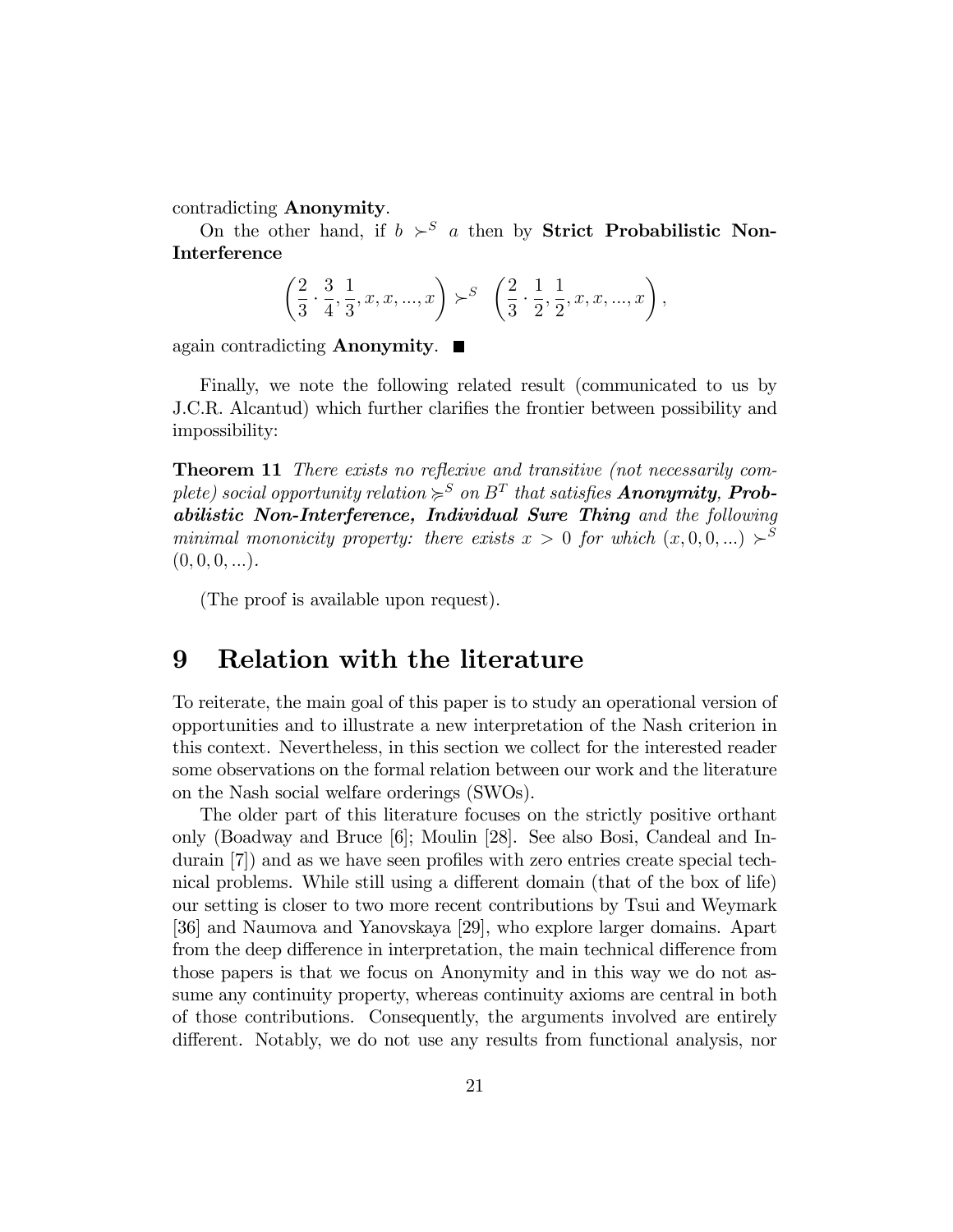properties of social welfare functions, since we cannot assume that our social welfare ordering is representable.

To be more specific, Tsui and Weymark  $(36)$ , Theorem 5, p.252) elegantly characterise, using techniques from functional analysis, 'Cobb-Douglas' SWOs (of which the Nash ordering is a special case) on  $\mathbb{R}^n$  by a continuity axiom, Weak Pareto Optimality and Ratio Scale measurability. Once transferred to the appropriate domain, our ranking can be seen as the anonymous case within this class (obtained via Anonymity instead of continuity). [36] do not characterise SWOs similar to our Two-Step Nash ordering. Naumova and Yanovskaya [29] provide a general analysis of SWOs on  $\mathbb{R}^n$  that satisfy Ratio-Scale measurability, and they do characterise some lexicographic social welfare functions. Essentially, as compared to [36], they weaken the continuity properties. For example, they focus on the requirement that continuity should hold within *orthants*, which are unbounded sets of vectors whose individual components have always the same sign, positive, negative or zero (therefore the vectors  $(1,0,1), (1,1,0),$  and  $(0,1,1),$  for instance, belong to the box of life  $B^3$  but to three different orthants in the sense of [29]). The lexicographic SWOs characterised there differ markedly from ours in that they require a linear ordering of the orthants and therefore vectors on the boundary of the box of life (e.g.,  $(1,0,1)$ ,  $(1,1,0)$ , and  $(0,1,1)$  in  $B<sup>3</sup>$ ) will never be indifferent. Therefore, contrary to our analysis, Anonymity is violated.

## 10 Infinite societies: Nash overtaking and catching up

The focus on joint probability of success seems, at the conceptual level, as attractive an opportunity criterion when the agents are infinite in number as when there is only a finite number of them. And yet, a large set of infinite streams of probabilities yield a zero probability of joint success, making the criterion vacuous for practical purposes.

We propose two solutions to this dilemma, which consist of adapting two well-known methods for comparing infinite streams of utilities: namely, the overtaking and the catching-up criteria. In order to obtain the desired extensions of the social opportunity relations, we simply add properties that permit a link with the inÖnite case to (analogs of) the characterising axioms of the Önite case. In this way, we obtain an overtaking version of the Nash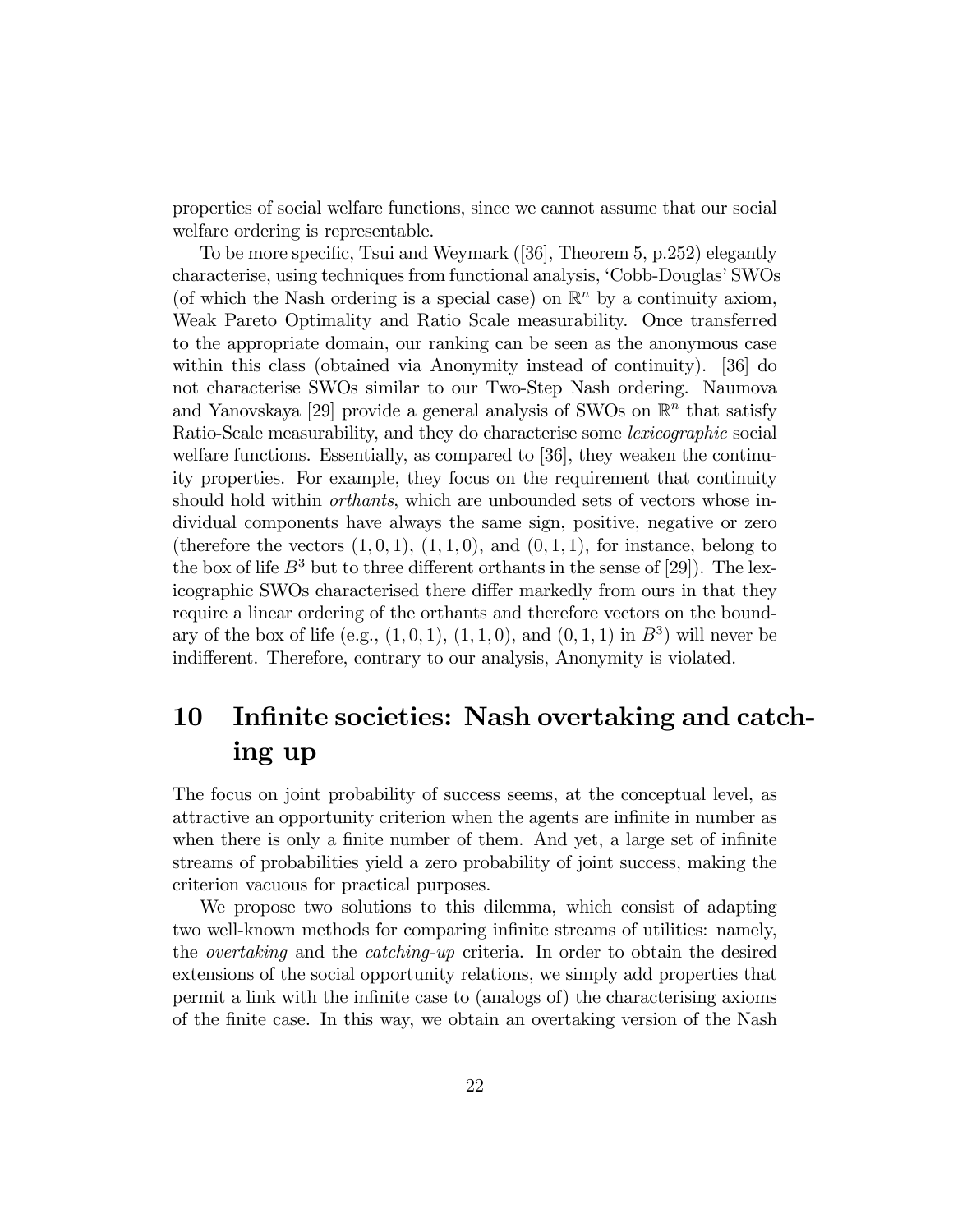criterion and a catching-up version of the Two-Step Nash criterion.

Almost without exception all uses of the Nash criterion we are aware of apply to a finite number of agents, and therefore our proposals may be of independent interest.<sup>20</sup>

The previous notation is extended in a straightforward way to the infinite context, with the following specific additions. A profile is now denoted  $_1a =$  $(a_1, a_2, ...) \in B^{\infty}$ , where  $a_t$  is the probability of success of generation  $t \in$ N. For  $T \in \mathbb{N}$ ,  $_1a_T = (a_1, ..., a_T)$  denotes the T-head of  $_1a$  and  $_{T+1}a$  =  $(a_{T+1}, a_{T+2}, ...)$  denotes its T-tail, so that  $a = (1a_T, a_{T+1}, a_T)$ .

For any  $x \in B$ ,  $\mathbf{x} = (x, x, ...) \in B^{\infty}$  denotes the stream of constant probabilities equal to x. Let  $B^{\infty}_{+} = \{ a \in B^{\infty} | a \gg \mathbf{0} \}$ . For all  $a \in B^{\infty}$  and  $T \in \mathbb{N}$ , let  $P^{1a_T} = \{t \in \{1, ..., T\} : a_t > 0\}.$ 

A permutation  $\pi$  is now a bijective mapping of N onto itself. A permutation  $\pi$  of N is finite if there is  $T \in \mathbb{N}$  such that  $\pi(t) = t$ , for all  $t > T$ , and  $\Pi$  is the set of all finite permutations of N. For any  $_1a \in B^{\infty}$  and any  $\pi \in \Pi$ , let  $\pi(\Lambda a) = (a_{\pi(t)})$  $t \in \mathbb{N}$  be a permutation of <sub>1</sub>a. For any <sub>1</sub>a  $\in B^{\infty}$ , let  $1\overline{a}_T$  denote the permutation of the T-head of  $1a$ , which ranks the elements of  $_1a_T$  in ascending order.

We are now reasy to consider the first infinite horizon version of the Nash criterion.

The Nash overtaking criterion: For all  $a_{1}b \in B^{\infty}_{\infty}$ ,  $a \sim^{N^*} 1b \Leftrightarrow$  $\exists \tilde{T} \in \mathbb{N} \text{ such that } \forall T \geq \tilde{T}: \prod_{t=1}^{T} a_t = \prod_{t=1}^{T} b_t; \text{ and }_{1}a \succ^{N^*} {}_{1}b \Leftrightarrow \exists \tilde{T} \in \mathbb{N}$ such that  $\forall T \geq \tilde{T} : \prod_{t=1}^T a_t > \prod_{t=1}^T b_t$ .

The characterisation results below are based on the following axioms which are analogous to those used in the finite context.

**Finite Anonymity**: For all  $_1a \in B^{\infty}$  and for all  $\pi \in \Pi$ ,  $\pi(_{1}a) \sim^{S} {}_{1}a$ . **Monotonicity**: For all  $_1a, 1b \in B^{\infty}, 1a > 1b \Rightarrow 1a \succ s^S 1b$ .

**Restricted Dominance**: For all  $x, y \in B$ ,  $x < y \Rightarrow y >^S (x, y)$ .

**Probabilistic Non-Interference**<sup>\*</sup>: Let  $_1a,_1b \in B^{\infty}$  be such that  $_1a =$  $(a_{T,T+1}b)$  for some  $T \in \mathbb{N}$ , and  $a \succ^S a b$ ; and let  $a', b' \in B^{\infty}$  be such that

 $20$ The only partial exception we are aware of is Cato [10], which however only considers the Nash overtaking criterion on the strictly positive orthant.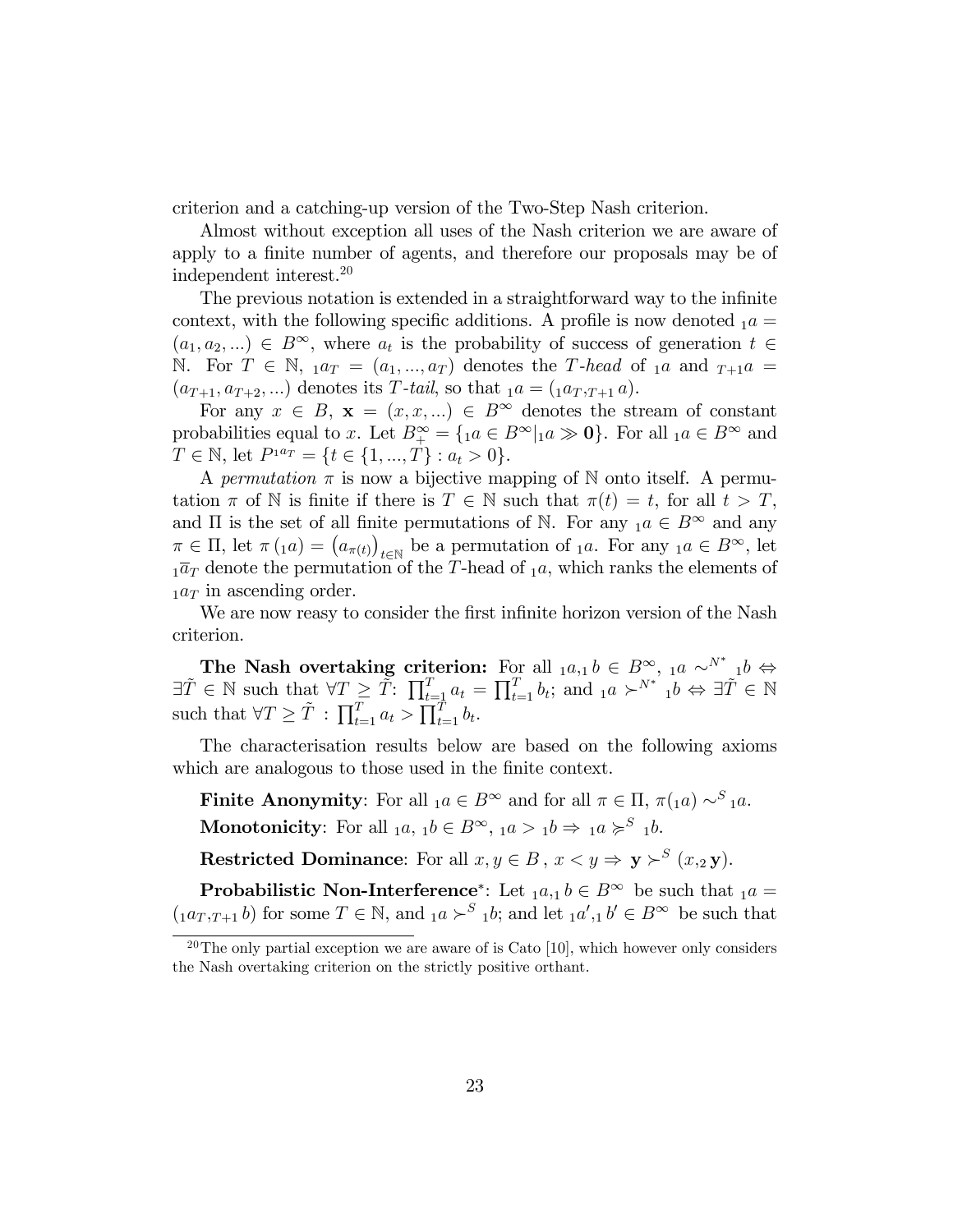for some  $t \in \mathbb{N}$ , and some  $\rho > 0$ ,

$$
a'_t = \rho a_t,
$$
  
\n
$$
b'_t = \rho b_t,
$$
  
\n
$$
a'_j = a_j, \text{ for all } j \neq t,
$$
  
\n
$$
b'_j = b_j, \text{ for all } j \neq t.
$$

Then  $_1b' \not\succ^S _1a'$  whenever  $a'_t > b'_t$ .

Individual Sure Thing<sup>\*</sup>: Let  $_1a,1 b \in B^{\infty}$  be such that  $_1a = (_1a_T, r+1 b)$ for some  $T \in \mathbb{N}$ , and  $_1a \geqslant^S_1b$  and let  $_1a', 1b' \in B^{\infty}$  be such that for some  $t \leq T$ ,  $a'_{j} = a_{j}$  and  $b'_{j} = b_{j}$ , for all  $j \neq t$ , and  $_{1}a' \geqslant^{S} {_{1}}b'$ . Then

$$
\forall \lambda \in (0,1) : \lambda_1 a + (1 - \lambda)_1 a' \succcurlyeq^S \lambda_1 b + (1 - \lambda)_1 b',
$$

with  $\lambda_1 a + (1 - \lambda)_1 a' \succ^S \lambda_1 b + (1 - \lambda)_1 b'$  if at least one of the two preferences in the premise is strict.

Like in the finite case, Strong Pareto Optimality must necessarily be weakened to avoid impossibilities: Monotonicity and Restricted Dominance are two such weakenings that have been used in the literature (for a discussion, see Asheim [2]).

In addition to the above axioms, a weak consistency requirement is imposed.

Weak Consistency: For all  $_1a_{,1}b \in B^{\infty}$ : (i)  $\exists \tilde{T} \in \mathbb{N} : (1a_{T}, T+1) \succ^S$  $(1b_T, T+1) \forall T \geq \tilde{T} \Rightarrow 1a \succ^S 1b;$  (ii)  $\exists \tilde{T} \in \mathbb{N} : (1a_T, T+1) \sim^S (1b_T, T+1)$  $\forall T \geq \tilde{T} \Rightarrow_{1} a \sim^{S} 1b.$ 

Weak Consistency provides a link to the finite setting by transforming the comparison of two infinite utility paths into an infinite number of comparisons of utility paths each containing a finite number of generations. Axioms similar to Weak Consistency are common in the literature (see, e.g., Basu and Mitra  $[4]$ , Asheim  $[2]$ , Asheim and Banerjee  $[3]$ .<sup>21</sup>

Finally, the next axiom requires that  $\geqslant^S$  be complete at least when comparing elements of  $B^{\infty}$  with the same tail. This requirement is weak and it

<sup>&</sup>lt;sup>21</sup>Under Strong Pareto Optimality normally one needs only part (i) of the Weak Consistency axiom (or similar axiom), see e.g. Asheim and Banerjee [3], in particular Proposition 2. Here we only assume Monotonicity and Restricted dominance and therefore the results in [3] do not hold. We thank Geir Asheim for alerting us to this issue.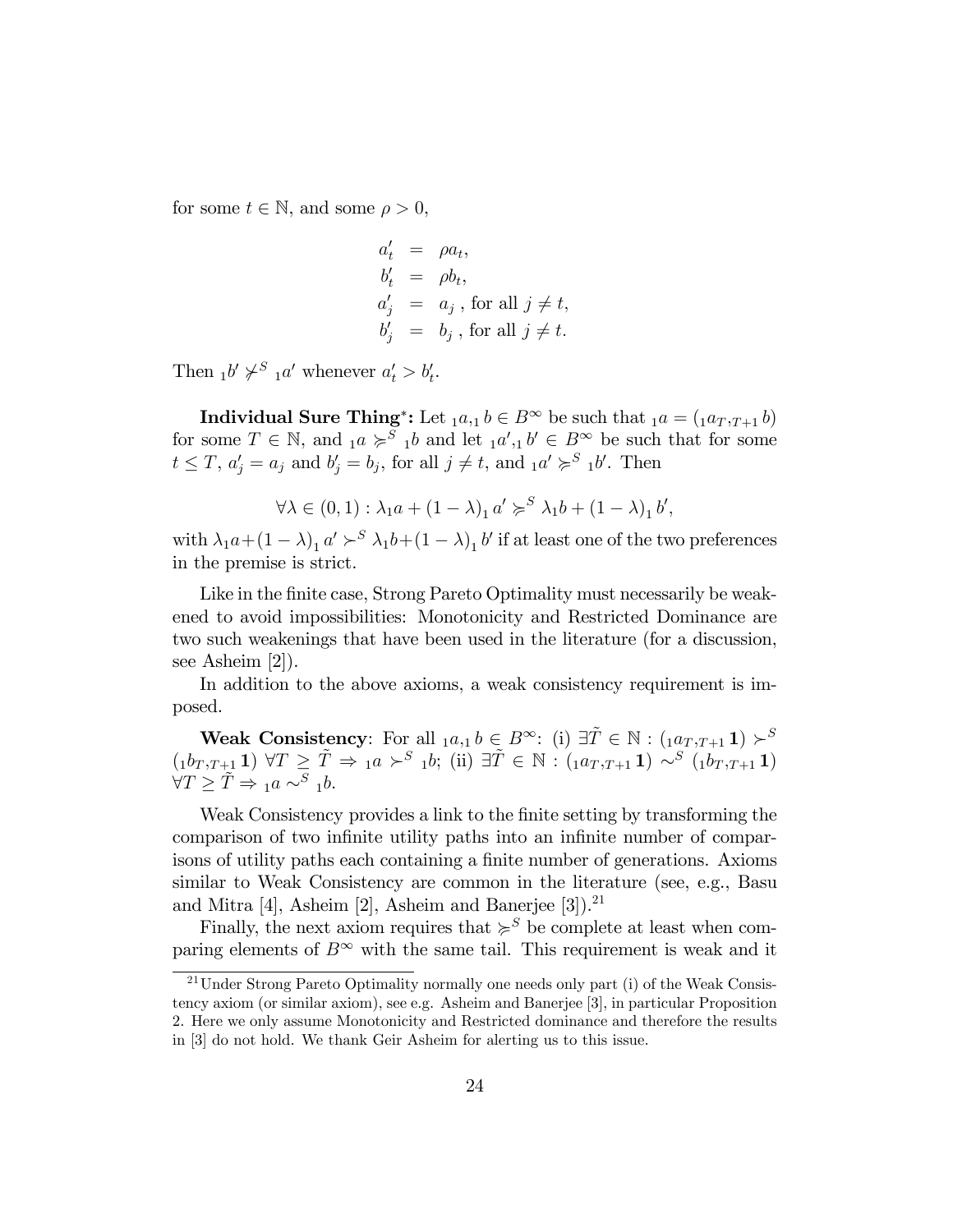seems uncontroversial, for it is obviously desirable to be able to rank as many vectors as possible. $^{22}$ 

Minimal Completeness: For all  $_1a, 1b \in B^{\infty}$ ,  $_1a \neq 1b : T_{+1}a = T_{+1}b$  for some  $T \in \mathbb{N} \Rightarrow a \succcurlyeq^S a b$  or  $a b \succcurlyeq^S a a$ .

Before proving our main characterisation result, we state without proof the following Lemmas which extend to  $B^{\infty}$  the equivalent results obtained in the finite context. $23$ 

**Lemma 12** Let the social opportunity quasi-ordering  $\geq^S$  on  $B^\infty$  satisfy **Prob**abilistic Non-Interference , Individual Sure Thing , and Minimal **Completeness.** Let  $_1a_{,1}b \in B^\infty$  be such that  $_1a = (1a_T, T+1 b)$  for some  $T \in \mathbb{N}$ , and  $_1a > S_1b$ , and let  $_1a', 1b' \in B^\infty$  be such that for some  $t \in \mathbb{N}$ , and for some  $\rho > 0$ ,  $a'_t = \rho a_t, b'_t = \rho b_t, a'_j = a_j$  all  $j \neq t, b'_j = b_j$  all  $j \neq t$ . Then:  $_1a' \succ^S_1b'$  whenever either  $1 > a'_t > b'_t$ , or  $a'_t < b'_t < 1$ .

**Lemma 13** Let the social opportunity quasi-ordering  $\geq^S$  on  $B^{\infty}$  satisfy Finite Anonymity, Probabilistic Non-Interference , Individual Sure **Thing**<sup>\*</sup>, and **Minimal Completeness**. Then: for all  $_1a, 1b \in B^{\infty}$  such that  $_{T+1}a = _{T+1}b$  for some  $T \in \mathbb{N}$ ,  $[a_t = 0, b_j = 0, \text{ some } t, j \in \{1, ..., T\}] \Rightarrow$  $_1a \sim^S_1b.$ 

Further, the next Lemma derives a useful implication of Monotonicity, Restricted Dominance, and Individual Sure Thing<sup>\*</sup>.

**Lemma 14** Let the social opportunity quasi-ordering  $\geq^{S}$  on  $B^{\infty}$  satisfy **Monotonic**ity, Restricted Dominance, and Individual Sure Thing\*. Then: for all  $_1a, 1b \in B^\infty$  such that  $_{T+1}a = _{T+1}b = _{T+1}1$  for some  $T \in \mathbb{N}$ ,  $_1a_T \gg 1b_T \Rightarrow$  $_1a \succ^S_1b.$ 

The next Theorem proves that the above axioms jointly characterise the Nash overtaking quasi-ordering.

 $^{22}$ Lombardi and Veneziani  $[22]$  use minimal completeness to characterise the infinite leximin and maximin social welfare relations.

 $^{23}$ The proofs of Lemmas 12 and 13 are straightforward modifications of the proofs of Lemmas 4 and 5, respectively, and therefore they are omitted. Details are available from the authors upon request.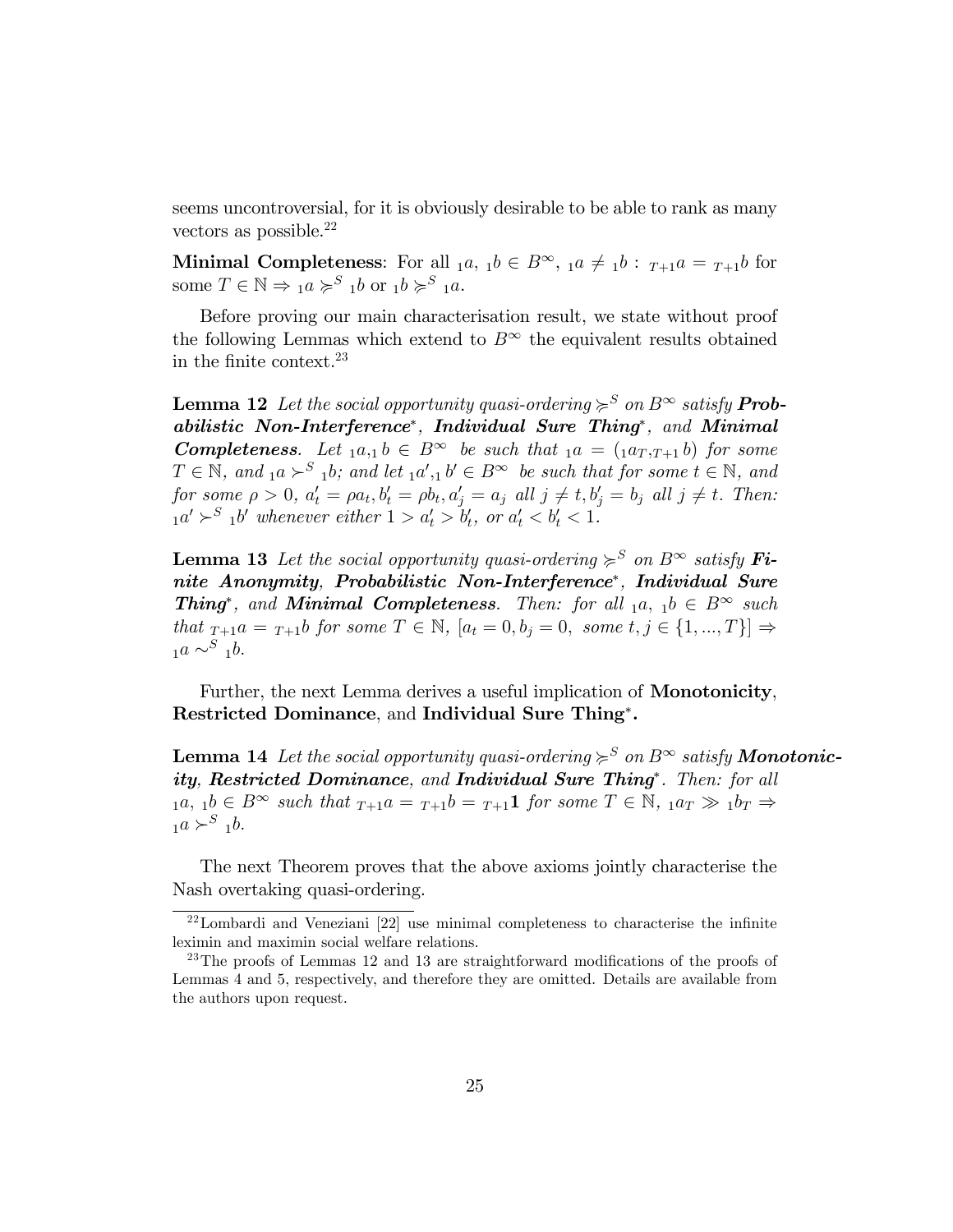**Theorem 15 (NASH OVERTAKING)**: A social opportunity quasi-ordering  $\varphi^S$  on  $B^\infty$  is an extension of  $\varphi^{N^*}$  if and only if it satisfies **Finite Anonymity**, Monotonicity, Restricted Dominance, Probabilistic Non-Interference\*, Individual Sure Thing<sup>\*</sup>, Weak Consistency, and Minimal Completeness.

The proofs of the two theorems of this section are in the Appendix.

Next, we provide an extension of the Two-Step Nash criterion to the infinite context in the framework of Bossert, Sprumont and Suzumura [9]. As announced, the characterisation is based on infinite-versions of the axioms used in Section 8. In addition to Finite Anonymity, we consider

**Strong Pareto Optimality**: For all  $_1a, 1b \in B^{\infty}, 1a > 1b \Rightarrow 1a > b$ .

**Strict Probabilistic Non-Interference**<sup>\*</sup>: Let  $_1a_{,1}b \in B^{\infty}$  be such that  $_1a = (_1a_T,_{T+1}b)$  for some  $T \in \mathbb{N}$ , and  $_1a \succ^S {}_1b$ ; and let  $_1a',_1b' \in B^\infty$  be such that for some  $t \in \mathbb{N}$  and some  $\rho > 0$ ,

$$
a'_t = \rho a_t,
$$
  
\n
$$
b'_t = \rho b_t,
$$
  
\n
$$
a'_j = a_j, \text{ for all } j \neq t,
$$
  
\n
$$
b'_j = b_j, \text{ for all } j \neq t.
$$

Then  $_1a' \succ^S_1b'$  whenever  $b_t \neq 0$  and  $a'_t > b'_t$ .

Suppose that for each  $T \in \mathbb{N}$ , the Two-Step Nash ordering on  $B^T$  is denoted as  $\succcurlyeq_{F}^{2N}$ . In analogy with Bossert, Sprumont and Suzumura [9], the Two-Step Nash social opportunity relation on  $B^{\infty}$  can be formulated as follows. Define  $\succcurlyeq_T^{2N} \subseteq B^{\infty} \times B^{\infty}$  by letting, for all  $_1a,_1b \in B^{\infty}$ ,

$$
{}_{1}a \succcurlyeq_{T}^{2N} {}_{1}b \Leftrightarrow {}_{1}a_{T} \succcurlyeq_{F}^{2N} {}_{1}b_{T} \text{ and } {}_{T+1}a \geq {}_{T+1}b. \tag{1}
$$

The relation  $\succcurlyeq_{T}^{2N}$  is reflexive and transitive for all  $T \in \mathbb{N}$ . Then the Two-Step Nash social opportunity relation is  $\succcurlyeq^{2N^*}=\bigcup_{T\in\mathbb{N}}\succcurlyeq_T^{2N}$ .

**Theorem 16** (*NASH CATCHING-UP*)  $\geq^S$  on  $B^{\infty}$  is an ordering extension of  $\geq^{2N^*}$  if and only if  $\geq^S$  on  $B^{\infty}$  satisfies **Finite Anonymity**, **Strong** Pareto Optimality, and Strict Probabilistic Non-Interference\*.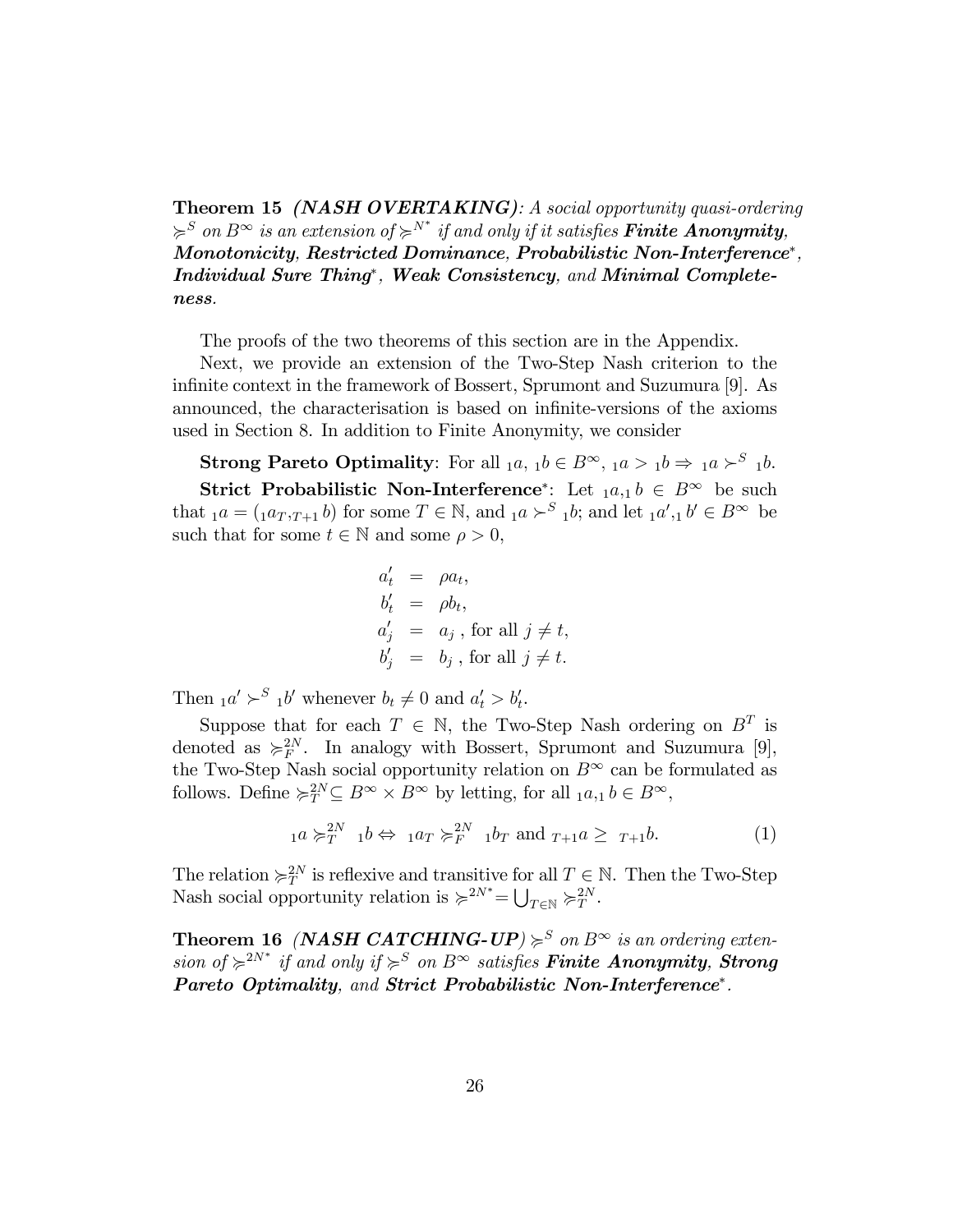### 11 Concluding Remarks

In this paper we have proposed formulating opportunities as chances of success, an interpretation close to the standard use of the term by practitioners. This interpretation is easily amenable to concrete measurement, suitable to the formulation of social policy targets, and close to common usage in the public debate.

We have highlighted some interesting conflicts between principles and discussed how such conflicts can be overcome. We have shown that strong limits to inequality in the profile of opportunities are implied by a liberal principle of justice and of social rationality. Beside the inequality aversion (concavity) of the social criterion, even only one person failing with certainty brings down the value of *any* profile to the minimum possible.

The use of the Nash social opportunity ordering acquires a natural interpretation in this context as the probability that everybody succeeds. Although not purely egalitarian, this 'maximise the probability of Heaven' criterion is likely in practice to avoid major disparities in opportunities, as profiles involving very low opportunities for one individual will appear very low in the social ordering. And, in the two-step refinement we have proposed, Hell should also be a sparsely populated place: that is, in practice, societies in which opportunities are limited to a tiny elite should be frowned upon. These partially egalitarian conclusions look stronger when one considers that they are obtained without any reference to issues of 'talent' or 'responsibility': the conclusions are partial but unconditional.<sup>24</sup>

One feature of our analysis is that in the ëMaximise the probability of Heaven' interpretation of the Nash criterion we have treated individuals as independent experiments. Note first that this relates only to the interpretation and not to the results themselves: the Nash criterion continues to follow from the axioms even without independence. Secondly, at least to some extent, independence can be guaranteed by defining the notion of success in such a way as to factor out the common variables affecting success across individuals. For example, the chances of attaining a high paying job for the dustman's daughter and for the doctor's son are both affected by the possi-

<sup>24</sup>One aim of our approach is to simplify the issue of egalitarianism in a context of ësocial riskí as much as possible, which is obtained by assuming that success is binary. If social risk were to be considered allowing individual outcomes to be measured along a utility scale, the definition of an appropriate concept of egalitarianism would raise many additional thorny issues. See Fleurbaey [15] for a recent insightful contribution.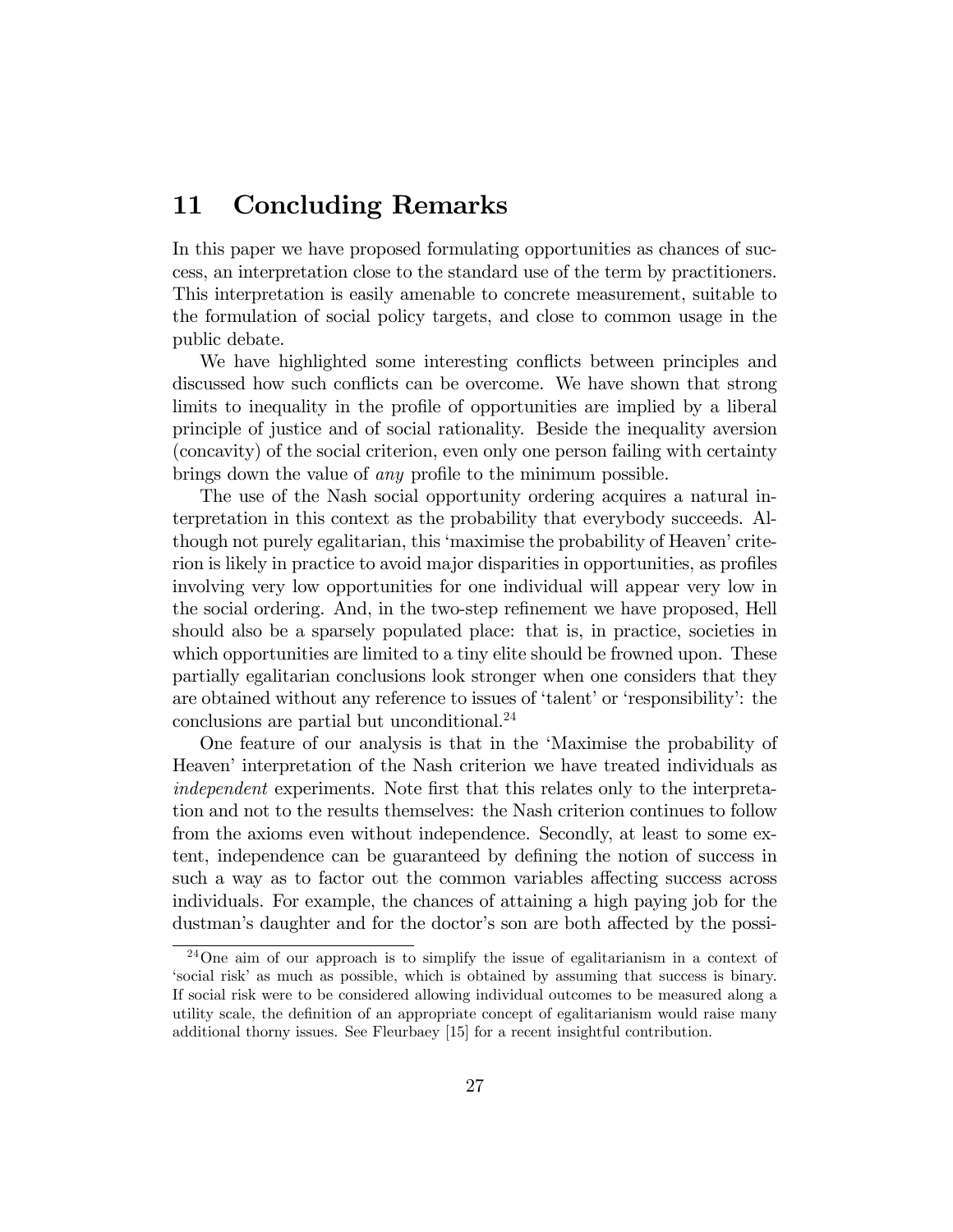bility of an economic recession, and must therefore be partially correlated. To obtain independence, one might define a high-paying job independently for each state of nature or as an average across states. Thirdly, it seems nevertheless of interest to consider a framework in which the input of the analysis is the probability distribution over all logically conceivable profiles of success and failure, so as to include explicitly possible correlations, instead of social preferences over profiles of 'marginal' distributions. This would be appropriate in cases where the correlation device is a relevant variable under the control of the social decision maker - imagine for instance the decision whether two officials on a wartime mission should travel on the same plane or on separate planes (with each plane having a probability  $p$  of crashing). Correlations are at the core of Fleurbaeyís [15] study of risky social situations, which characterises a (mild) form of ex-post egalitarianism, allowing individual outcomes to be measured along a utility scale, for a fixed and strictly positive vector of probabilities on a given set of states of the world. An interesting development of our research would be to study the issue of correlations in our framework, with variable probabilities and a restricted range of outcomes.

### References

- $[1]$  Alcantud, J.C.R.  $(2011)$  "Liberal approaches to ranking infinite utility streams: When can we avoid interferences?", MPRA Paper No. 32198.
- [2] Asheim, G.B.  $(2010)$  "Intergenerational Equity", Annual Review of Economics 2: 197-222.
- [3] Asheim, G.B. and K. Banerjee  $(2010)$  "Fixed-step anonymous overtaking and catching-up", *International Journal of Economic Theory* 6: 149-165.
- [4] Basu, K. and T. Mitra  $(2007)$  "Utilitarianism for infinite utility streams: a new welfare criterion and its axiomatic characterization", Journal of Economic Theory 133: 350-373.
- [5] Bénabou, R. and E. Ok  $(2001)$  "Mobility as Progressivity: Ranking Income Processes According to Equality of Opportunityî, NBER Working Paper 8431.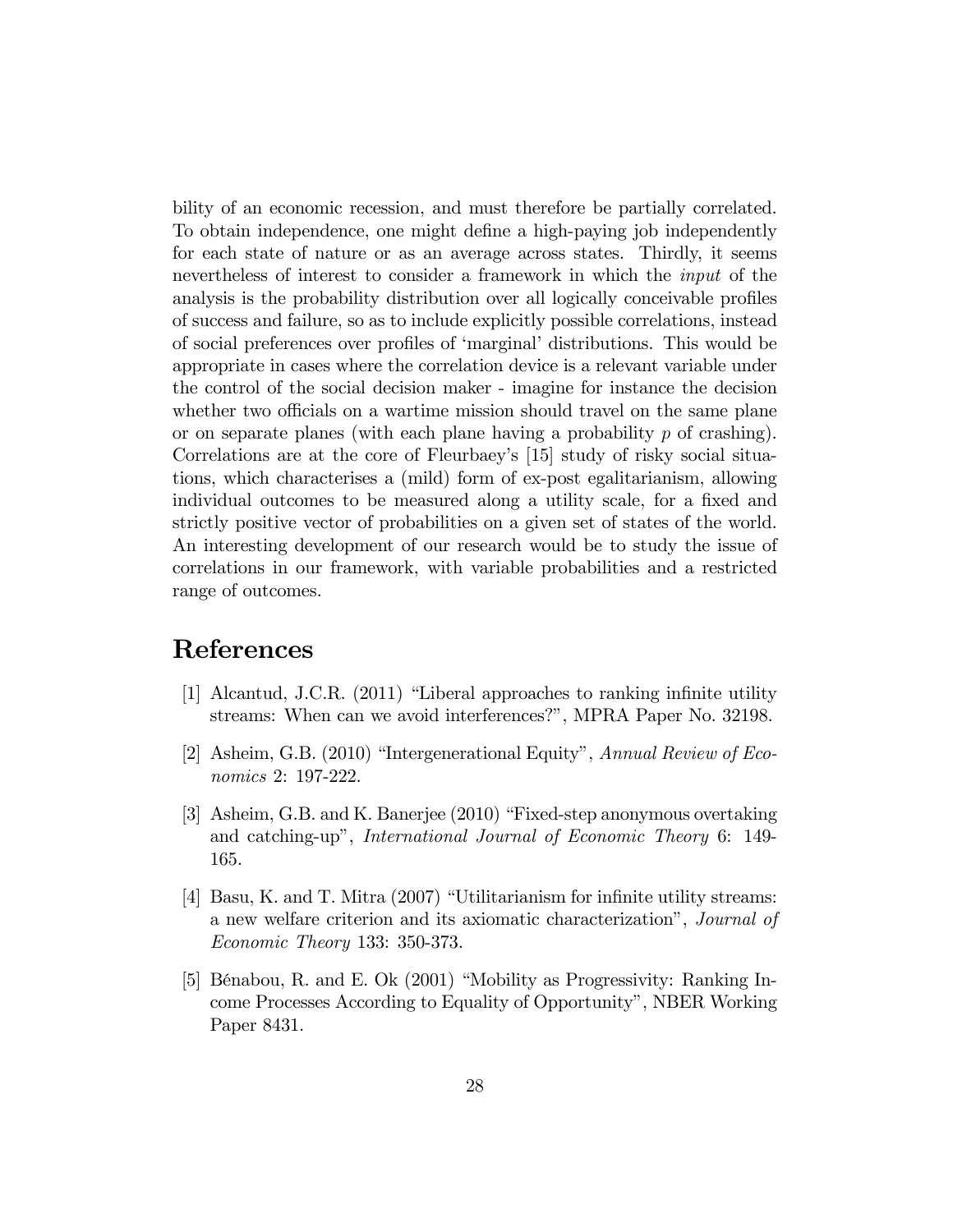- [6] Boadway, R. and N. Bruce (1984) Welfare Economics, Basil Blackwell, Oxford.
- [7] Bosi, G., J.C. Candeal, and E. Indurain (2000) "Continuous representability of homothetic preferences by means of homogeneous utility functions", Journal of Mathematical Economics 33: 291-298.
- [8] Bossert, W. and M. Fleurbaey (1996) "Redistribution and Compensation", Social Choice and Welfare 13: 343-355.
- [9] Bossert, W., Y. Sprumont, and K. Suzumura (2007) "Ordering infinite utility streams", Journal of Economic Theory 135: 179-189.
- [10] Cato, S.  $(2009)$  "Characterizing the Nash social welfare relation for infinite utility streams: a note", *Economics Bullettin* 29: 2372-2379.
- [11] Diamond, P.A. (1967) "Cardinal Welfare, Individualistic Ethics, and Interpersonal Comparisons of Utility: Comment", Journal of Political Economy 75: 765-766.
- $[12]$  Field, F. (2010) The Foundation Years: preventing poor children be*coming poor adults*, Independent Review on Poverty and Life Chances, London.
- [13] Fleurbaey, M. (1995) "Equal Opportunity or Equal Social Outcome?", Economics and Philosophy 11: 25-55.
- [14] Fleurbaey, M. (2005) "Freedom with Forgiveness", *Politics, Philosophy* and Economics 4: 29-67.
- [15] Fleurbaey, M. (2010) "Assessing Risky Social Situations", *Journal of* Political Economy 118: 649-680.
- [16] Hammond, P. (1976) "Equity, Arrow's Conditions and Rawls' Difference Principle", Econometrica 44: 793-864.
- [17] Harsanyi, J. (1955) "Cardinal Welfare, Individualistic Ethics, and Interpersonal Comparisons of Utility", Journal of Political Economy LXIII: 309-321.
- [18] Herrero, C. (1996) "Capabilities and Utilities", *Economic Design* 2: 69-88.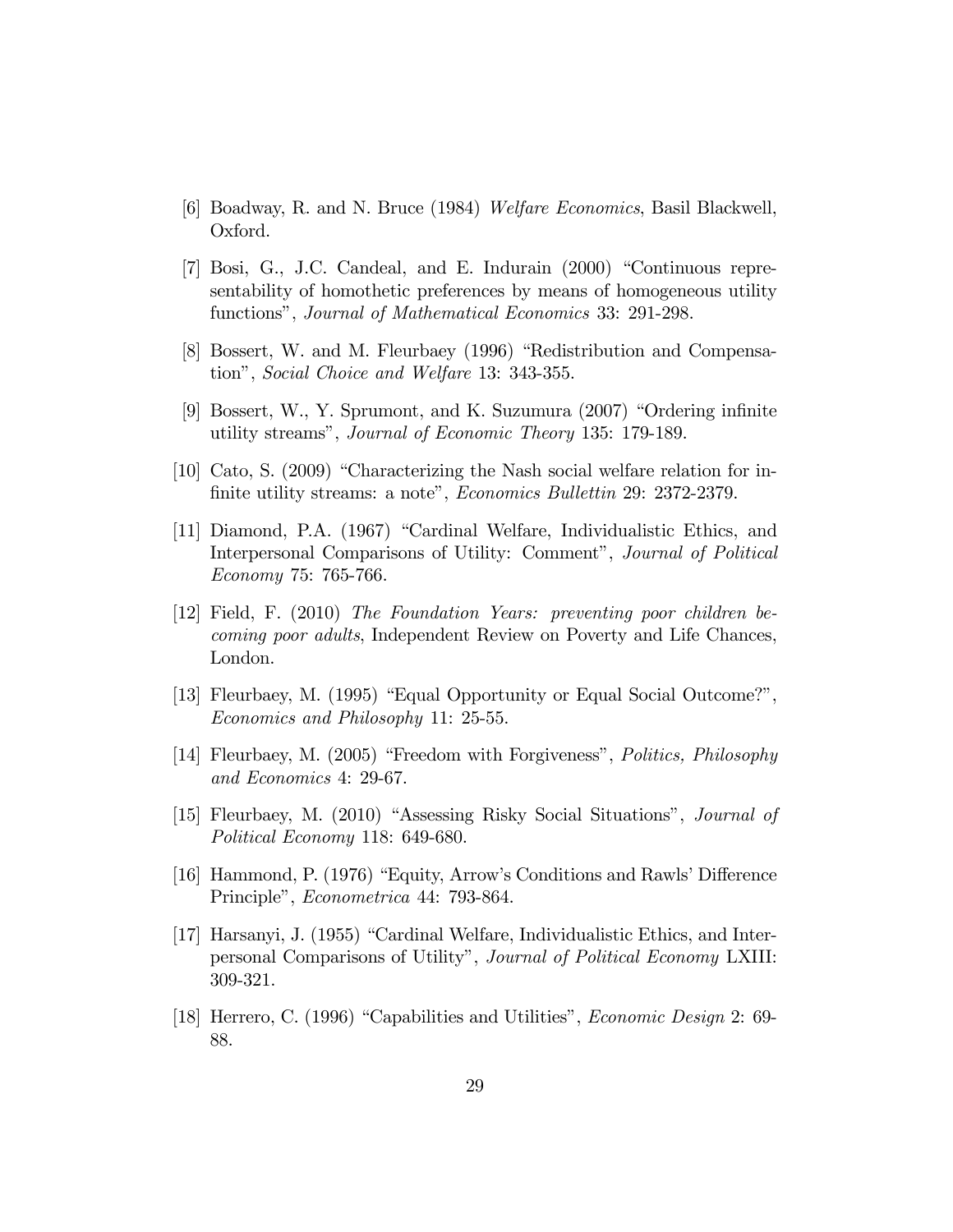- [19] Kolm, S. (1996) *Modern Theories of Justice*, MIT Press, Cambridge, Ma.
- [20] Kranich, L. (1996) "Equitable Opportunities: An Axiomatic Approach", Journal of Economic Theory 71: 131-147.
- [21] Laslier, J-F., M. Fleurbaey, N. Gravel, and A. Trannoy (1998) (Eds.) *Freedom in Economics*, Routledge, London and New York.
- [22] Lombardi, M. and R. Veneziani (2009) "Liberal Egalitarianism and the Harm Principle", WP 649, Queen Mary University of London.
- [23] Mariotti, M. (1999) "Fair Bargains: Distributive Justice and Nash Bargaining Theory", Review of Economic Studies 66: 733-741.
- [24] Mariotti, M. and R. Veneziani (2009) "Non-Interference Implies Equality", Social Choice and Welfare 32: 123-128.
- [25] Mariotti, M. and R. Veneziani (2011) "Allocating chances of success in finite and infinite societies: The Utilitarian criterion", mimeo.
- [26] Mariotti, M. and R. Veneziani  $(2011)$  "On the impossibility of complete non-interference in Paretian social judgements", mimeo.
- [27] Mayer, S.E. (1997) What Money Can't Buy: Family Income and Children's Life Chances, Harvard University Press, Cambridge, Ma.
- [28] Moulin, H. (1988) Axioms of Cooperative Decision Making, Cambridge University Press, Cambridge.
- [29] Naumova, N. and E. Yanovskaya (2001) "Nash social welfare orderings", Mathematical Social Sciences 42: 203-231.
- [30] Ok, E.A. (1998) "Inequality Averse Collective Choice", *Journal of Math*ematical Economics 30: 301-321.
- [31] Ok, E.A. and L. Kranich (1998) "The Measurement of Opportunity Inequality: A Cardinality Based Approach", Social Choice and Welfare 15: 263-287.
- [32] Roemer, J.E. (1996) Theories of Distributive Justice, Harvard University Press, Cambridge, Ma.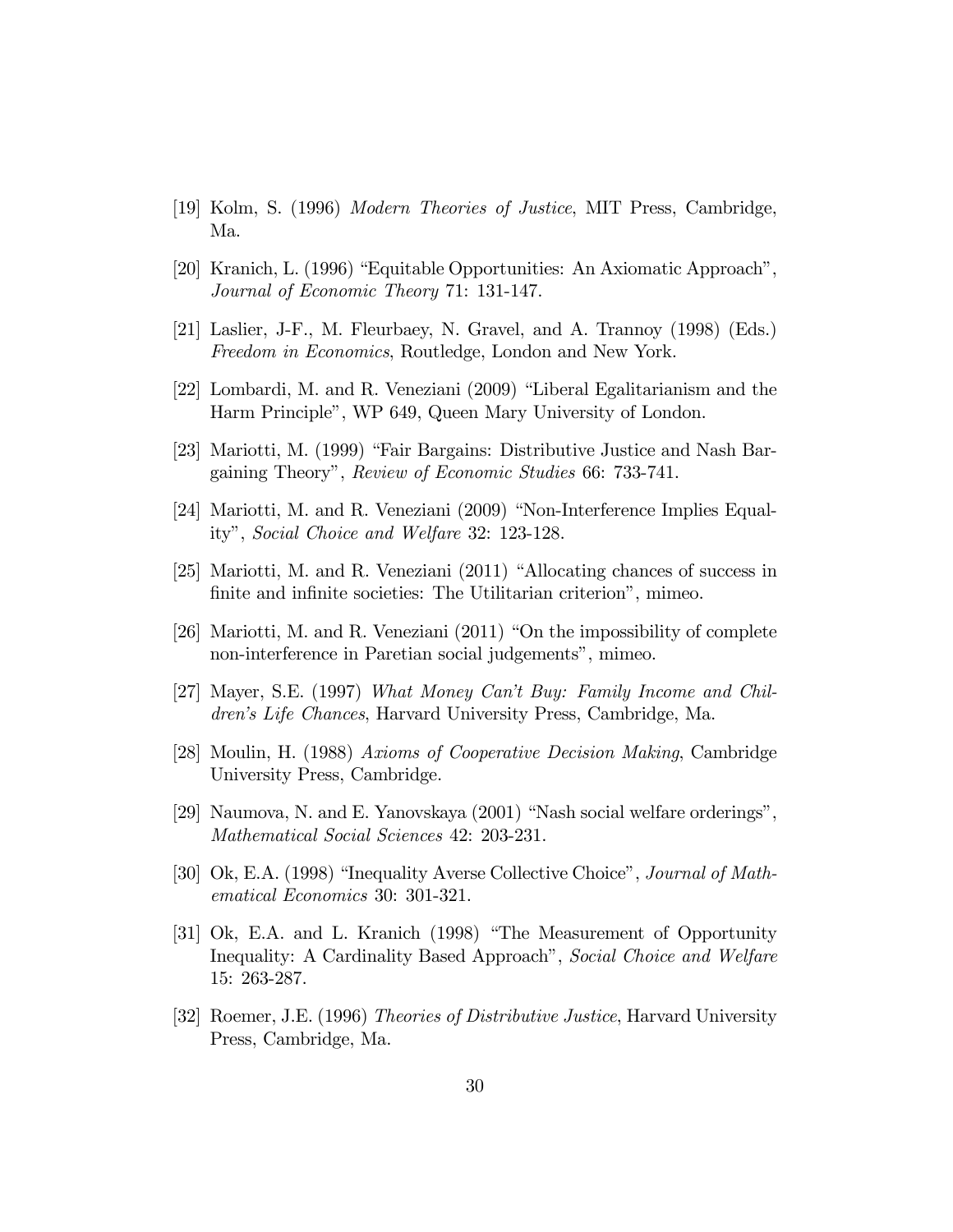- [33] Roemer, J.E. (2000) *Equality of Opportunity*, Harvard University Press, Cambridge, Ma.
- [34] Rubinstein, A. (2000) *Economics and Language*, Cambridge University Press, Cambridge.
- [35] Sen, A.K. (1985) Commodities and Capabilities, North Holland, Amsterdam.
- [36] Tsui, K. and J. Weymark (1997) "Social welfare orderings for ratio-scale measurable utilities", *Economic Theory* 10: 241-256.
- [37] Tungodden, B. (2000) "Hammond Equity: A Generalisation", DP 20/99, Norwegian School of Economics and Business Administration.
- [38] Veneziani, R. and M. Mariotti (2009) "The paradoxes of the liberal ethics of non-interference", WP 653, Queen Mary University of London.
- [39] Warnock, M. (1962) (Ed.) Utilitarianism, Fontana Press, Glasgow.

#### Appendix: Proof of Lemmas and of The-12 orems on Infinite Societies

**Proof of Lemma 4:** Let  $a, b, a', b' \in B^T$  be such that  $a \succ^S b$  and, for some  $t \in \mathcal{N}$  and some  $\rho > 0$ ,  $a'_t = \rho a_t$ ,  $b'_t = \rho b_t$ ,  $a_j = a'_j$  all  $j \neq t$ ,  $b_j = b'_j$  all  $j \neq t$ .<br>1. Suppose that  $1 > a'_t > b'_t$ . By **Probabilistic Non-Interference** and

completeness,  $a' \geqslant^S b'$ . Suppose by contradiction that  $a' \sim^S b'$ . Consider two cases. First, suppose that  $\rho > 1$ . Then consider  $a'', b'' \in B^T$  formed from  $a, b \in B^T$  as follows:  $a''_t = \rho' a_t, b''_t = \rho' b_t, a_j = a''_j$  all  $j \neq t, b_j = b''_j$ <br>all  $j \neq t$ , and  $\rho' > \rho$ . Thus,  $a''_t > a'_t$ ,  $b''_t \geq b'_t$ , with equality holding if<br>and only if  $b''_t = b'_t = b_t = 0$  (the existence of  $a'', b'' \in B^T$ the assumption  $1 > a'_t > b'_t$ . By **Probabilistic Non-Interference** and completeness,  $a''_t > b''_t$  implies  $a'' \geq s' b''$ . But then Individual Sure Thing implies that  $\forall \lambda \in (0,1) : a^{\lambda} = \lambda a + (1-\lambda) a'' >^S b^{\lambda} = \lambda b + (1-\lambda) b''$ . Note that  $a_j = a'_j = a''_j$  and  $b_j = b'_j = b''_j$  all  $j \neq t$ , and  $a_t^{\lambda} = \lambda a_t + (1 - \lambda) a''_t =$  $[\lambda + (1 - \lambda) \rho'] a_t$  and  $b_t^{\lambda} = [\lambda + (1 - \lambda) \rho'] b_t$ . Hence, given that  $\rho' > \rho > 1$ , there is  $\lambda \in (0,1) : [\lambda + (1-\lambda) \rho'] = \rho$  and therefore  $a^{\lambda} = a'$  and  $b^{\lambda} = b'$ , yielding a contradiction (note that the case  $b_t'' = b_t' = b_t = 0$  makes no difference to the argument).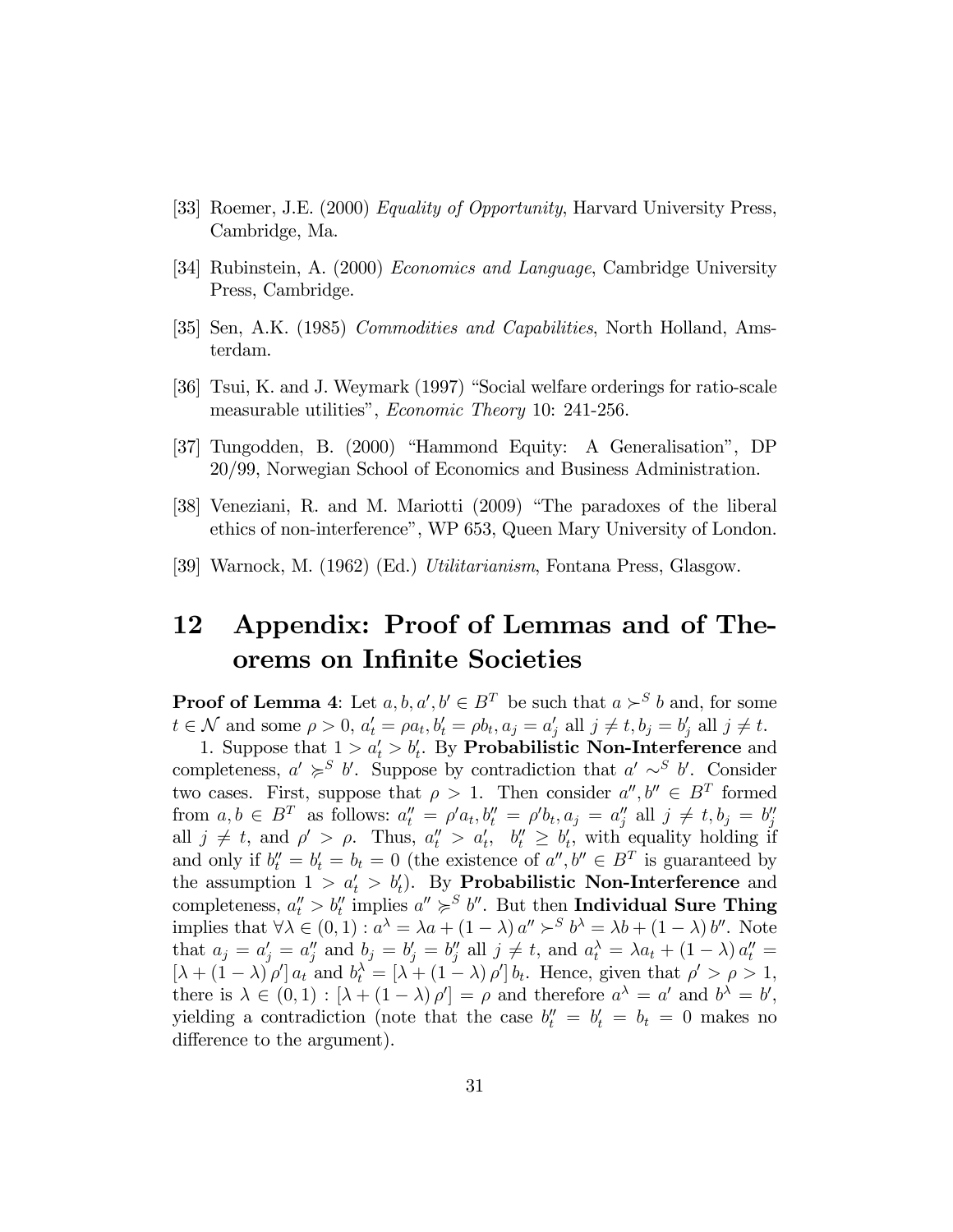A similar reasoning rules out  $a' \sim^S b'$  if  $\rho < 1$  (the case  $\rho = 1$  is obvious).

2. Next, suppose that  $1 > b'_t > a'_t$  but, contrary to the statement,  $b' \succ s' a'$ . Suppose first that  $b' > S a'$ . Then, consider  $a'', b''$  formed from  $a', b' \in B^T$  as follows:  $a''_t = \rho' a_t, b''_t = \rho' b_t, a''_j = a_j, b''_j = b_j$  all  $j \neq t$ , and  $\rho' = \frac{1}{\rho}$  $\frac{1}{\rho}$ . In other words,  $a'' = a$ ,  $b'' = b$  (and so  $a'', b'' \in B^T$ ) and since  $a'_t < b'_t$ , it must be  $a''_t < b''_t$ . Since  $\rho' = \frac{1}{\rho}$  $\frac{1}{\rho} > 0$  it follows by **Probabilistic Non-Interference** that  $b'' \geq s a''$ , and since  $a'' = a$ ,  $b'' = b$  the desired contradiction ensues.

Next, assume that  $b' \sim^S a'$ . Let  $\rho > 1$ . Then consider  $a'', b'' \in B^T$ formed from  $a, b \in B^T$  as follows:  $a''_t = \rho' a_t, b''_t = \rho' b_t, a''_j = a_j$  all  $j \neq$  $t, b''_j = b_j$  all  $j \neq t$ , and  $\rho' > \rho$ . Thus,  $b''_t > b'_t$  and  $a''_t \geq a'_t$ , with equality holding if and only if  $a''_t = a'_t = a_t = 0$  (the existence of  $a'', b'' \in B^T$  is guaranteed by the assumption  $1 > b'_t > a'_t$ . The previous argument implies that  $a'' \geq^S b''$ . But then **Individual Sure Thing** implies that  $\forall \lambda \in (0,1)$ :  $a^{\lambda} = \lambda a + (1 - \lambda) a'' >^S b^{\lambda} = \lambda b + (1 - \lambda) b''$ . Note that  $a_j = a'_j = a''_j$ and  $b_j = b'_j = b''_j$  all  $j \neq t$ , and  $a_t^{\lambda} = \lambda a_t + (1 - \lambda) a''_t = [\lambda + (1 - \lambda) \rho'] a_t$ and  $b_t^{\lambda} = [\lambda + (1 - \lambda) \rho'] b_t$ . Hence, given that  $\rho' > \rho > 1$ , there is  $\lambda \in$  $(0,1)$ :  $[\lambda + (1-\lambda)\rho'] = \rho$  and therefore  $a^{\lambda} = a'$  and  $b^{\lambda} = b'$ , yielding a contradiction (note again that the case  $a''_t = a'_t = a_t = 0$  makes no difference to the argument).

A similar reasoning rules out  $a' \sim^S b'$  if  $\rho < 1$  (the case  $\rho = 1$  is obvious).  $\overline{\phantom{a}}$ 

**Proof of Lemma 5:** For any  $a, b \in B^T$ , suppose without loss of generality that  $T > z = |P^b| \ge |P^a|$ , and denote  $h = |P^b| - |P^a|$ . We proceed by induction on h.

1.  $(h = 0)$  Consider  $a, b \in B^T$  and suppose that  $T > |P^a| = |P^b| =$ z. If  $z = 0$ , then the result follows by reflexivity. If  $z > 0$  and there is a permutation  $\pi$  such that  $a = \pi b$ , the result follows by **Anonymity**. Therefore suppose that  $z > 0$  and there is no permutation  $\pi$  such that  $a = \pi b$ . In contradiction with the statement, suppose that  $a \sim^{S} b$ . By completeness, and without loss of generality, suppose that  $a \succ^S b$ . By **Anonymity** we can focus on the ranked vectors  $\overline{a}$ ,  $\overline{b}$  where by assumption:

$$
\overline{a} = (0, 0, ..., 0, \overline{a}_l, ..., \overline{a}_T), \ \overline{b} = (0, 0, ..., 0, \overline{b}_l, ..., \overline{b}_T),
$$

and  $z = T - l + 1$ . Take any k such that  $\overline{a}_k \neq \overline{b}_k$ . Consider a vector  $a^{\pi}$  which is a permutation of  $\bar{a}$  such that  $a_1^{\pi} = \bar{a}_k$ ,  $a_k^{\pi} = \bar{a}_1 = 0$ , and all other entries are the same. By **Anonymity** and transitivity,  $a^{\pi} \succ^S \overline{b}$ .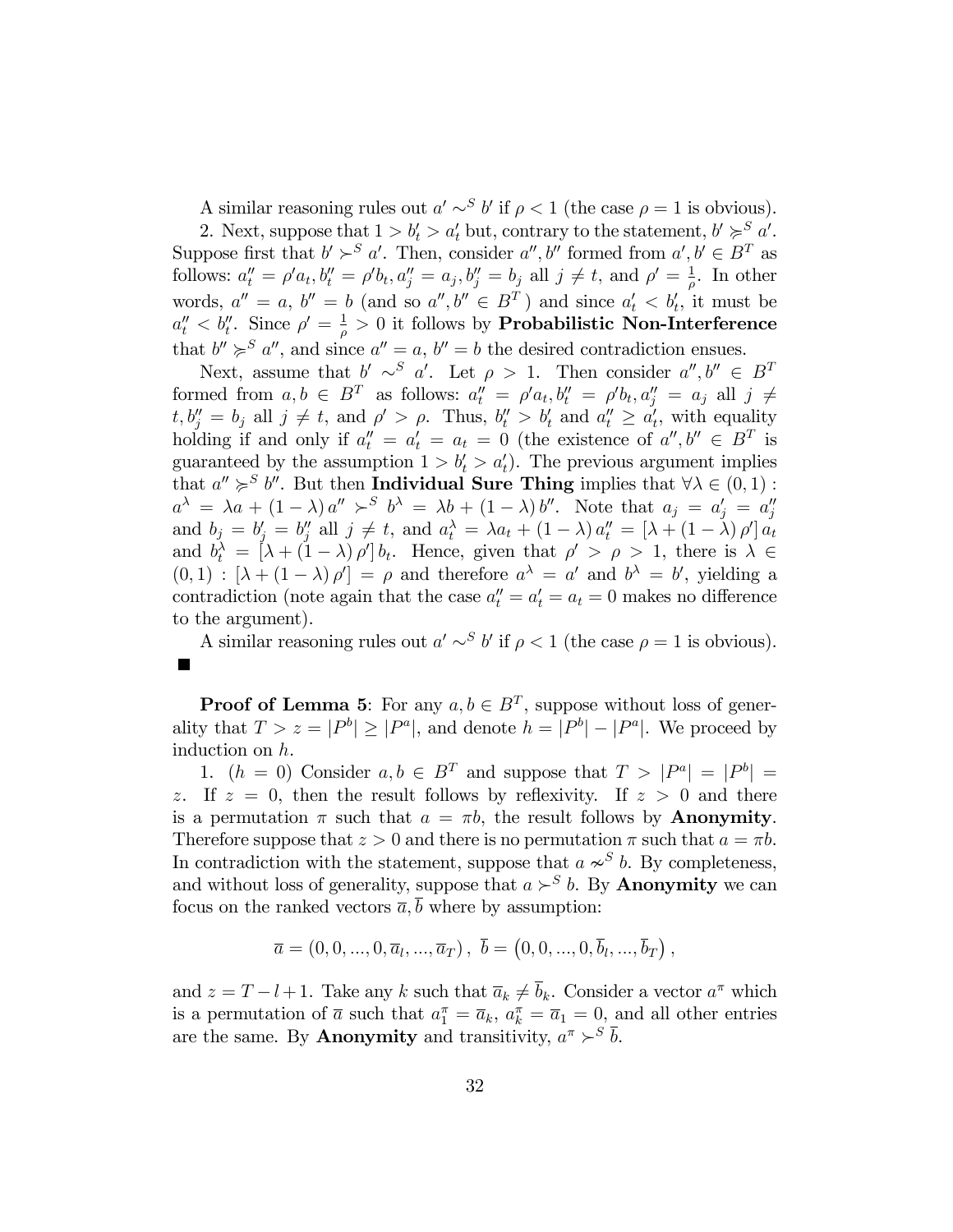If  $\overline{a}_k > \overline{b}_k$ , consider the vectors  $a', b' \in B^T$  obtained from  $a^{\pi}, \overline{b}$  as follows:  $a'_1 = \rho a''_1 = \rho \overline{a}_k = \overline{b}_k$ ,  $b'_1 = \rho \overline{b}_1 = 0$ , and  $a'_j = a''_j$ ,  $b'_j = \overline{b}_j$  all  $j \neq 1$ . Noting that  $1 > a'_1 > b'_1$ , by Lemma 4 it follows that  $a' > b'_1$ .

If  $\overline{a}_k < \overline{b}_k$ , consider the vectors  $a', b' \in B^T$  obtained from  $a^{\pi}, \overline{b}$  as follows:  $a'_k = \rho \overline{a}_1 = 0, b'_k = \rho \overline{b}_k = \overline{a}_k$ , and  $a'_j = a_j^{\pi}, b'_j = \overline{b}'_j$  all  $j \neq k$ . Noting that  $a'_k < b'_k < 1$ , by Lemma 4 it follows that  $a' > b'$ .

The same argument can be applied iteratively  $m$  times to all entries of  $\overline{a}$  and  $\overline{b}$  such that  $\overline{a}_k \neq \overline{b}_k$  to obtain vectors  $a^m, b^m$  such that by Lemma  $4 \, a^m \succ^S b^m$ , but  $\overline{a}^m = \overline{b}^m$ , yielding a contradiction by **Anonymity** and transitivity.

2. (Induction step) Suppose the result holds for  $T - 1 > h - 1 \geq 0$ . Consider  $a, b \in B^T$  such that  $|P^b| < T$  and  $|P^b| - |P^a| = h > 0$ . Clearly, there exists no permutation  $\pi$  such that  $a = \pi b$ . In contradiction with the statement, suppose that  $a \nsim^{S} b$ . By completeness, suppose that  $a \nsucc^{S} b$ . By **Anonymity**, we can focus on the ranked vectors  $\overline{a}$ ,  $\overline{b}$  where by construction:

$$
\overline{a} = (0, 0, ..., 0, \overline{a}_l, ..., \overline{a}_T), \ \overline{b} = (0, 0, ..., 0, \overline{b}_{l-h}, ..., \overline{b}_T),
$$

with  $l > l - h > 1$ . Then consider the vector  $\overline{a}^{\prime}$  which is obtained from  $\overline{a}$ by setting  $1 > \bar{a}'_{l-1} > 0$ :  $\bar{a}' = (0, 0, ..., 0, \bar{a}'_{l-1}, \bar{a}_l, ..., \bar{a}_T)$ . By construction  $|P^b| - |P^{\bar{a}'}| = h-1$  and thus by the induction hypothesis, it must be  $\bar{a}' \sim^S \bar{b}$ . Then, by Individual Sure Thing, it follows that  $\overline{a}'' = \lambda \overline{a} + (1 - \lambda) \overline{a}' \succ^S$  $\overline{b} = \lambda \overline{b} + (1 - \lambda) \overline{b}$ , for all  $\lambda \in (0, 1)$ . However, since  $|P^b| - |P^{\overline{a}''}| = h - 1$  it must be  $\overline{a}'' \sim^S \overline{b}$ , a contradiction.

A similar argument rules out the possibility that  $b \succ^S a$ .

**Proof of Lemma 6:** 1. Consider any  $a, b \in B^T$  such that  $a > b$ . Let  $U^{a,b} \equiv \{t \in \mathcal{N} : a_t > b_t\}$ . Let  $E^{a,b} \equiv \{t \in \mathcal{N} : a_t = b_t\}$  with cardinality  $|E^{a,b}|$ . By assumption  $|E^{a,b}| < T$ . We proceed by induction on  $|E^{a,b}| = n$ .

2.  $(n = 0)$  The result follows by Weak Pareto Optimality.

3. (Induction step) Suppose that the result holds for any  $T - 1 > n \geq 0$ . Consider any pair of vectors  $a, b \in B^T$  such that  $a > b$  and  $|E^{a,b}| = n + 1$ . Suppose, contrary to the statement, that  $b \succ^S a$ .

Case 1. Suppose there exist  $t \in U^{a,b}$  and  $k \in E^{a,b} : a_t \neq b_k$ . By **Anonymity** and transitivity, consider two vectors  $a^{\pi}, b^{\pi} \in B^T$  which are permutations of  $a, b \in B^T$ , respectively, such that  $a_1^{\pi} = a_t$ ,  $a_t^{\pi} = a_1$ ,  $b_1^{\pi} = a_1$  $b_k$ ,  $b_k^{\pi} = b_1$ , and all other entries are unchanged. Then consider vectors  $a', b' \in B^T$  formed from  $a^{\pi}, b^{\pi}$  as follows:  $a'_1 = \rho a_1^{\pi}, b'_1 = \rho b_1^{\pi}, a_2^{\pi} = a'_j$  all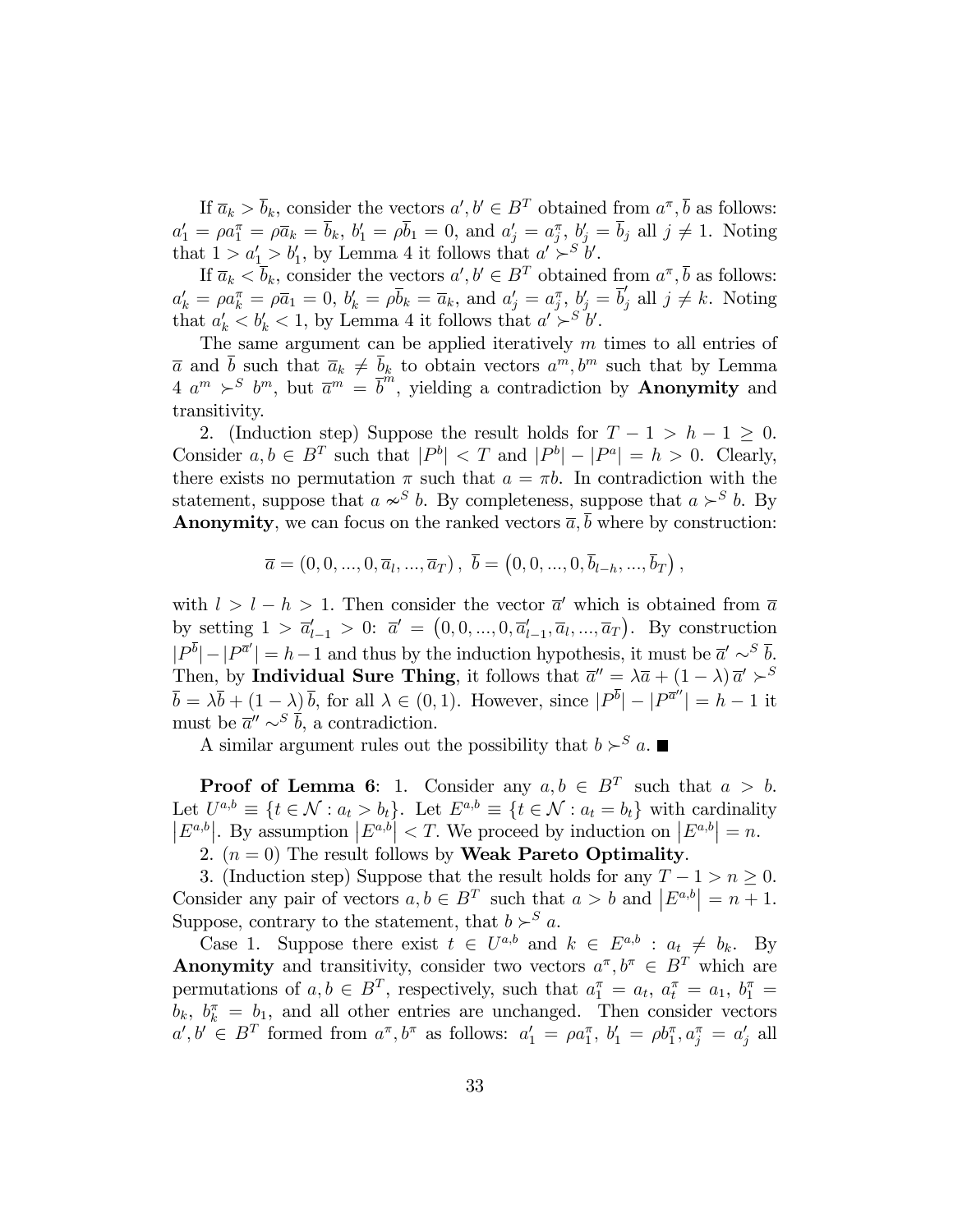$j \neq 1, b_j^{\pi} = b_j'$  all  $j \neq 1$ , where  $\rho < 1$ , such that  $a_1' = \rho a_1^{\pi} > b_t$ . Since  $a'_1 \neq b'_1$  and  $\rho < 1$ , by Lemma 4,  $b' >^S a'$ . Furthermore, let  $a'^{\pi}, b'^{\pi} \in B^T$  be two permutations of  $a', b' \in B^T$ , respectively, such that  $a''_1 = a'_t, a''_t = a'_1$ ,  $b_1^{\prime \pi} = b_k^{\prime}, b_k^{\prime \pi} = b_1^{\prime}$ , and all other entries are unchanged. By **Anonymity** and transitivity, it follows that  $b'^{\pi} > S a'^{\pi}$ . However,  $a'^{\pi} > b'^{\pi}$  and by construction  $b_k^{\prime \pi} = b_1^{\prime} = \rho b_1^{\pi} < a_k = a_k^{\prime \pi}, \text{ and } \left| E^{a^{\prime \pi}, b^{\prime \pi}} \right| = n.$  Therefore, by the induction hypothesis,  $a'^{\pi} \succcurlyeq^S b'^{\pi}$ , yielding the desired contradiction.

Case 2. Suppose that for all  $t \in U^{a,b}$  and for all  $k \in E^{a,b}$  :  $a_t = b_k$ . Then consider two vectors  $a', b' \in B^T$  formed from a, b as follows:  $a'_t = \rho a_t$ ,  $b'_t = \rho b_t$ , for some  $t \in U^{a,b}$ , and  $a_j = a'_j, b_j = b'_j$  all  $j \neq t$ , where  $\rho < 1$ . By Lemma 4,  $b' \succ^S a'$  and since  $a' > b'$ , the argument of case 1 can be applied.

#### **Proof of Lemma 14:** We proceed by induction on T.

1.  $(T = 1)$  Take any  $_1a, 1b \in B^{\infty}$  such that  $a_1 > b_1$  and  $_2a = 2b = 21$ . Note that by **Restricted Dominance**,  $1 \succ^S (b_{1,2} 1)$ , and so if  $a_1 = 1$ , the result immediately follows. Suppose  $a_1 < 1$ . By reflexivity,  $_1b \sim^S 1$ , But then, by **Individual Sure Thing**<sup>\*</sup> it follows that  $\forall \lambda \in (0,1) : \lambda \mathbf{1} + (1 - \lambda)$  $1b > S$   $\lambda_1b + (1 - \lambda)$   $1b = 1b$ , and noting that  $1 > a_1 > b_1$ , we obtain  $1a > S$  $<sub>1</sub>b$ .</sub>

2. (Induction step.) Suppose that the result holds for  $T - 1 \geq 1$ . Consider any  $_1a, 1b \in B^\infty$  such that  $_{T+1}a = _{T+1}b = _{T+1}1$  for some  $T >$ 1, and  $_1a_T \gg 1b_T$ . Suppose first that  $a_T = 1$ . By the induction hypothesis, it follows that  $(1a_{T-1},T\mathbf{1}) \succ^S (1b_{T-1},T\mathbf{1})$ . By Monotonicity,  $(1b_{T-1},T\mathbf{1}) \geqslant^S (1b_{T-1},b_{T},T+1\mathbf{1})$  and therefore by transitivity,  $(1a_{T-1},T\mathbf{1}) \geqslant^S$  $(1b_{T-1}, b_{T,T+1} 1)$ , which yields the desired result. Suppose next that  $a_T < 1$ . By **Monotonicity**,  $(1a_{T-1}, b_{T,T+1} 1) \geq s$   $(1b_{T-1}, b_{T,T+1} 1)$ . But then, by **Individual Sure Thing**<sup>\*</sup> it follows that  $\forall \lambda \in (0,1) : \lambda (1a_{T-1},T1) +$  $(1 - \lambda) (1 a_{T-1}, b_{T,T+1} 1) \succ^S \lambda (1 b_{T-1}, b_{T,T+1} 1) + (1 - \lambda) (1 b_{T-1}, b_{T,T+1} 1) =$  $(1b_T, T+1)$ , and noting that  $1 > a_T > b_T$ , we obtain  $1a > s_1 b$ .

**Proof of Theorem 15:**  $(\Rightarrow)$  Let  $\succcurlyeq^{N^*} \subseteq \succcurlyeq^S$ . It is easy to see that  $\succcurlyeq^S$ meets Finite Anonymity, Monotonicity, and Restricted Dominance. By observing that  $\succcurlyeq^{N^*}$  is complete for comparisons between profiles with the same tail, it is also easy to see that  $\succcurlyeq^S$  satisfies **Weak Consistency** and Minimal Completeness. We need to show that  $\succcurlyeq^S$  meets Probabilistic Non-Interference<sup>\*</sup> and Individual Sure Thing<sup>\*</sup>.

To prove that  $\succcurlyeq^S$  satisfies **Probabilistic Non-Interference**<sup>\*</sup>, take any  $_1a,_1b \in B^{\infty}$  such that  $_1a = (_1a_T,_{T+1}b)$  for some  $T \in \mathbb{N}$ , and  $_1a > S$   $_1b$ .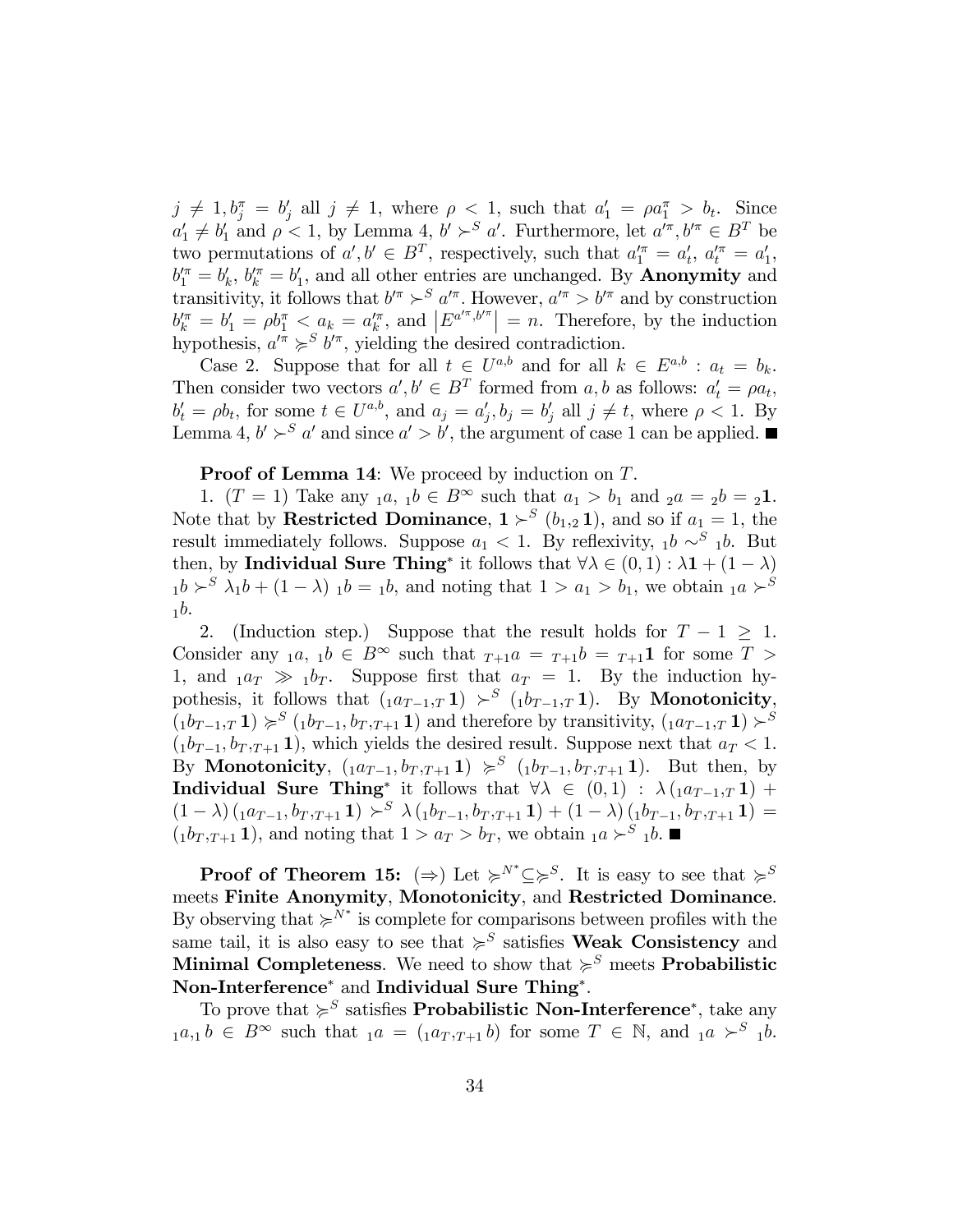Since  $\succcurlyeq^{N^*}$  is complete for comparisons between profiles with the same tail, it follows that  $_1a \succ^{N^*} 1b$ . Then, let  $_1a', 1b' \in B^{\infty}$  be such that for some  $t' \in \mathbb{N}$ , and some  $\rho > 0$ ,  $a'_{t'} = \rho a_{t'}$ ,  $b'_{t'} = \rho b_{t'}$ ,  $a'_{j} = a_{j}$ , all  $j \neq t'$ ,  $b'_{j} = b_{j}$ , all  $j \neq t'$ . We need to prove that  $_1b' \not\succ^S {}_{1}a'$  whenever  $a'_{t'} > b'_{t'}$ .

By definition,  $_1a \succ^{N^*} 1b$  implies that  $\exists \tilde{T} \in \mathbb{N}$  such that  $\forall T \geq \tilde{T}$ :  $\prod_{t=1}^T a_t > \prod_{t=1}^T b_t$ . Consider any  $T' \ge \max\left\{t', \tilde{T}\right\}$ . Then note that  $\forall T \ge T'$ ,  $\prod_{t=1}^{T} a_t > \prod_{t=1}^{T} b_t$  implies  $\prod_{t=1}^{T} a_t' = \rho \prod_{t=1}^{T} a_t > \prod_{t=1}^{T} b_t' = \rho \prod_{t=1}^{T} b_t$ , for all  $\rho > 0$ . Therefore  $_1a' \succ^{N^*} 1b'$ , and since  $\succcurlyeq^{N^*} \subseteq \succcurlyeq^S$ , it follows that  $_1b' \not\succ^S 1a'$ .

To prove that  $\succcurlyeq^S$  satisfies **Individual Sure Thing**<sup>\*</sup>, take any  $_1a_{,1}b \in$  $B^{\infty}$  such that  $_1a = (_1a_{\hat{T}},_{\hat{T}+1} b)$  for some  $\hat{T} \in \mathbb{N}$ , and  $_1a \geqslant s_1b$ , and let  $_1a',_1b' \in B^\infty$  be such that for some  $t' \leq T$ ,  $a'_j = a_j$  and  $b'_j = b_j$ , all  $j \neq t'$ , and  $_1a' \geq s'_{1}b'$ . Since  $\succeq^{N^*}$  is complete for comparisons between profiles with the same tail, it follows that  $_1a \succcurlyeq^{N^*} 1b$  and  $_1a' \succcurlyeq^{N^*} 1b'$ . We show that

$$
\forall \lambda \in (0,1): \mathbf{1}a'' = \lambda_1 a + (1-\lambda) \mathbf{1}a' \succcurlyeq^{S} \mathbf{1}b'' = \lambda_1 b + (1-\lambda) \mathbf{1}b',
$$

with  $1a'' > S_1b''$  if at least one of the two preferences in the premise is strict.

Suppose that  $_{\hat{T}+1}a = \hat{T}_{+1}b \gg 0$ . By definition, and noting that  $_{\hat{T}+1}a =$  $\widehat{T}_{t-1}h, \underline{a} \succcurlyeq^{N^*} \underline{b}$  implies that either  $\forall T \geq \widehat{T} : \prod_{t=1}^T a_t > \prod_{t=1}^T b_t, \text{ or } \forall T \geq \widehat{T}$ :  $\prod_{t=1}^{T} a_t = \prod_{t=1}^{T} b_t$ . And a similar argument holds for  ${}_{1}a' \geqslant^{N^*} {}_{1}b'$ . By assumption it must be  $\prod_{t=1}^T a_t \geq \prod_{t=1}^T b_t$  and  $\prod_{t=1}^T a_t' \geq \prod_{t=1}^T b_t'$ . Furthermore, by construction,  $a''_j = a_j = a'_j$  and  $b''_j = b'_j = b_j$ , all  $j \neq t'$ ,  $a''_{t'} = \lambda a_{t'} + (1 - \lambda) a'_{t'},$  and  $b''_{t'} = \lambda b_{t'} + (1 - \lambda) b'_{t'}.$  Therefore for all  $T \geq T$ , the following holds:  $\prod_{t=1}^T a_t'' = (\lambda a_{t'} + (1-\lambda) a_{t'}') \prod_{t \neq t'} a_t$ , and noting that  $\prod_{t \neq t'} a_t = \prod_{t \neq t'} a'_t$ ,  $\prod_{t=1}^T a''_t = \lambda \prod_{t=1}^T a_t + (1-\lambda) \prod_{t=1}^T a'_t$ . A similar argument shows that  $\prod_{t=1}^T \underline{b_t''} = \lambda \prod_{t=1}^T b_t + (1-\lambda) \prod_{t=1}^T b_t'.$ 

Therefore if  $\forall T \geq \widehat{T} : \prod_{t=1}^T a_t = \prod_{t=1}^T b_t$  and  $\prod_{t=1}^T a'_t = \prod_{t=1}^T b'_t$ , it follows that  $\forall T \geq \hat{T} : \prod_{t=1}^T a_t'' = \prod_{t=1}^T b_t''$ . Instead, if either  $\forall T \geq \hat{T} : \prod_{t=1}^T a_t >$  $\prod_{t=1}^T b_t$ , or  $\forall T \geq \hat{T} : \prod_{t=1}^T a'_t > \prod_{t=1}^T b'_t$ , holds, it follows that  $\forall T \geq \hat{T}$ :  $\prod_{t=1}^T a_t'' > \prod_{t=1}^T b_t''$ . In the former case,  $a_t'' \sim^{N^*} a_t''$ , whereas in the latter case  $_1a'' \succ^{N^*} 1b''$ . Since  $\succcurlyeq^{N^*} \subseteq \succeq^S$ , the desired result follows.

If  $a_{\widetilde{T}} = b_{\widetilde{T}} = 0$  for some  $\widetilde{T} > \widehat{T}$ , then  $\forall T \geq \widetilde{T} : \prod_{t=1}^T a_t = \prod_{t=1}^T b_t = \prod_{t=1}^T a_t' = \prod_{t=1}^T b_t'' = 0$ . This implies  $1a'' \sim N^*$   $1b''$  and the desired result again follows from  $\succcurlyeq N^* \subseteq \succcurlyeq^S$ .

( $\Leftarrow$ ) Suppose that  $\succcurlyeq^S$  on  $B^\infty$  satisfies **Finite Anonymity**, Monotonicity, Restricted Dominance, Probabilistic Non-Interference , Indi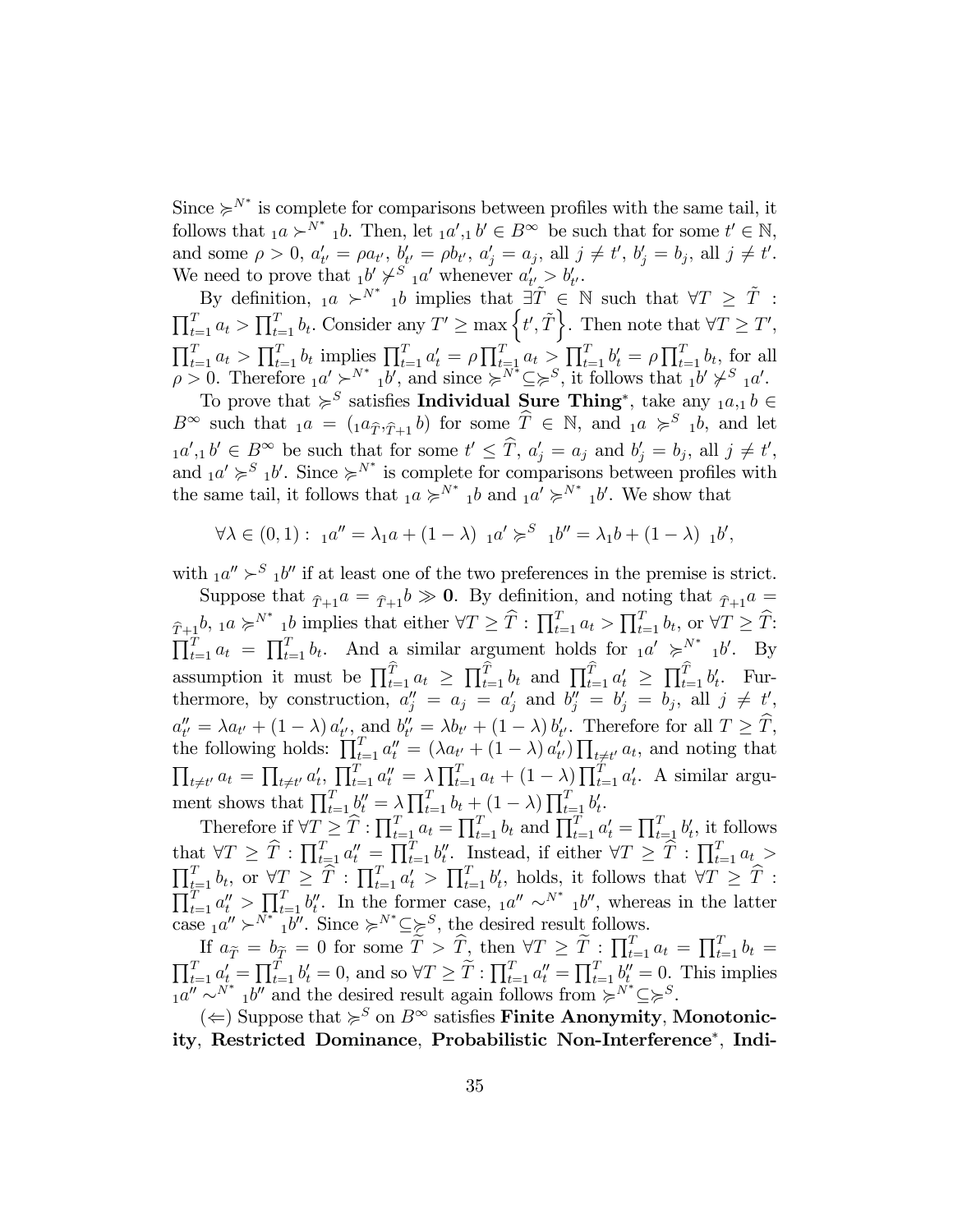vidual Sure Thing<sup>\*</sup>, Weak Consistency, and Minimal Completeness. We show that  $\succcurlyeq^{N^*} \subseteq \succcurlyeq^S$ , that is, for all  $_1a, 1b \in B^{\infty}$ ,

$$
{}_{1}a \succ^{N^*} {}_{1}b \Rightarrow {}_{1}a \succ^S {}_{1}b,
$$
\n
$$
(2)
$$

and

$$
{}_{1}a \sim^{N^*} {}_{1}b \Rightarrow {}_{1}a \sim^S {}_{1}b. \tag{3}
$$

Consider (2). Take any  $_1a, 1b \in B^{\infty}$  such that  $\exists \tilde{T} \in \mathbb{N}$  such that  $\forall T \geq \tilde{T} : \prod_{t=1}^{T} a_t > \prod_{t=1}^{T} b_t$ . Take any  $T \geq \tilde{T}$  and consider the profiles  $(i a_{T,T+1} 1)$  and  $(i b_{T,T+1} 1)$ . Clearly,  $(i a_{T,T+1} 1)$  and  $(i b_{T,T+1} 1)$  are in  $B^{\infty}$ and  $(1a_{T,T+1}\mathbf{1}) \succ^{N^*} (1b_{T,T+1}\mathbf{1})$ . We show that  $(1a_{T,T+1}\mathbf{1}) \succ^S (1b_{T,T+1}\mathbf{1})$ . Assume, to the contrary, that  $(1a_T, T+1) \not\approx^S (1b_T, T+1)$ . Minimal Completeness implies that  $(1^{p,T+1}) > S (1^{q,T+1} 1)$ . Let  $1^x \equiv (1^{p,T+1} 1)$  and  $_1y \equiv ({}_1a_T,_{T+1}1),$  so that  ${}_1x \succ^S{}_1y$ .

With a straightforward modification of the argument in the proof of Theorem 7, we can use **Probabilistic Non-Interference**<sup>\*</sup>, **Individual Sure** Thing<sup>\*</sup>, Finite Anonymity, Minimal Completeness, and transitivity iteratively to derive vectors  $_1y^m = (1\bar{y}_T^m, T_{+1}\mathbf{1}), \; 1x^m = (1\bar{x}_T^m, T_{+1}\mathbf{1})$  such that  $1\bar{y}_T^m > 1\bar{x}_T^m$  and  $1\bar{x}^m > S 1\bar{y}^m$ . However, by **Monotonicity**, we have  $_{1}y^{m} \geqslant^{S}$   $_{1}x^{m}$ , a contradiction. We conclude that  $_{1}y \equiv (_{1}a_{T,T+1}1) \geqslant^{S} {_{1}x \equiv}$  $({}_{1}b_{T},_{T+1}1).$ 

We need to show that  $y \succeq^{S} x$ . Suppose to the contrary that  $y \succeq^{S} x$  $\prod_{t=1}^T a_t > \prod_{t=1}^T b_t$  implies that  $a_T \gg 0$ . Then there is a sufficiently small number  $\varepsilon > 0$  such that  $_1 a_T^{\varepsilon} = (a_1 - \varepsilon, a_2 - \varepsilon, ..., a_T - \varepsilon) \gg$ 0 and  $\prod_{t=1}^T (a_t - \varepsilon) > \prod_{t=1}^T b_t$ . By Lemma 14,  $_1y > S_{1}y^{\varepsilon} \equiv (1 a_T^{\varepsilon}, T+1)$ and therefore transitivity implies  $x > S_{1}y^{\epsilon}$ . Then the above reasoning can be applied to  $x$  and  $y^{\epsilon}$  to prove that  $y^{\epsilon} \geqslant^{S} x$  which yields the desired contradiction.

Since  $(1a_{T,T+1}\mathbf{1}) \succ^S (1b_{T,T+1}\mathbf{1})$  for any  $T \geq \tilde{T}$ , it follows from **Weak Consistency** that  $_1a \succ^S_1b$ .

Consider  $(3)$ . Take any  $_1a, 1b \in B^{\infty}$  such that  $\exists \tilde{T} \in \mathbb{N}$  such that  $\forall T \geq \tilde{T}$ :  $\prod_{t=1}^{T} a_t = \prod_{t=1}^{T} b_t.$ 

Case 1.  $\frac{1}{1a} \gg 0$  and  $1b \gg 0$ . If  $\exists \tilde{T} \in \mathbb{N}$  such that  $\forall T \geq \tilde{T}$ :  $\prod_{t=1}^T a_t = \prod_{t=1}^T b_t$ , then  $\tilde{\tau}_{+1}a = \tilde{\tau}_{+1}b$ . Suppose, in contradiction, that  $_{1}a \approx_{1}^{S} b$ . By Minimal Completeness, and without loss of generality, suppose that  $_1a \succ^S_1b$ . Fix  $T \geq \tilde{T}$ . With an argument analogous to the finite case, we can use **Probabilistic Non-Interference**<sup>\*</sup>, **Individual Sure** Thing<sup>\*</sup>, Finite Anonymity, Minimal Completeness, and transitivity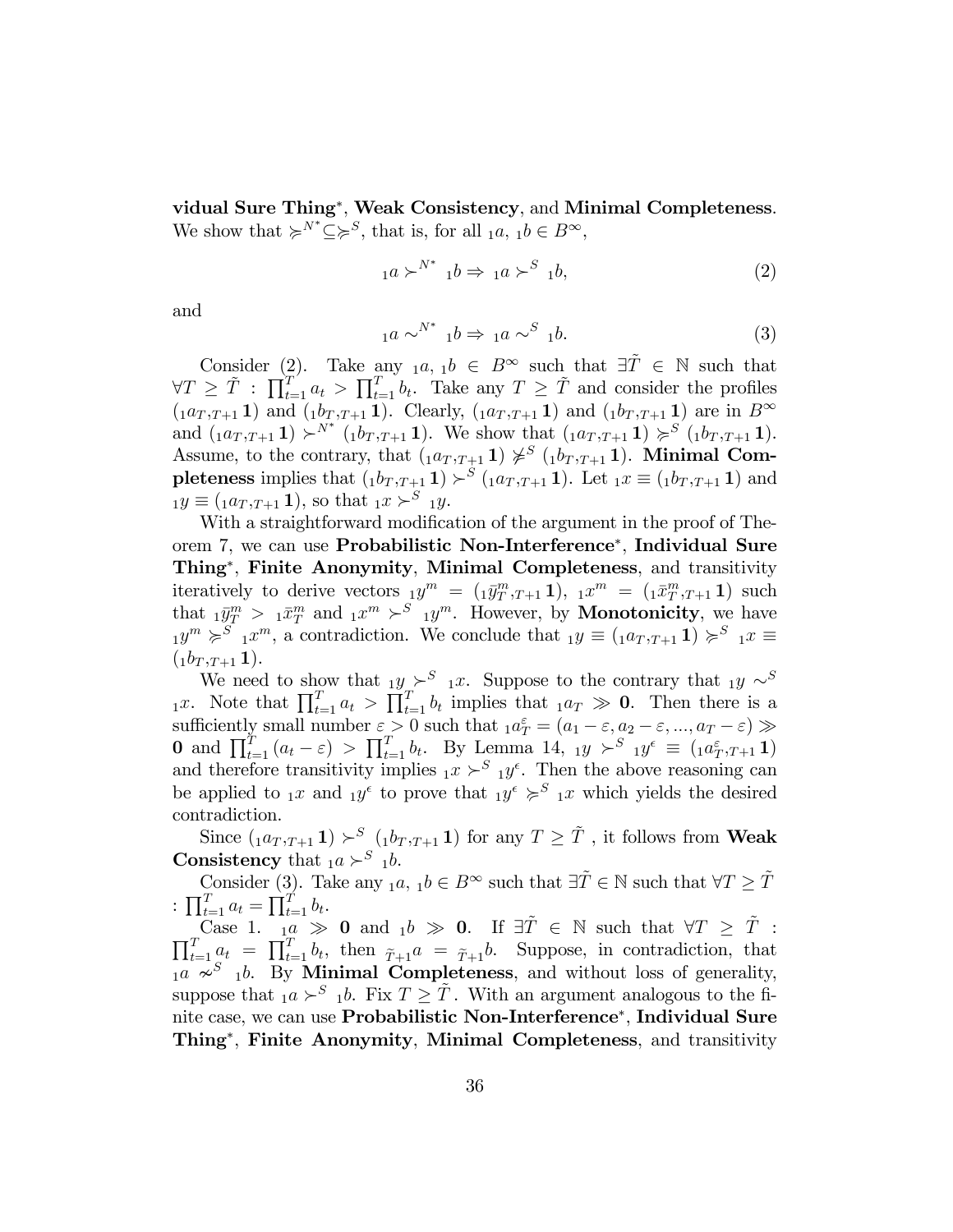iteratively to derive vectors  $_1 a^m, _1 b^m \in B^{\infty}$  such that  $_1 a^m = ({}_1 a^m, {}_{T+1} a) \succ^S$  $_1b^m = (1b_T^m, T+1 b)$ , but there is a permutation  $\pi \in \Pi$  such that  $_1a^m = \pi(1b^m)$ , which contradicts Finite Anonymity.

Case 2.  $a_{T'} = 0$  for some  $T' \in \mathbb{N}$  and  $b_{T''} = 0$  for some  $T'' \in \mathbb{N}$ . Take any  $T \ge \max \{T', T''\}$  and consider the profiles  $(1a_{T}, T_{+1} 1)$  and  $(1b_{T}, T_{+1} 1)$ . Clearly,  $(1a_{T,T+1}\mathbf{1})$  and  $(1b_{T,T+1}\mathbf{1})$  are in  $B^{\infty}$  and by Lemma 13  $(1a_{T,T+1}\mathbf{1}) \sim^{S}$  $(1b_{T,T+1} 1)$ . Hence, by **Weak Consistency** we conclude that  $1a \sim S_1 b$ .

**Proof of Theorem 16:** ( $\Rightarrow$ ) We first prove that the relations  $\succcurlyeq_T^{2N}$  and  $\succ_T^{2N}$  are nested. That is, for all  $T \in \mathbb{N}$ 

$$
\succcurlyeq _{T}^{2N}\subseteq \succcurlyeq _{T+1}^{2N},
$$

and

$$
\succ_T^{2N} \subseteq \succ_{T+1}^{2N}.
$$

To prove the former set inclusion, suppose that  $_1a \succcurlyeq_{T}^{2N} 1b$ . By definition,  $_1a \succcurlyeq_{T}^{2N} 1b \Leftrightarrow 1a_T \succcurlyeq_{F-2M}^{2N} 1b_T$  and  $_{T+1}a \geq T+1b$ . Then, either  $_1a_T \succ_{F}^{2N} 1b_T$  and  $T+1$ <sup>a</sup>  $\geq T+1$ b or  $1$ <sup>a</sup> $T \sim_{F}^{2N} 1$ b<sub>T</sub> and  $T+1$ <sup>a</sup> $\geq T+1$ <sup>b</sup>. In either case, it is immediate to prove that  $_1a \succcurlyeq_{T+1}^{2N} b$  and  $_{T+2}a \geq T+2b$ , and so  $_1a \succcurlyeq_{T+1}^{2N} b$ .

To prove the latter set inclusion, suppose that  $_1a \succ_T^{2N} 1b$ . By definition at least one of the following statements is true:

 $(i)$   $_{1}a_{T} \succ_{F_{2M}}^{2N} 1b_{T}$  and  $_{T+1}a \geq T_{+1}b$ 

(ii)  $_1a_T \succcurlyeq_F^{2N} 1b_T$  and  $_{T+1}a > T+1b$ .

If (i) holds, then it is immediate to prove that  $_1a_{T+1} >_F^{2N} 1b_{T+1}$  and  $T+2a \geq T+2b$  and so  $1a \succ T+1 1b$ .

So, suppose (ii) holds but (i) does not. If  $a_{T+1} = b_{T+1}$ , then  $a_T \succcurlyeq_F^{2N} a_T$ and  $T_{+1}a > T_{+1}b$  implies  ${}_{1}a_{T+1} \geqslant {}_{F}^{2N} {}_{1}b_{T+1}$  and  ${}_{T+2}a > T_{+2}b$ . If  $a_{T+1} > b_{T+1}$ , then  $_1a_T \geqslant_F^{2N} 1b_T$  and  $_{T+1}a > T+1b$  implies  $_1a_{T+1} \geqslant_F^{2N} 1b_{T+1}$  and  $_{T+2}a \geqslant$  $T+2b$ . In either case  $1a \succ_{T+1}^{2N} 1b$ .

In sum, we have proved that  $\succcurlyeq_{T}^{2N} \subseteq \succcurlyeq_{T+1}^{2N}$  and  $\succ_{T}^{2N} \subseteq \succ_{T+1}^{2N}$ .

Then, using the same arguments as in Bossert et al. ([9], Theorem 1, p.584) it can be shown that  $\succcurlyeq^{2N^*}$  is reflexive and transitive, and that it satisfies the following property  $([9], p. 586$ , equation  $(14)$ :

$$
\forall a, a, b \in B^{\infty} : \exists T \in \mathbb{N} \text{ such that } a \succ_T^{2N} a b \Leftrightarrow a \succ^2 N^* a b. \tag{4}
$$

In order to complete the proof of necessity, we need to prove that any ordering extension  $\succcurlyeq^S$  of  $\succcurlyeq^{2N^*}$  satisfies the properties in the statement.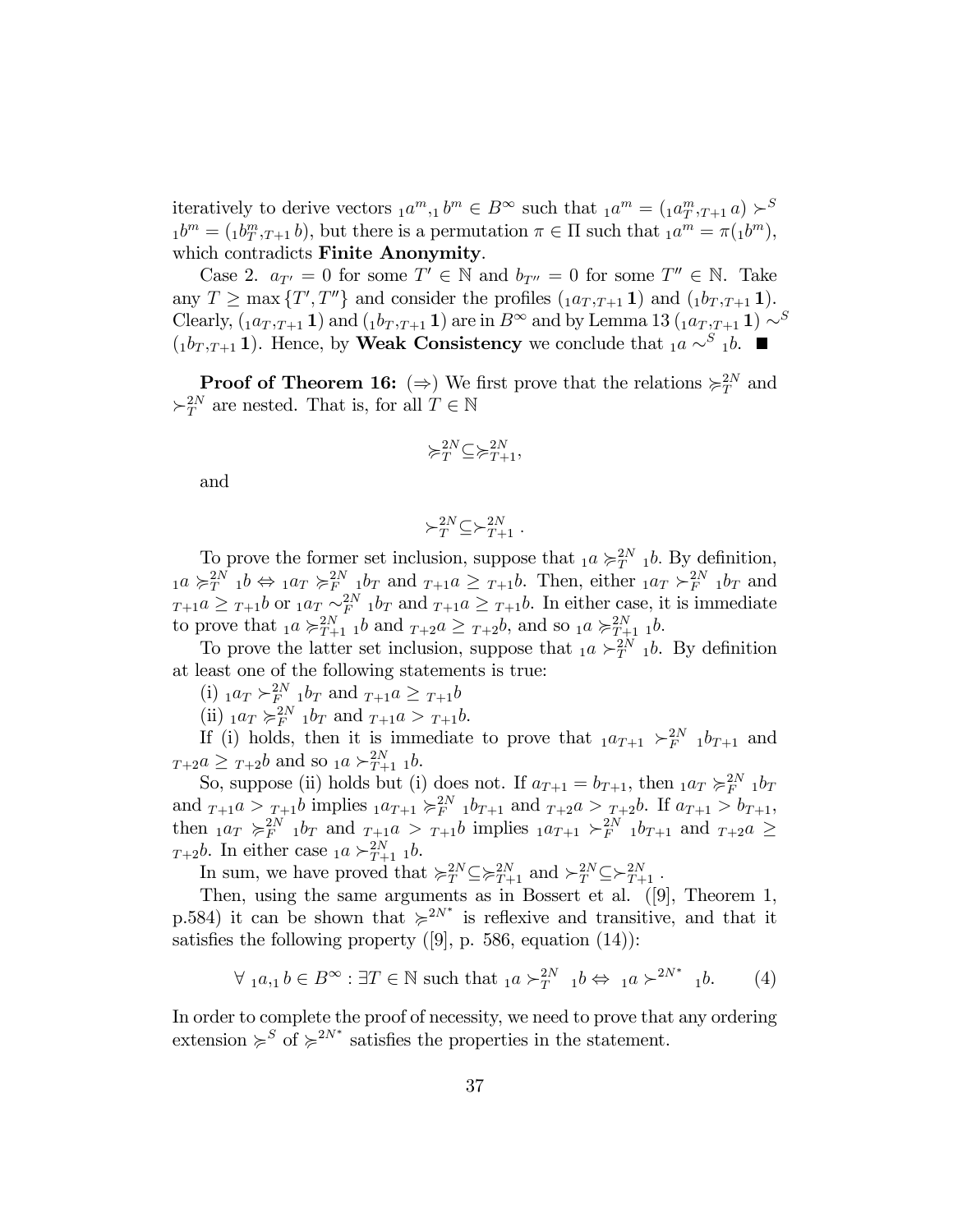To prove that **Strong Pareto Optimality** is satisfied, take any  $_1a_{,1}b \in$  $B^{\infty}$  such that  $_1a > 1b$ . Let  $T = \min \{ t \in \mathbb{N} : a_t > b_t \}$ . By definition,  $_1a \succ_T^{2N}$ <br> $_1b$  and therefore, by property  $(4)$ ,  $_1a \succ_T^{2N^*}$   $_1b$  and the result follows from  $\succcurlyeq^{2N^*}\subseteq\succcurlyeq^S.$ 

To prove that **Finite Anonymity** is satisfied, take any  $_1a \in B^{\infty}$  and any  $\pi \in \Pi$ . By definition of  $\pi \in \Pi$ , there is  $T \in \mathbb{N}$ , such that  $\pi(t) = t$ , for all  $t > T$ . Take such  $T \in \mathbb{N}$ . By definition of  $\succcurlyeq_{T}^{2N}$ , it follows that  $1a \sim_{T_{\text{max}}}^{2N} \pi(1a)$ , which in turn implies  $_1a \sim^{2N^*} \pi(1a)$ , and the result follows from  $\succcurlyeq^{2N^*} \subseteq \succcurlyeq^S$ .

To prove that Strict Probabilistic Non-Interference<sup>\*</sup> is satisfied, let  $_1a_{,1}b \in B^{\infty}$  be such that  $_1a = (_1a_{T,T+1}b)$  for some  $T \in \mathbb{N}$  and  $_1a \succ^S 1b$ . Suppose that  $_1a',_1b' \in B^\infty$  are such that for some  $t' \in \mathbb{N}$ , and some  $\rho > 0$ ,  $a'_{t'} = \rho a_{t'}, b'_{t'} = \rho b_{t'}, \text{ and } a'_{j} = a_{j}, b'_{j} = b_{j}, \text{ all } j \neq t'.$  We want to prove that if  $\succcurlyeq^{2N^*} \subseteq \succcurlyeq^S$  then  $_1 a' \succ^S_1 b'$  whenever  $b_{t'} \neq 0$  and  $a'_{t'} > b'_{t'}$ .

Since  $\geq 2^{N^*}$  is complete for comparisons between vectors with the same tail, it follows that  $_1a \succ^{2N^*} 1b$ . Therefore by property (4), there exists  $T' \in \mathbb{N}$ such that  ${}_{1}a \succ_{T'}^{2N} {}_{1}b$ . Without loss of generality, let  $T' = T$ . Then  ${}_{1}a \succ_{T}^{2N} {}_{1}b$  implies  ${}_{1}a_T \succ_{F}^{2N} {}_{1}b_T$  and  ${}_{T+1}a = {}_{T+1}b$ . If  ${}_{1}a_T, {}_{1}b_T \in B^T$  and  $\prod_{t=1}^{T} a_t >$  $\prod_{t=1}^T b_t$ , then  $a'_T, b'_T \in B^T_+$  and  $\prod_{t=1}^T a'_t = \rho \prod_{t=1}^T a_t > \prod_{t=1}^T b'_t = \rho \prod_{t=1}^T b_t$ .  $\text{If } |P^{1a_T}| > |P^{1b_T}|, \text{ then } |P^{1a_T'}| = |P^{1a_T}| > |P^{1b_T'}| = |P^{1b_T}|. \text{ Finally, if }$  $|P^{1a_T}| = |P^{1b_T}| < T$  and  $\prod_{t \in P^{1a_T}} a_t > \prod_{t \in P^{1b_T}} b_t$ , then  $|P^{1a_T'}| = |P^{1a_T}| =$  $|P^{1b'}| = |P^{1b_T}|$ ,  $\prod_{t \in P^{1a'}T} a'_t = \rho \prod_{t \in P^{1a_T}} a_t > \prod_{t \in P^{1b'}T} b'_t = \rho \prod_{t \in P^{1b_T}} b_t$ . In all  $\sum_{t\in P^{1}} a'_T a_t - \mu \prod_{t\in P^{1}} a_T a_t \geq \prod_{t\in P^{1}} a_t$ three cases,  $1a'_T \succ^2 F_1 b'_T$  and  $T+1a' = T+1b'$ , so that  $1a' \succ^2 T_1 b'$  and therefore by property (4),  $_1a' \succ^{2N^*} 1b'$ . The result follows noting that  $\succcurlyeq^{2N^*} \subseteq \succcurlyeq^S$ .

 $(\Leftarrow)$  (The proof of sufficiency simply adapts the one given for the leximin catching up by Bossert, Sprumont and Suzumura [9]. We report it in its entirety for clarity.) Suppose that  $\succcurlyeq^S$  is an ordering on  $B^\infty$  that satisfies **Fi**nite Anonymity, Strong Pareto Optimality, and Strict Probabilistic **Non-Interference**<sup>\*</sup>. Fix  $T \in \mathbb{N}$  and  $C \in B^{\infty}$ , and for any  $C_1 a, C_1 b \in B^{\infty}$ define the relation  $\succcurlyeq_{1c}^T \subseteq B^T \times B^T$  as follows:

$$
_1a_T \succ_{1c}^T 1b_T \Leftrightarrow ({}_1a_T, {}_{T+1}c) \succcurlyeq^S ({}_1b_T, {}_{T+1}c).
$$

 $\succcurlyeq_{1c}^T$  is an ordering because  $\succcurlyeq^S$  is. Moreover, for any  $_1a, 1b \in B^{\infty}$ ,

$$
_1a_T\succ_{1c}^T 1b_T \Leftrightarrow ({}_1a_T,_{T+1}c)\succ^S ({}_1b_T,_{T+1}c).
$$

The three axioms imply that  $\succcurlyeq_{1c}^T$  must satisfy the T-person versions of the axioms. Hence, using the characterisation of the T-person Two-Step Nash